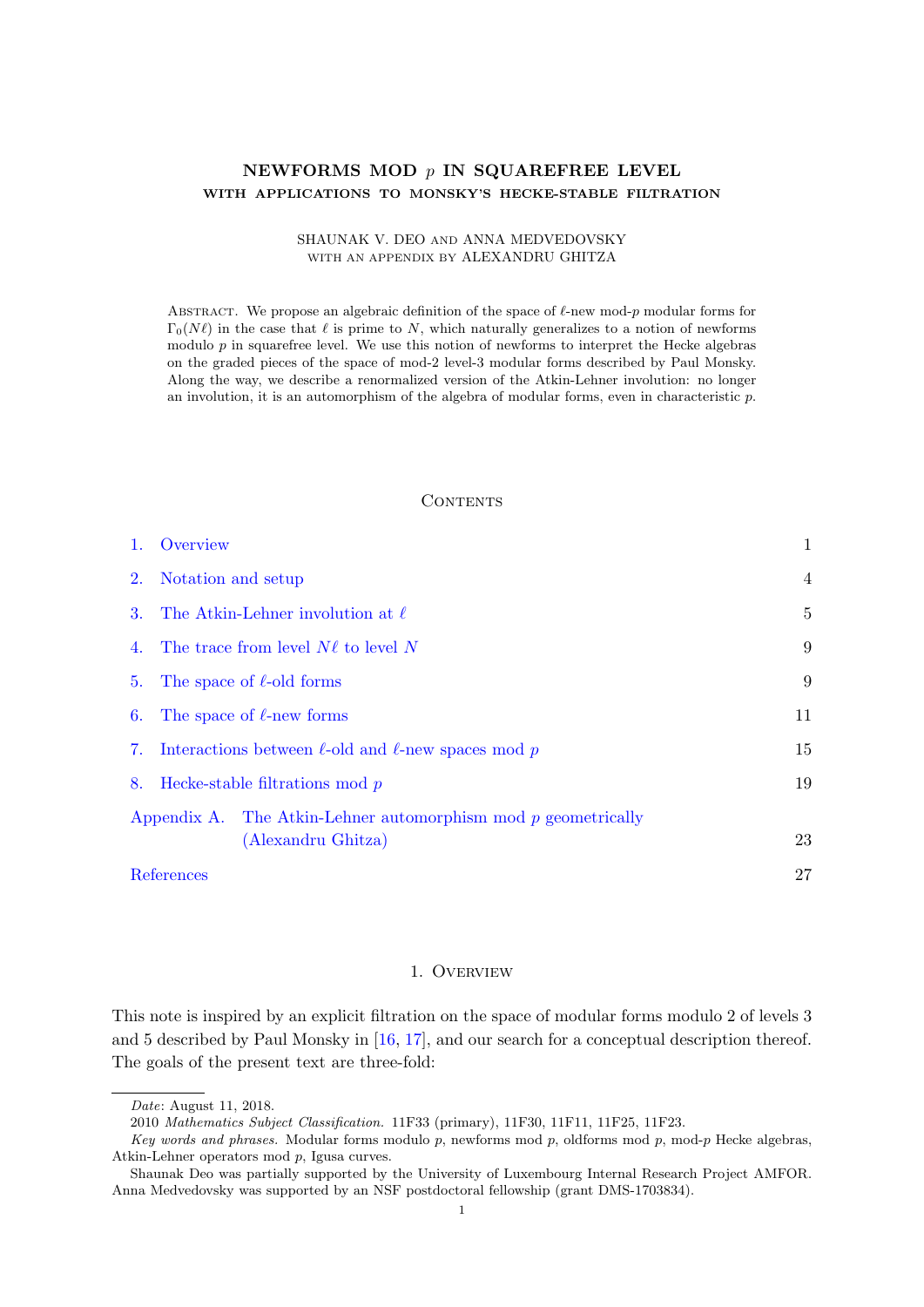- (1) Develop an algebraic theory of spaces of  $\ell$ -new modular forms modulo p, consistent with the classical characteristic-zero definitions.
- (2) Introduce a modified Atkin-Lehner "involution" that descends to an finite-order algebra automorphism of the space of modular forms modulo p. The appendix, written by Alex Ghitza, justifies this modification geometrically by viewing modular forms modulo  $p$ as regular functions on the Igusa curve with poles only at supersingular points, and interpreting the Atkin-Lehner operator moduli-theoretically.
- (3) Construct a three-term Hecke-invariant filtration of the space of modular forms modulo p. On an old local component satisfying the level-raising condition at  $\ell$ , the Hecke algebras on the graded pieces of the filtration may be identified with two copies of the  $\ell$ -old Hecke algebra and one copy of the  $\ell$ -new Hecke algebra. We compare this filtration and its Hecke algebras to those found by Monsky in the case  $\ell \equiv -1 \mod p$ .

We now discuss each goal in detail. Throughout this section N is an integer level, and  $\ell$  is a prime dividing N exactly once. The ring B is a commutative  $\mathbb{Z}[\frac{1}{\ell}]$  $\frac{1}{\ell}$ ]-algebra.

1.1. Spaces of  $\ell$ -new forms in characteristic p. The theory of newforms in characteristic zero, developed by Atkin and Lehner [\[1\]](#page-26-1), traditionally casts new eigenforms as eigenforms that are not old (i.e., do not come from lower level) and the space of newforms as a complement (under the Petersson inner product) to the space of old forms. Alternatively, one can define what it means to be a new eigenform  $-$  again, not old  $-$  and then the newforms are those expressible as linear combinations of new eigenforms. Viewed from both perspectives, newforms are classically identified by what they are not rather than what they are: in a sense, a quotient space rather than a subspace.

This "anti"-property of newforms creates problems as soon as we move into characteristic  $p$ . On one hand, there is no Petersson inner product, so no obvious way to find a complement of the old forms. On the other hand, in fixed level, there are infinitely many forms modulo  $p$ , but only finitely many eigenforms, so we cannot rely on eigenforms alone to characterize the newforms.

We propose two different algebraic notions of newness, both based on properties of presence rather than absence. The first is based on the Atkin-Lehner result that an eigenform of level N and weight k that is new at a prime  $\ell$  exactly dividing the level has its  $U_{\ell}$ -eigenvalue equal to  $\pm \ell^{\frac{k-2}{2}}$  [\[1,](#page-26-1) Theorem 3]. The second is inspired by an observation of Serre from [\[23,](#page-27-2) §3.1(d)]: in the same setup, the  $\ell$ -new forms of level N are exactly those forms f that satisfy both  $\text{Tr}_\ell f = 0$ and  $\text{Tr}_{\ell} w_{\ell} f = 0$ . Here  $\text{Tr}_{\ell}$  is the trace map from forms of level N to forms of level  $N/\ell$  (see [section 4\)](#page-8-0), and  $w_{\ell}$  is the Atkin-Lehner involution at  $\ell$  (see [section 3\)](#page-4-0).

More precisely, we define two submodules of  $S_k(N, B)$ , the module of cuspforms of weight k and level N over B: let  $S_k(N, B)^{U_{\ell}$ -new be the kernel of the Hecke operator  $U_{\ell}^2 - \ell^{k-2}$ , and let  $S_k(N, B)$ <sup>Tr<sub> $\ell$ </sub>-new be the intersection of the kernels of Tr<sub> $\ell$ </sub> and Tr<sub> $\ell$ </sub> w<sub> $\ell$ </sub>. Our first result is that these</sup> submodules coincide, and agree with the usual notion of  $\ell$ -newforms for characteristic-zero B:

<span id="page-1-0"></span>**Theorem A** (see [Theorem 1,](#page-11-0) [Proposition 6.1,](#page-10-1) [Proposition 6.3\)](#page-11-1). For any  $\mathbb{Z}[\frac{1}{\ell}]$  $\frac{1}{\ell}$ ]-domain B, we have  $S_k(N, B)^{U_{\ell} - new} = S_k(N, B)^{\text{Tr}_{\ell} - new}$ . If  $B \subset \mathbb{C}$ , then they both coincide with  $S_k(N, B)^{\ell - new}$ .

We give similar results for  $S(N, B)$ , the space of cuspforms of level N and all weights over B, viewed as  $q$ -expansions (see [subsection 2.1](#page-3-1) for definitions), if B is a domain. [Theorem A](#page-1-0) allows us to define a robust notion of the module of  $\ell$ -new forms in characteristic p, and hence a notion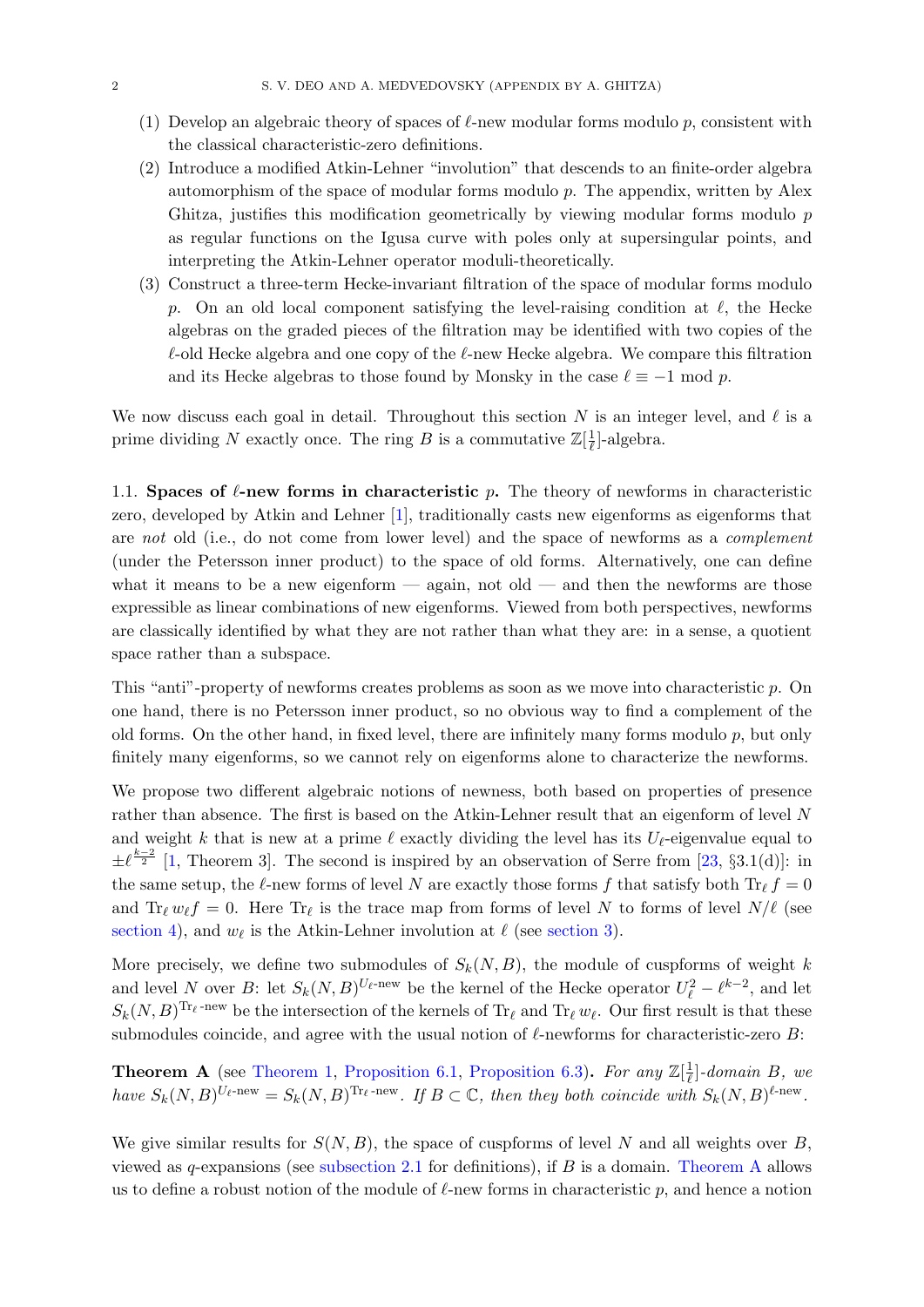of a module of newforms in characteristic  $p$  for squarefree levels. In characteristic  $p$  the spaces of  $\ell$ -new and  $\ell$ -old forms need not be disjoint; the description of their intersection in [section 7](#page-14-0) matches the level-raising results of Ribet and Diamond [\[22,](#page-27-3) [5\]](#page-26-2), supporting our definitions.

1.2. Atkin-Lehner operators as algebra automorphisms on forms mod  $p$ . It is well known that Atkin-Lehner operator  $w_{\ell}$  (see [section 3\)](#page-4-0) is an involution on  $M_k(N, \mathbb{Z}[\frac{1}{\ell})$  $\frac{1}{\ell}]$ , the space of modular forms of level N and weight k over  $B = \mathbb{Z}[\frac{1}{\ell}]$  $\frac{1}{\ell}$ , and descends to an involution on  $M_k(N, \mathbb{F}_p)$  as well. Less popular is the (easy) fact that  $w_\ell$  is an algebra involution of  $M(N, \mathbb{Z}[\frac{1}{\ell}])$  $\frac{1}{\ell}$ ]), the algebra of modular forms of level  $N$  and all weights at once (here viewed as  $q$ -expansions; see [subsection 2.1](#page-3-1) for definitions). Moreover, because of congruences between forms whose weights differ by an odd multiple of  $p-1$ , the Atkin-Lehner operator  $w_{\ell}$  is not in general well-defined on  $M(N, \mathbb{F}_p)$ , essentially because of the factor of  $\ell^{\frac{k}{2}}$  that appears in its definition. In [section 3](#page-4-0) we discuss this difficulty in detail, and propose a renormalization  $W_{\ell}$  of  $w_{\ell}$  that does descend to an algebra automorphism of  $M(N, \mathbb{F}_p)$ , with the property that  $W_\ell^2$  acts on forms of weight k by multiplication by  $\ell^k$ .

In [Appendix A,](#page-22-0) Alex Ghitza gives a geometric interpretation of the operator  $W_\ell$  on  $M(N, \mathbb{F}_p)$ , constructing it from an automorphism of the Igusa curve covering the modular curve  $X_0(N\ell)_{\mathbb{F}_p}$ .

1.3. Hecke-stable filtrations of generalized eigenspaces modulo  $p$ . In the last part of the paper, we focus on using the space of  $\ell$ -new mod-p cuspforms to get information about the structure of the mod-p Hecke algebra of level  $N$ . We define a Hecke-stable filtration of  $K(N, \mathbb{F}_p)$ , the subspace of  $S(N, \mathbb{F}_p)$  annihilated by the  $U_p$  operator (see [\(8.2\)](#page-18-1)):

(1.1) 
$$
0 \subset K(N, \mathbb{F})_t^{\ell \text{-new}} \subset (\ker \text{Tr}_{\ell})_t \subset K(N, \mathbb{F})_t.
$$

Here the  $t$  indicates that we've restricted to a generalized Hecke eigencomponent for the eigensystem carried by a pseudorepresentation t landing in a finite extension  $\mathbb{F}$  of  $\mathbb{F}_p$  (see [subsec](#page-14-1)[tion 7.1](#page-14-1) for definitions). If  $t$  is  $\ell$ -old but satisfies the level-raising condition, then under certain regularity conditions on the Hecke algebra at level  $N/\ell$ , we show that the Hecke algebra on the graded pieces of this filtration are exactly  $A(N,\mathbb{F})_t^{\ell-\text{new}}, A(N/\ell,\mathbb{F})_t, A(N/\ell,\mathbb{F})_t$ , the shallow Hecke algebras acting faithfully on  $K(N, \mathbb{F})_t^{\ell \text{-new}}$ ,  $K(N/\ell, \mathbb{F})_t$ , and  $K(N/\ell, \mathbb{F})_t$ , respectively. See [Proposition 8.1.](#page-18-2)

Finally, we compare this filtration to the filtration given in the case  $\ell \equiv -1 \mod p$  by Paul Monsky in [\[16,](#page-27-0) [17\]](#page-27-1) (see  $(8.4)$ ):

(1.2) 
$$
0 \subset K(N/\ell, \mathbb{F})_t \subset (\ker \operatorname{Tr}_{\ell})_t \subset K(N, \mathbb{F})_t.
$$

Here again t marks an  $\ell$ -old component satisfying the level-raising condition. It is not difficult to see that the Hecke algebras on the first and third graded pieces are both  $A(N/\ell, \mathbb{F})_t$ . Under similar regularity conditions on  $A(N/\ell, \mathbb{F})_t$ , we show that the Hecke algebra on the middle graded piece is once again  $A(N, \mathbb{F})^{\ell \text{-new}}_t$ . See [Proposition 8.4.](#page-20-1)

Wayfinding: In [section 2](#page-3-0) we set the notation for the various spaces of modular forms that we consider. In [section 3,](#page-4-0) we discuss problems with the Atkin-Lehner operator in characteristic  $p$ (when considering all weights at once) and introduce a modified version. In [section 4](#page-8-0) we discuss the trace-at- $\ell$  operator. In [section 5](#page-8-1) we discuss  $\ell$ -old forms. In [section 6](#page-10-0) we discuss and propose a space of  $\ell$ -new forms over rings that are not subrings of  $\mathbb C$ . Intersections between spaces of  $\ell$ -old and  $\ell$ -new spaces, especially restricted to local components of the Hecke algebra (defined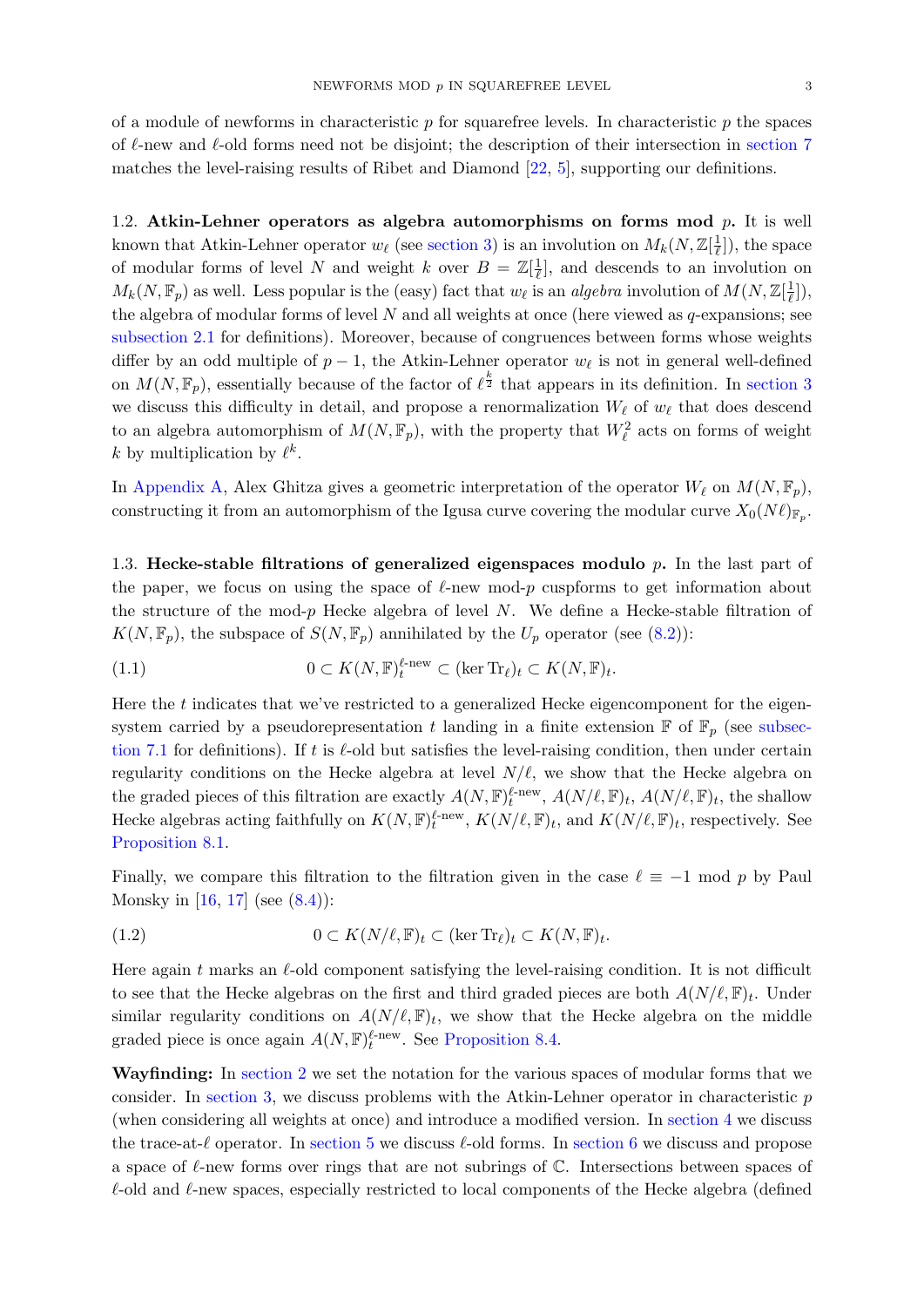in [subsection 7.1\)](#page-14-1) are discussed in [section 7.](#page-14-0) Finally in [section 8,](#page-18-0) we discuss two Hecke-stable filtrations and compare the Hecke algebras on the corresponding graded pieces.

Acknowledgements: Anna Medvedovsky and Shaunak Deo thank Paul Monsky and Gabor Wiese for helpful conversations. Anna Medvedovsky and Alexandru Ghitza are grateful for the hospitality of the Max Planck Institute of Mathematics in Bonn.

## 2. NOTATION AND SETUP

<span id="page-3-1"></span><span id="page-3-0"></span>2.1. The space of modular forms with coefficients in B. Fix  $N \geq 1$ . Let  $M_k(N, \mathbb{Z}) \subset \mathbb{Z}[\![q]\!]$ be the space of q-expansions of modular forms of level  $\Gamma_0(N)$  and weight k whose Fourier coefficients at infinity are integral. We define  $M_k(N, B)$  for any commutative ring B as  $M_k(N, \mathbb{Z}) \otimes_{\mathbb{Z}} B$ . By the q-expansion principle [\[6,](#page-26-3) 12.3.4], the map  $M_k(N, B) \to B[\![q]\!]$  is injective, so that we may view  $M_k(N, B)$  as a submodule of B[q]. Similarly, we let  $S_k(N, \mathbb{Z}) \subset M_k(N, \mathbb{Z})$ be the q-expansions at infinity of cuspidal modular forms of level  $\Gamma_0(N)$  and weight k, and let  $S_k(N, B) := S_k(N, \mathbb{Z}) \otimes_{\mathbb{Z}} B$ , which we again view as a submodule of  $B[\![q]\!]$ . Note that  $S_k(N, B) \subset M_k(N, B).$ 

Let  $M(N, B) := \sum_{k=0}^{\infty} M_k(N, B) \subset B[\![q]\!]$ , the algebra of all modular forms of level N over B. If B is a domain of characteristic zero, then this sum is direct and  $M(N, B) = \bigoplus_{k=0}^{\infty} M_k(N, B)$ (for  $B \subset \mathbb{C}$ , this is [\[15,](#page-27-4) Lemma 2.1.1]; otherwise use the fact that B is flat over  $\mathbb{Z}$ ). On the other hand, if B is a domain of characteristic p, then this sum is never direct: indeed, if  $p \geq 5$ , then a suitable multiple of the Eisenstein form  $E_{p-1} \in M_{p-1}(1, B)$  has q-expansion 1, and therefore  $M_k(N, B) \subset M_{k+p-1}(N, B)$ . This is essentially the only wrinkle: for  $i \in 2\mathbb{Z}/(p-1)\mathbb{Z}$ , set

<span id="page-3-3"></span>
$$
M(N, B)^i := \bigcup_{k \equiv i \bmod p-1} M_k(N, B);
$$

then by [\[8,](#page-26-4) Theorem 5.4]

(2.1) 
$$
M(N, B) = \bigoplus_{i \in 2\mathbb{Z}/(p-1)\mathbb{Z}} M(N, B)^i,
$$

making  $M(N, B)$  into a  $2\mathbb{Z}/(p-1)\mathbb{Z}$ -graded algebra. If  $p = 2, 3$  (and still B has characteristic p) then multiples of both  $E_4$  and  $E_6$  have q-expansion 1; certainly  $M_k(N, B) \subset M_{k+12}(N, B)$ .

Similarly, let  $S(N, B) := \sum_{k=0}^{\infty} S_k(N, B) \subset B[\![q]\!]$ , the space of all cuspidal forms of level N. This is a graded ideal of the graded algebra  $M(N, B)$ ; let  $S(N, B)^i$  be the i<sup>th</sup> graded part, where  $i \in \mathbb{Z}_{\geq 0}$  if B has characteristic zero,  $i \in 2\mathbb{Z}/(p-1)\mathbb{Z}$  if  $p \geq 3$  and  $i = 0$  if  $p = 2$ .

For any  $f \in B[\![q]\!]$  and  $n \geq 0$ , write  $a_n(f)$  for the coefficient of  $q^n$ : that is,  $f = \sum_{n \geq 0} a_n(f)q^n$ . If  $f \in M_k(N, B)$  or  $M(N, B)$ , then  $a_n(f)$  is the n<sup>th</sup> Fourier coefficient of f. For  $m \geq 0$ , write  $U_m$  for the formal B-linear operator  $B\llbracket q \rrbracket \to B\llbracket q \rrbracket$  given by  $a_n(U_m f) = a_{mn}(f)$ .

<span id="page-3-4"></span>2.2. Hecke operators on  $M_k(N, B)$  and  $M(N, B)$ . The spaces  $M_k(N, B)$  carry actions of the Hecke operators  $T_m$ , for all positive m if  $k \geq 2$  and for m invertible in B if  $k = 0$ . These Hecke operators satisfy  $T_1 = 1$  and  $T_m T_{m'} = T_{mm'}$  if  $(m, m') = 1$ , so that it suffices to define them for prime power m only. If  $f \in M_k(N, B)$  and r is a prime not dividing N (and again either  $k \geq 2$ or  $\frac{1}{r} \in B$ ), then the action of  $T_{r^s}$  is determined by the definition of  $T_r$  on q-expansions

<span id="page-3-2"></span>(2.2) 
$$
a_n(T_r f) = a_{rn}(f) + r^{k-1} a_{n/r}(f),
$$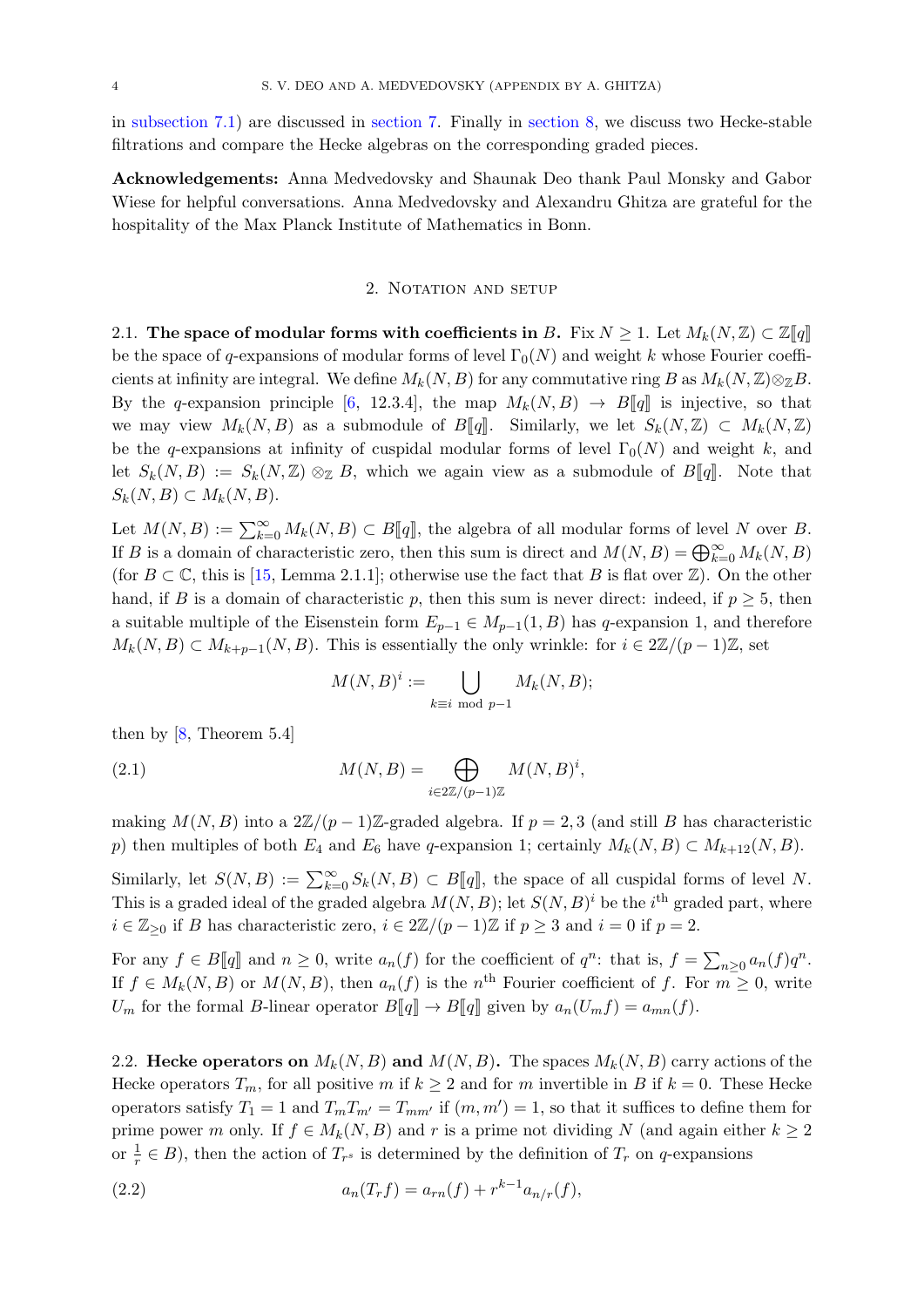where we interpret  $a_{n/r}(f)$  to be zero if  $r \nmid n$ , and the recurrence

<span id="page-4-1"></span>(2.3) 
$$
T_{r^s} = T_r T_{r^{s-1}} - r^{k-1} T_{r^{s-2}}
$$

for all  $s \geq 0$ . On the other hand, if m divides N, then the action of  $T_m$  on  $f \in M_k(N, B)$  is given by  $a_n(T_m f) = a_{mn}(f)$ , so that  $T_m$  coincides with the formal  $U_m$  operator defined earlier. Finally, if the characteristic of B is  $c > 0$ , and m divides c, then the action of  $T_m$  on  $M_k(N, \mathbb{Z})$ coincides with the action of  $U_m$  so long as  $k \geq 2$ . We always work with and write  $U_m$  instead of  $T_m$  for m dividing N or the (positive) characteristic of B.

All of these classical Hecke operators commute with each other. Moreover, if  $B$  is a domain, then all of them extend to the algebra of modular forms  $M(N, B)$ . Indeed, this is immediate if B has characteristic zero (as  $M(N, B)$ ) is the direct sum of the  $M_k(N, B)$ ). If B has characteristic p and r is a prime not dividing  $N_p$ , then  $T_r$  is well-defined on  $M(N, B)$  from the q-expansion formula [\(2.2\)](#page-3-2) because  $M(N, B)$  is a direct sum of weight-modulo-(p – 1) spaces [\(2.1\)](#page-3-3) and  $r^{k-1}$ is well-defined in characteristic p for k modulo  $p-1$ . The action of  $T_m$  on  $M(N, B)$  for prime power m relatively prime to Np follows from the recurrence [\(2.3\)](#page-4-1). The action of  $U_m$  for m dividing  $Np$  is independent of the weight and hence always well defined.

We can streamline these arguments by introducing a weight-separating operator. If  $B$  is a domain and m is invertible in B, we define the operator  $S_m : M_k(N, B) \to M_k(N, B)$  by  $S_m f := m^k f$ .<sup>[\(i\)](#page-4-2)</sup> Note that  $S_m$  extends to an *algebra automorphism* of  $M(N, B)$ . If every m prime to N and the (positive) characteristic of B is invertible in B (for example, if B is a Q-algebra or a finite extension of  $\mathbb{F}_p$ , then the action of all the  $T_m$  is generated by the action of the  $T_r$  and  $S_r$  for primes r not dividing N or the (positive) characteristic of B.

#### 3. THE ATKIN-LEHNER INVOLUTION AT  $\ell$

<span id="page-4-0"></span>We now fix an additional prime  $\ell$  not dividing N. From now on, we assume that B is a  $\mathbb{Z}[\frac{1}{\ell}]$  $\frac{1}{\ell}$ -domain. Our eventual goal is to meaningfully compare the Hecke action on the algebras  $M(N \ell, B)$  and  $M(N, B)$ . In this section, we discuss how to extend the Atkin-Lehner involution on  $M_k(N \ell, B)$  to an algebra involution on  $M(N \ell, B)$ .

<span id="page-4-4"></span>3.1. The Atkin-Lehner involution at  $\ell$  in weight k. For  $k \in 2\mathbb{Z}_{\geq 0}$ , we recall the definition and properties of the Atkin-Lehner involution on  $M_k(N \ell, B)$  as in [\[1\]](#page-26-1).

Let H be the complex upper half plane. We extend the weight-k right action of  $SL_2(\mathbb{Z})$  on functions  $f: \mathcal{H} \to \mathbb{C}$  given by  $f|_k \gamma = j(\gamma, z)^{-k} f(\gamma z)$  to  $\gamma \in GL_2(\mathbb{Q})^+$  via

<span id="page-4-3"></span>(3.1) 
$$
(f|_k \gamma)(z) = (\det \gamma)^{\frac{k}{2}} j(\gamma, z)^{-k} f(\gamma z).
$$

Here, for  $\gamma = \begin{pmatrix} a & b \\ c & d \end{pmatrix} \in GL_2(\mathbb{Q})^+$ , we write  $\gamma z$  for  $\frac{az+b}{cz+d}$  (this is the usual conformal action of  $GL_2(\mathbb{Q})^+$  on  $\mathcal{H}^+ = \mathcal{H} \cup \mathbb{P}^1(\mathbb{Q})$  leaving  $\mathbb{P}^1(\mathbb{Q})$  invariant); and  $j(\gamma, z) := cz + d$  is the usual automorphy factor. The normalization of  $(\det \gamma)^{\frac{k}{2}}$  is chosen so that the scalars  $GL_2(\mathbb{Q})^+$  act trivially.

<span id="page-4-2"></span> $(i)$ Caution: For m prime to N and the (positive) characteristic of B, many authors have historically worked with the weight-separating operator  $S_m := m^{k-2}\langle m \rangle$  on  $M_k(\Gamma_1(N), B)$ , where  $\langle \cdot \rangle$  is the diamond operator. We use a different normalization here so that  $\mathcal{S}_m$  extends to an algebra automorphism on  $M(N, B)$ . We will eventually work with  $\mathcal{S}_{\ell}$  for  $\ell$  is a prime exactly dividing the level.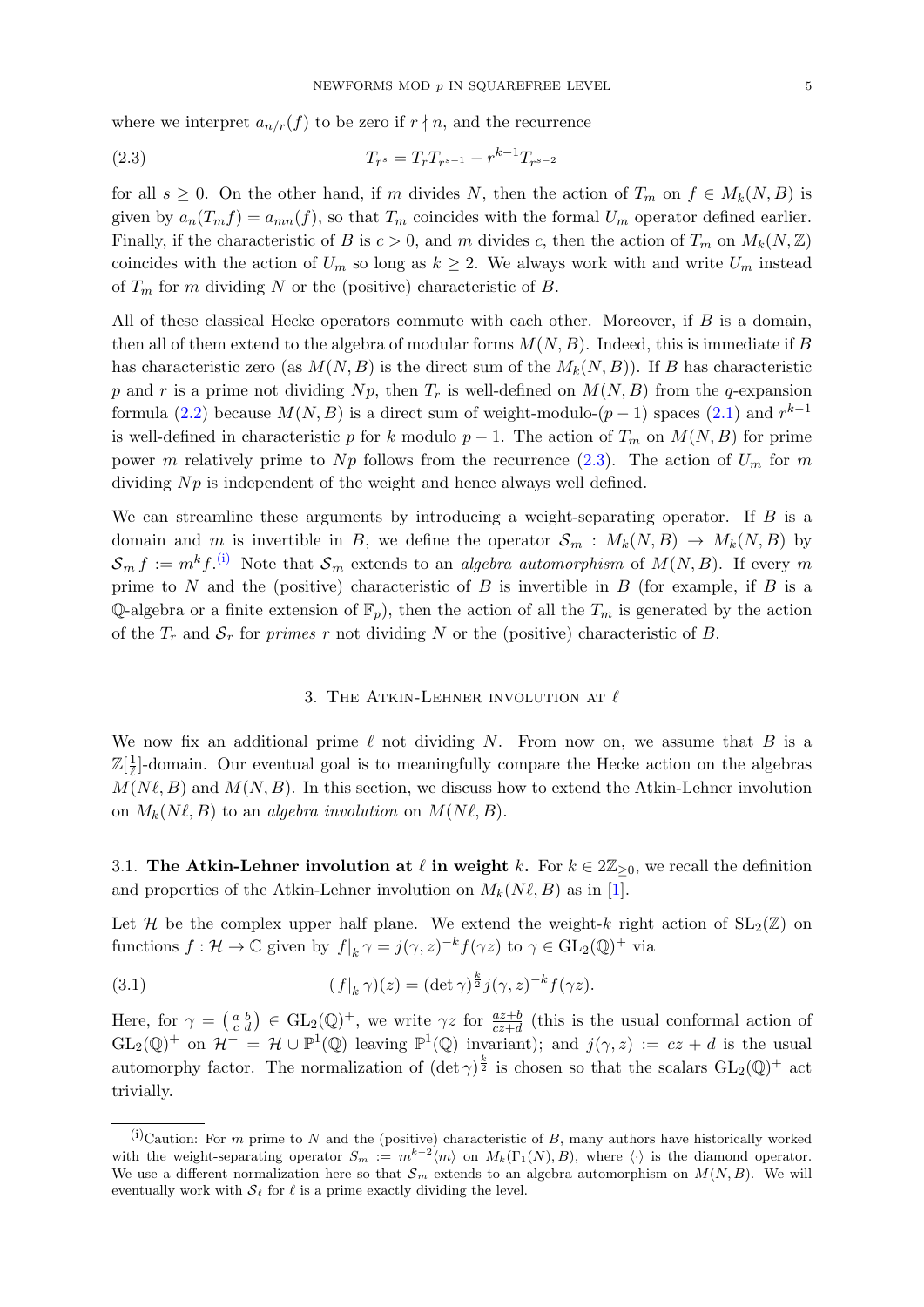Let  $\gamma_{\ell} \in GL_2(\mathbb{Q})^+$  be any matrix of the form  $\begin{pmatrix} \ell & a \\ N_{\ell} & \ell_{b} \end{pmatrix}$ , where a and b are integers such that  $\ell b - aN = 1$ , which can be found as we've assumed that  $\ell \nmid N$ . Let  $w_{\ell}$  be the operator on functions  $f: \mathcal{H} \to \mathbb{C}$  sending f to  $f|_k \gamma_{\ell}$ . One can check that

- (1) the matrix  $\gamma_{\ell}$  normalizes  $\Gamma_0(N \ell)$ , so that  $w_{\ell}$  maps  $M_k(N \ell, \mathbb{C})$  to  $M_k(N \ell, \mathbb{C});$
- (2) any two choices of  $\gamma_{\ell}$  differ by an element of  $\Gamma_0(N_{\ell})$ , so that the action of  $w_{\ell}$  on  $M_k(N\ell, \mathbb{C})$  is defined without ambiguity;
- (3) the matrix  $\gamma_{\ell}^2\left(\begin{array}{c} \ell \ 0 \end{array}\right)^{-1}$  is in  $\Gamma_0(N\ell)$ , and therefore  $w_{\ell}$  is an involution, called the Atkin-Lehner involution on  $M_k(N\ell, \mathbb{C});$
- (4) for  $N = 1$ , the involution  $w_{\ell}$  coincides with the Fricke involution  $f \mapsto f|_{k} \begin{pmatrix} 0 & -1 \\ \ell & 0 \end{pmatrix}$ ;
- <span id="page-5-1"></span>(5) if  $f \in M_k(N, \mathbb{C}) \subset M_k(N\ell, \mathbb{C})$ , then  $w_{\ell} f = \ell^{\frac{k}{2}} f(q^{\ell});$
- <span id="page-5-0"></span>(6)  $w_{\ell}$  is  $\mathbb{Z}[\frac{1}{\ell}]$  $\frac{1}{\ell}$ -integral, and is therefore defined as an involution on any  $M_k(N \ell, B)$  so long as B is a  $\mathbb{Z}[\frac{1}{\ell}]$  $\frac{1}{\ell}$ -algebra. (This statement relies on the geometric perspective of Atkin-Lehner induced on forms by a geometric involution of the modular curve  $X_0(N\ell)$ . See [\[23,](#page-27-2) §3.1(d)] for  $N = 1$  and, for example, [\[21,](#page-27-5) Theorem A.1] for the general case.)

3.2. Atkin-Lehner as an algebra involution in characteristic zero. If B has characteristic zero, then it is clear from the definitions above and the direct sum property of  $M(N\ell, B)$ that  $w_{\ell}$  extends to an *algebra* involution on  $M(N \ell, B)$ . However, if B has characteristic p and  $\ell$  is not a square modulo p, then we incur a sign ambiguity, essentially because of the factor of  $\ell^{\frac{k}{2}}$  coming from the determinant term in [\(3.1\)](#page-4-3).

In the next section, we discuss the extent to which the Atkin-Lehner involutions on  $M_k(N \ell, B)$ patch together to an algebra involution on  $M(N\ell, B)$  when B has characteristic p.

3.3. Atkin-Lehner as an algebra involution in characteristic  $p$ : difficulties. In this section we work with  $B = \mathbb{F}_p$  and finite extensions. We also assume the theory of oldforms and newforms in characteristic zero [\[1\]](#page-26-1), which will be reviewed in [section 5](#page-8-1) and [section 6](#page-10-0) below. From item  $(6)$  above, we know that if f and  $f'$  are characteristic-zero modular forms of the same weight and level  $N\ell$  that are congruent modulo p, then  $w_{\ell}f$  and  $w_{\ell}f'$  are congruent modulo p as well. Indeed, this is what it means for  $w_{\ell}$  to descend to an involution on  $M_k(N \ell, B)$ . However, if f and f' appear in weights that differ by an *odd* multiple of  $p-1$ , then  $w_{\ell}f$  will be congruent to  $w_{\ell}f'$  up to a factor of  $\left(\frac{\ell}{n}\right)$  $\frac{\ell}{p}$  only.

- 3.3.1. Some bad examples. There are examples in both newforms and oldforms.
	- (1) **Newform example:** Let p be an odd prime. If  $f \in M_k(N\ell, \mathbb{Z}_p)$  is a new eigenform, then f is an eigenform for  $w_{\ell}$  as well, so that  $w_{\ell} f = \varepsilon(f)f$  for some  $\varepsilon = \pm 1$ . Moreover,  $a_{\ell}(f) = -\varepsilon(f)\ell^{\frac{k-2}{2}}$  [\[1\]](#page-26-1). Suppose now that  $f' \in M_{k'}(N\ell, \mathbb{Z}_p)$  is another new eigenform congruent to f, so that, in particular  $a_{\ell}(f) \equiv a_{\ell}(g)$  modulo p. Now,  $\varepsilon(f) = -a_{\ell}(f)\ell^{\frac{2-k}{2}}$ and  $\varepsilon(f') = -a_{\ell}(f')\ell^{\frac{2-k'}{2}}$ . So  $\varepsilon(f')$  will not be congruent to  $\varepsilon(f)$  modulo p unless  $\ell^{\frac{k-k'}{2}} \equiv 1 \pmod{p}$ . In particular, if p is odd and  $k - k'$  is an odd multiple of  $p - 1$ , then  $\varepsilon(f) \equiv \varepsilon(f') \mod p$  if and only if  $\ell$  is a square modulo p.

For example, write  $S_k(\ell, \mathbb{Q})^{\text{new},\pm}$  for the new subspace on which  $w_\ell$  acts by  $\pm 1$ . For  $\ell = 3$  the spaces  $S_{12}(3, \mathbb{Q})^+$  and  $S_{16}(3, \mathbb{Q})^-$  are one-dimensional, spanned by

$$
f_{12}^{+} = q + 78q^{2} - 243q^{3} + 4036q^{4} - 5370q^{5} + O(q^{6}) \in S_{12}(3, \mathbb{Q})^{\text{new},+}
$$
  

$$
f_{16}^{-} = q - 72q^{2} + 2187q^{3} - 27584q^{4} - 221490q^{5} + O(q^{6}) \in S_{16}(3, \mathbb{Q})^{\text{new},-}.
$$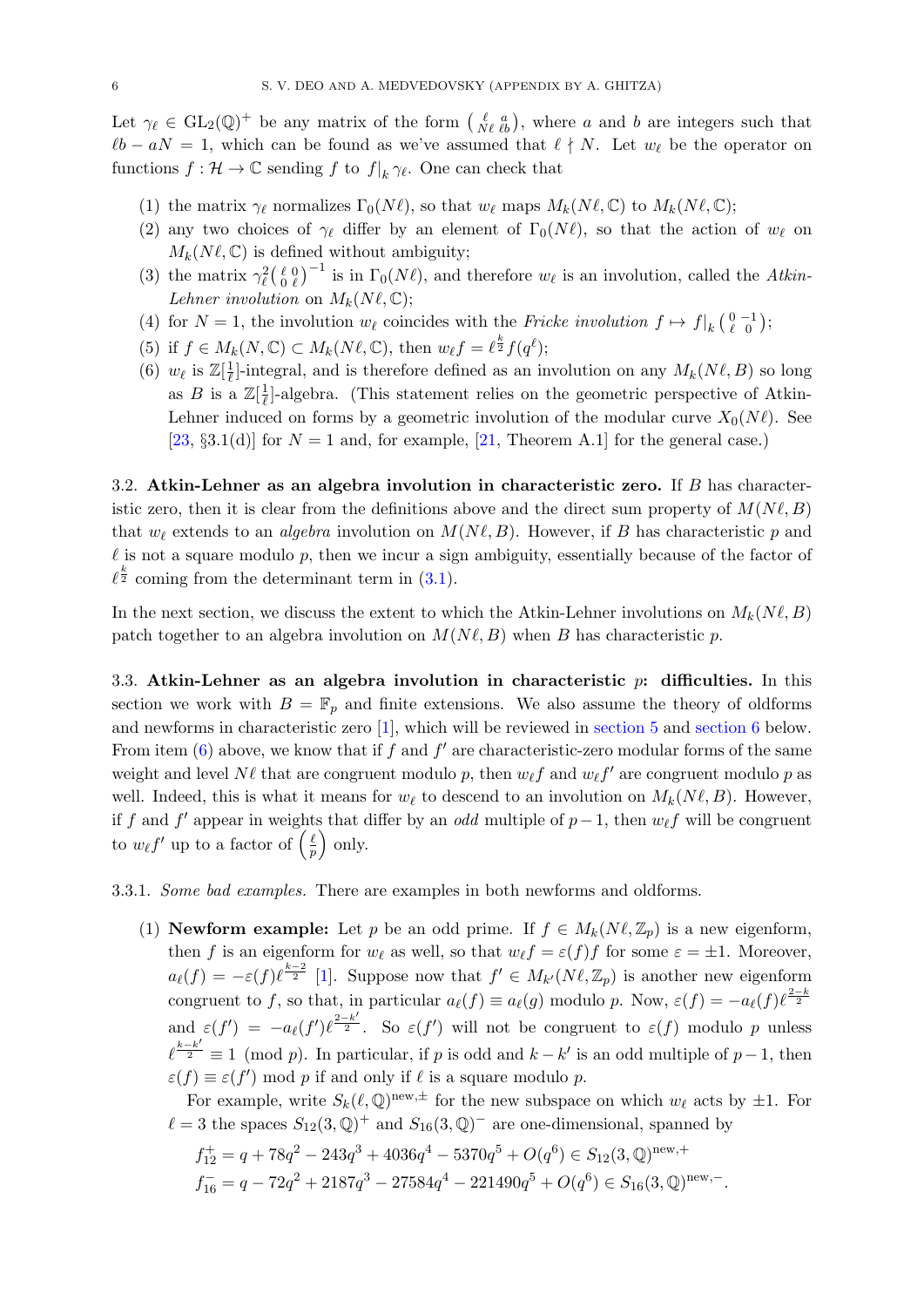Then  $f_{12}^+$  and  $f_{16}^-$  are congruent mod 5, but  $w_3 f_{12}^+ = f_{12}^+$  and  $w_3 f_{16}^- = -f_{16}^-$  are not.

(2) Oldform example: Let  $f \in M_k(N, \mathbb{Z}_p)$  be any form, not necessarily eigen. Then  $w_{\ell}f = \ell^{\frac{k}{2}}f(q^{\ell}).$  Suppose  $f' \in M_{k'}(N, \mathbb{Z}_p)$  is congruent to f. Then we similarly see that  $w_{\ell} f \equiv w_{\ell} f'$  mod p if and only if either  $\ell$  is a square modulo p or  $k - k'$  is a multiple of  $2(p-1)$ . Indeed, for any  $p \ge 5$ , compare  $f = E_{p-1} \in M_{p-1}(1, \mathbb{Z}_p)$  and the constant form  $f' = 1 \in M_0(1, \mathbb{Z}_p)$ . Then  $w_{\ell} E_{p-1} = \ell^{\frac{p-1}{2}} E_{p-1}(q^{\ell})$  and  $w_{\ell}(1) = 1$ ; these are congruent modulo p exactly when  $\left(\frac{\ell}{r}\right)$  $\frac{\ell}{p}$  = 1.

<span id="page-6-0"></span>3.3.2. Sometimes we get an algebra involution compatible with reduction. In light of these examples, it is not true in general that  $w_\ell$  descends to an algebra involution of  $M(N \ell, \mathbb{F})$ . However it does work in certain cases:

- (1) If  $\ell$  is a square modulo p, then there is no sign ambiguity, and  $w_{\ell}$  is an algebra involution of  $M(N\ell, \mathbb{F}_p)$ . This is easy to show by moving around different weights by multiplying by  $E_{p-1}$  and using the fact that  $w_{\ell}(E_{p-1}) = \left(\frac{\ell}{n}\right)$  $\frac{\ell}{p}$   $\Big) E_{p-1}(q^{\ell}).$  (Use  $E_4$  and  $E_6$ in place of  $E_{p-1}$  if  $p = 2$  or 3.) In particular,  $p = 2$  never poses a problem.
- <span id="page-6-1"></span>(2) Restricting to  $M(N\ell, \mathbb{F}_p)^0$  and  $p \geq 3$ , we can define  $w_{\ell}$  as an algebra involution compatible with reduction of *some* lift. Namely,  $f \in M(N\ell, \mathbb{F}_p)^0$  is the reduction of some  $\tilde{f} \in M_k(N\ell, \mathbb{Z}_p)$  with k divisible by  $2(p-1)$ ; define  $w_{\ell} f$  as the reduction of  $w_{\ell} \tilde{f}$ . Since any two such  $\tilde{f}$ s differ (multiplicatively) by a power of  $E_{p-1}^2$ , this construction is independent of the choice of  $\tilde{f}$ .

For  $p \geq 5$ , this construction is equivalent to the following geometric definition (see [\[24,](#page-27-6) Corollaire 2] for level one). By dividing  $f \in M_{(p-1)k}(N\ell, \mathbb{F}_p)$  by  $E_{p-1}^k$ , we can identify  $M(N\ell, \mathbb{F}_p)^0$  with the algebra of regular functions on the affine curve obtained by removing the supersingular points from  $X_0(N\ell)_{\mathbb{F}_p}$ . The geometric Atkin-Lehner involution on  $X_0(N\ell)_{\mathbb{F}_p}$  preserves the supersingular locus and hence induces an algebra involution on  $M(N\ell, \mathbb{F}_p)^0$ .

3.3.3. Sometimes no algebra involution compatible with reduction is possible. However, it is not always possible to see  $w_{\ell}$  as an algebra involution on  $M(N \ell, \mathbb{F}_p)$  compatible with reduction.

**Proposition 3.1.** If  $p \equiv 1$  modulo 4 and  $\ell$  is not a square modulo p, then there is no algebra involution on  $M(N\ell, \mathbb{F}_p)$  extending the involution on  $M(N\ell, \mathbb{F}_p)^0$  described in [subsubsection 3.3.2](#page-6-0) [\(2\)](#page-6-1) with the property that every  $f \in M(N\ell, \mathbb{F}_p)$  is sent to a reduction of  $w_{\ell} \tilde{f}$  for some lift  $\tilde{f} \in M(N\ell, \mathbb{Z}_p)$  of f.

*Proof.* Suppose such an extension W exists. Choose a form  $f \in M_k(N, \mathbb{F}_p) \subset M_k(N\ell, \mathbb{F}_p)$ , where, to fix ideas,  $k \equiv 2 \mod (p-1)$ . By assumption,  $Wf$  is the reduction of  $w_{\ell} \tilde{f}$  for some lift  $\tilde{f}$  of f of weight k' with  $k' \equiv k \mod (p-1)$ .

By [subsection 3.1](#page-4-4) [\(5\)](#page-5-1), we know that  $w_{\ell} \tilde{f} = \ell^{k'/2} \tilde{f}(q^{\ell})$ , so that  $W f = \varepsilon \ell f(q^{\ell})$  for some  $\varepsilon = \pm 1$ . Consider  $g = f^{\frac{p-1}{2}}$ . On one hand, we're assuming that W is an algebra involution, so that  $Wg = (Wf)^{\frac{p-1}{2}} = \varepsilon^{\frac{p-1}{2}} \ell^{\frac{p-1}{2}} g(q^{\ell}).$  On the other hand,  $g \in M(\ell, \mathbb{F}_p)^0$  and so that  $Wg = w_{\ell}g = g(q^{\ell})$  by the recipe in [subsubsection 3.3.2](#page-6-0) [\(2\)](#page-6-1) above. Therefore  $\varepsilon^{\frac{p-1}{2}} = (\frac{\ell}{p})$ . Hence if  $p \equiv 1 \mod 4$  but  $\left(\frac{\ell}{p}\right) = -1$ , we have a contradiction. □

Question 1. For  $p \equiv 3 \mod 4$  (if  $\ell$  is not a square modulo p) the argument above fundamentally fails: one can indeed "extend" the definition of  $w_{\ell}$  on  $M(N\ell, \mathbb{F}_p)^0$  as in [subsubsection 3.3.2](#page-6-0) [\(2\)](#page-6-1)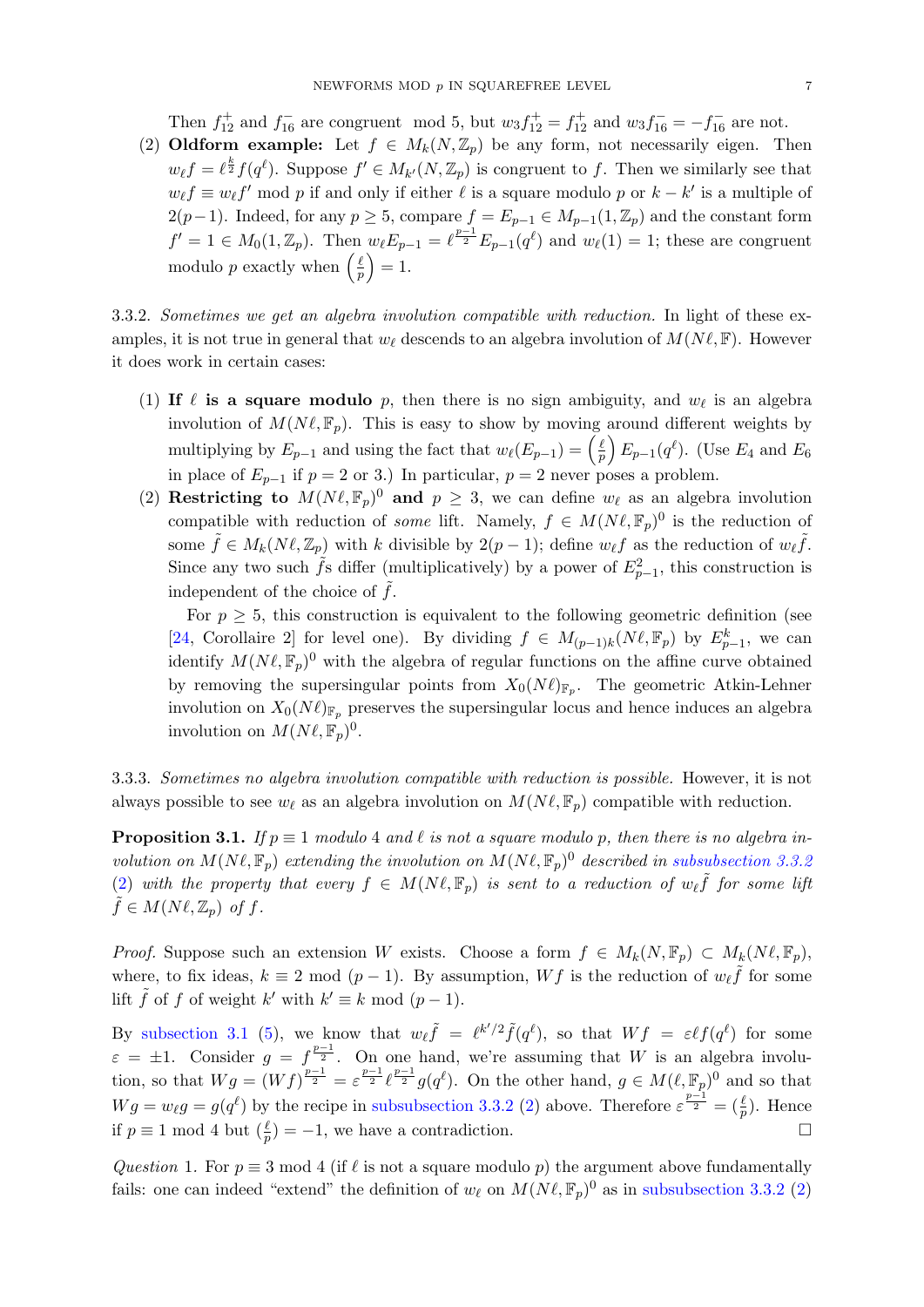to an algebra involution W on the  $\ell$ -old forms in  $M(N\ell, \mathbb{F}_p)$  in a reduction-compatible manner by setting  $Wf = (-\ell)^{k/2} f(q^{\ell})$  for  $f \in M_k(N, \mathbb{F}_p)$ , well-defined as  $-\ell$  is now a square modulo p. But can this be extended in an algebra-involution way to all of  $M(N\ell, \mathbb{F}_p)$  compatible with reductions? And can one show that any algebra involution on  $M(N\ell, \mathbb{F}_p)$  compatible with some reduction of  $w_{\ell}$  restricts to the construction from [subsubsection 3.3.2](#page-6-0) [\(2\)](#page-6-1) on  $M(N\ell, \mathbb{F}_p)^0$ ?

<span id="page-7-0"></span>3.4. Modified Atkin-Lehner as an algebra automorphism in characteristic  $p$ . To fix this difficulty, we will renormalize  $w_{\ell}$  to be compatible with algebra structures.

For any  $m \in \mathbb{Z}$ , possibly depending on k, the weight-k right action of  $SL_2(\mathbb{Z})$  on functions  $f: \mathcal{H} \to \mathbb{C}$  can be extended to  $GL_2(\mathbb{Q})^+$  via the formula, for  $z \in \mathcal{H}$ ,

$$
(f|_{k,m}\gamma)(z) = (\det \gamma)^m j(\gamma, z)^{-k} f(\gamma z).
$$

Scalar matrices  $\begin{pmatrix} a & 0 \\ 0 & a \end{pmatrix}$  then act via multiplication by  $a^{2m-k}$ . The usual choice in the definition of the Atkin-Lehner operator is  $m = \frac{k}{2}$  $\frac{k}{2}$  (scalars act trivially; see, for example, [\[1,](#page-26-1) p.135]); another possibility that appears in the literature is  $m = k - 1$  (used to define Hecke operators; see, for example, [\[7,](#page-26-5) Exercise 1.2.11]). For our renormalized Atkin-Lehner operator, we adopt  $m = k$ , so that scalars act through their  $k^{\text{th}}$  power.

We define a new map

$$
W_{\ell}: M_k(N\ell, \mathbb{Z}[\frac{1}{\ell}]) \to M_k(N\ell, \mathbb{Z}[\frac{1}{\ell}])
$$

$$
f \mapsto f|_{k,k} \gamma_{\ell}.
$$

Here  $\gamma_{\ell}$  is again a matrix of the form  $\begin{pmatrix} \ell & a \\ N_{\ell} & \ell b \end{pmatrix}$ , where a and b are integers such that  $\ell b - aN = 1$ , as in [subsection 3.1.](#page-4-4) Since  $W_{\ell} = \ell^{\frac{k}{2}} w_{\ell}$ , it is clear that this map is well-defined independent of the choice of  $\gamma_{\ell}$ . Moreover,  $W_{\ell}$  satisfies the following properties.

## Proposition 3.2.

<span id="page-7-2"></span><span id="page-7-1"></span>(1) We extends to an automorphism of  $M_k(N\ell, B)$  for any  $\mathbb{Z}[\frac{1}{\ell}]$  $\frac{1}{\ell}$ ]-algebra B, satisfying (a)  $W_{\ell}^2 = \mathcal{S}_{\ell};$ 

(b) 
$$
W_{\ell}f = \mathcal{S}_{\ell} f(q^{\ell})
$$
 and  $W_{\ell}f(q^{\ell}) = f$  for  $f \in M_k(N, B)$ .

- <span id="page-7-3"></span>(2)  $W_{\ell}$  extends to an algebra automorphism of  $M(N\ell, B)$  for any characteristic-zero  $\mathbb{Z}[\frac{1}{\ell}]$  $\frac{1}{\ell}$ ]domain B. This algebra automorphism preserves the ideal  $S(N\ell, B)$ .
- (3)  $W_{\ell}$  descends to an algebra automorphism for any characteristic-p domain B. This algebra automorphism restricts to the involution on  $M(N\ell, \mathbb{F}_p)^0$  defined in [subsubsec](#page-6-0)[tion 3.3.2](#page-6-0) [\(2\)](#page-6-1). For  $p \geq 3$ , the order of  $W_{\ell}$  divides  $p - 1$ ; for  $p = 2$ ,  $W_{\ell}$  coincides with  $w_{\ell}$  and hence has order 2.

Only the last item requires justification. It relies on the following:

**Lemma 3.3.** If  $f, g \in M(N\ell, \mathbb{Z}_p)$  are congruent modulo p, then so are  $W_{\ell}(f)$  and  $W_{\ell}(g)$ .

*Proof.* It suffices to consider f, g appearing in single weights, so let these be  $k(f)$ ,  $k(g)$ , respectively. Since  $w_{\ell}$  already has this property for  $k(f) = k(g)$ , so does  $W_{\ell}$ . It therefore suffices prove the case  $k(f) < k(g)$ . By a theorem of Serre (see equation  $(2.1)$ )  $k(g) - k(f) = n(p-1)$  for some  $n \in \mathbb{Z}^+$ . But then  $E_{p-1}^n f$  and g are congruent in the same weight, so  $W_\ell(E_{p-1})^n W_\ell(f) \equiv W_\ell(g)$ (mod p). The observation that  $W_{\ell}(E_{p-1}) = \ell^{p-1}E_{p-1}(q^{\ell}) \equiv 1$  modulo p completes the proof.  $\Box$ 

[Appendix A](#page-22-0) shows that the renormalized Atkin-Lehner operator  $W_{\ell}$  in characteristic p is induced geometrically on modular forms by an automorphism of the Igusa curve.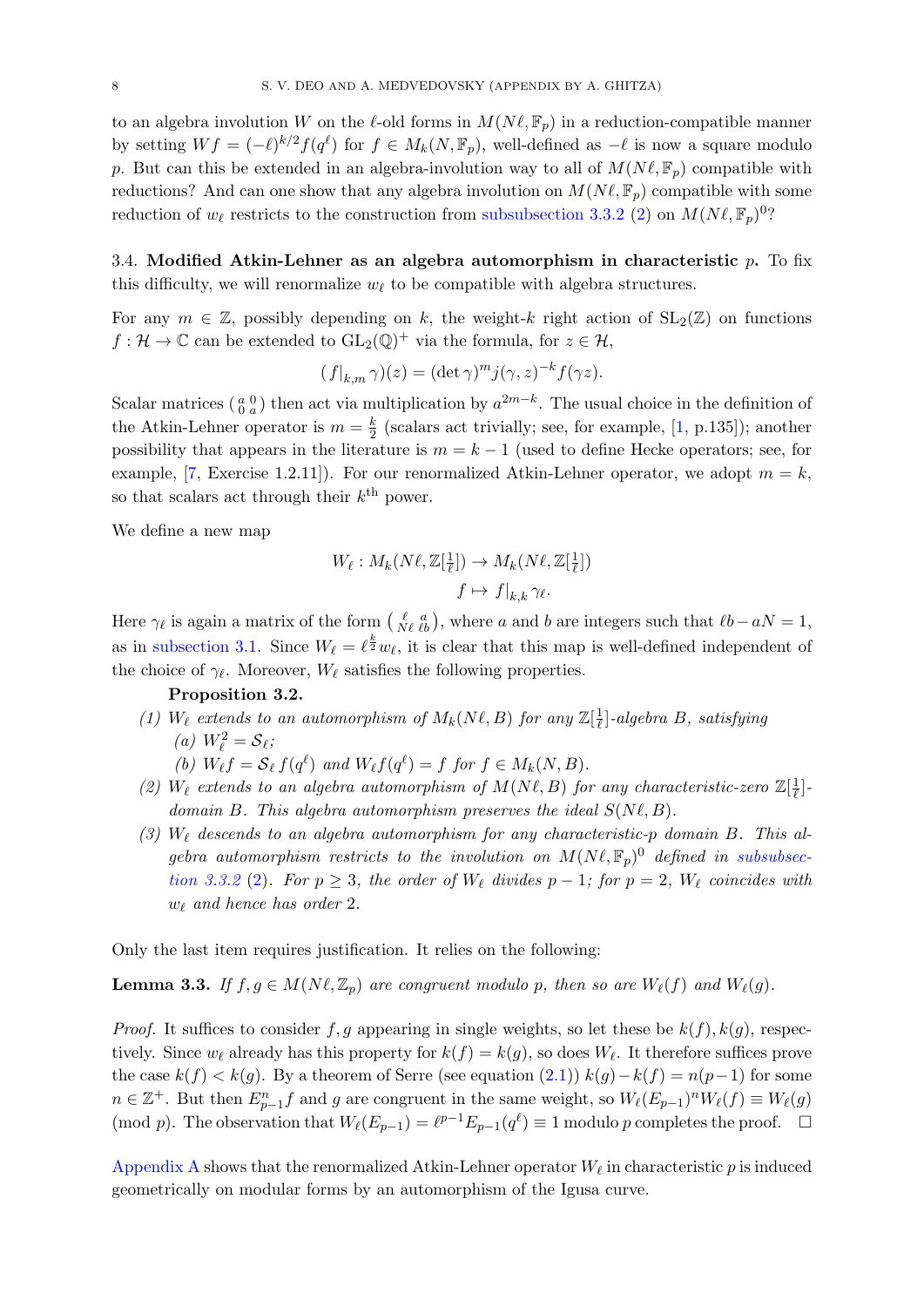#### 4. THE TRACE FROM LEVEL  $N\ell$  to level N

<span id="page-8-0"></span>For any characteristic-zero  $\mathbb{Z}[\frac{1}{\ell}]$  $\frac{1}{\ell}$ -domain B, there is a B-linear trace operator

<span id="page-8-2"></span>
$$
\text{Tr}_{\ell}: M_k(N\ell, B) \to M_k(N, B)
$$

given, for  $B = \mathbb{C}$ , by

(4.1) 
$$
\operatorname{Tr}_{\ell}(f) = \sum_{\gamma \in \Gamma_0(N\ell) \backslash \Gamma_0(N)} f|_k \gamma,
$$

first studied for  $N = 1$  by Serre in [\[23,](#page-27-2) §3.1.(c)].

Onecan show ([\[11,](#page-26-6) Lemma 2.2], or [\[23,](#page-27-2) §3.1.(c)] for  $N = 1$ ) that  $\text{Tr}_{\ell} f = f + \ell^{1-\frac{k}{2}} U_{\ell} w_{\ell} f$ . Equivalently,

(4.2) 
$$
\operatorname{Tr}_{\ell} f = f + \mathcal{S}_{\ell}^{-1} \ell U_{\ell} W_{\ell} f.
$$

Equation [\(4.2\)](#page-8-2) shows immediately that  $\text{Tr}_{\ell}$  extends to a B-linear operator  $M(N \ell, B) \to M(N, B)$ for any  $\mathbb{Z}[\frac{1}{\ell}]$  $\frac{1}{\ell}$ -domain B. The following identities are adjusted from [\[23,](#page-27-2) §3.1.(c)]. They are valid for any  $\mathbb{Z}[\frac{1}{\ell}]$  $\frac{1}{\ell}$ -domain B. In fixed weight k, they are valid for any  $\mathbb{Z}[\frac{1}{\ell}]$  $\frac{1}{\ell}$ -algebra B.

- (1) For  $f \in S(N\ell, B)$ , we have  $\text{Tr}_\ell f \in S(N, B)$ .
- (2) For  $f \in M(N\ell, B)$ , we have  $\text{Tr}_{\ell} S_{\ell} f = S_{\ell} f + \ell U_{\ell} W_{\ell} f$ .
- (3) For  $f \in M(N\ell, B)$ , we have  $\text{Tr}_{\ell} W_{\ell} f = W_{\ell} f + \ell U_{\ell} f$ .
- (4) For  $f \in M(N, B)$ , we have  $\text{Tr}_f f = (\ell + 1)f$ .
- (5) For  $f \in M(N, B)$ , we have  $\ell T_{\ell} f = \ell U_{\ell} f + W_{\ell} f$ .
- (6) For  $f \in M(N, B)$ , we have  $\text{Tr}_{\ell} W_{\ell} f = \ell T_{\ell} f$ .

The shape of these equations suggest that it might be more natural to renormalize  $T_\ell$  and  $U_\ell$ by scaling them by  $\ell$ , so that the Hecke operators are true "trace" rather than a scaled trace and stay integral even in weight 0. In fact, this renormalization would amount to using the  $|k_k|$ -action discussed in [subsection 3.4](#page-7-0) to define the Hecke operators, which we are already using to define  $W_{\ell}$ . But we will not do so here.

## 5. THE SPACE OF  $\ell$ -OLD FORMS

<span id="page-8-1"></span>5.1. Two copies of  $M(N, B)$  in  $M(N, B)$ . There are two embeddings of  $M(N, B)$  into  $M(N\ell, B)$ : the identity and  $W_{\ell}$ . First we study their intersection.

<span id="page-8-3"></span>**Proposition 5.1.** For any  $\mathbb{Z}[\frac{1}{\ell}]$  $\frac{1}{\ell}$ ]-algebra B, if  $f \in M_k(N, B) \cap W_{\ell}M_k(N, B)$ , then f is constant.

*Proof.* Let  $g \in M_k(N, B)$  be such that  $f = W_\ell(q)$ . We use [Proposition 3.2](#page-7-1) [\(1a\)](#page-7-2) and [\(1b\)](#page-7-3) to see that  $\ell^k g = W_\ell^2(g) = W_\ell(f) = \ell^k f(q^\ell)$ , so that

$$
f = \ell^k g(q^{\ell}) = \ell^k f(q^{\ell^2}).
$$

But this means that f has to be a constant! Indeed, suppose  $n > 0$  is the least integer such that  $a_n(f) \neq 0$ . Since the right-hand side is in  $B[\![q^{\ell^2}]\!]$ , we must have  $n = m\ell^2$  for some  $m < n$ . But the  $q^n$ -coefficient on the right-hand side is  $\ell^k a_m(f)$ , which must be zero as n was the least index of a nonzero coefficient of f.  $\Box$ 

Alternatively, we can deduce [Proposition 5.1](#page-8-3) in characteristic zero from [\[1,](#page-26-1) Theorem 1] and in characteristic p from the following more recent theorem of Ono-Ramsey.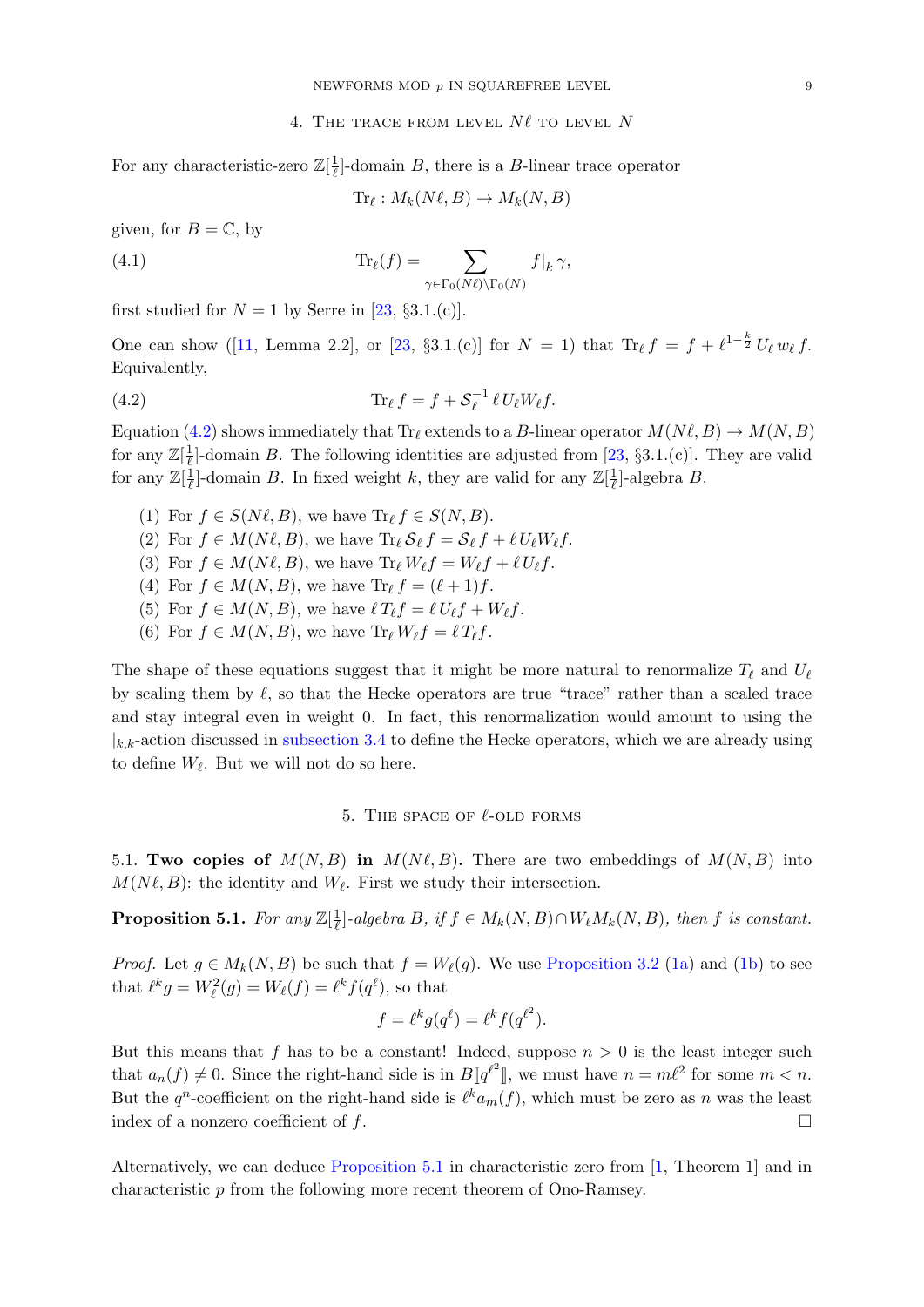**Theorem 5.2** (Ono-Ramsey, [\[20,](#page-27-7) Theorem 1.1]). Let p be a prime, and f a form in  $M_k(N, \mathbb{Z})$ with  $\bar{f} = \sum a_n q^n \in M_k(N, \mathbb{F}_p)$  its mod-p image. Suppose that there exists an m prime to Np and a power series  $g \in \mathbb{F}_p[\![q]\!]$  so that  $\bar{f} = g(q^m)$ . Then  $\bar{f} = a_0$ .

<span id="page-9-2"></span>Corollary 5.3. If B is a  $\mathbb{Z}[\frac{1}{\ell}]$  $\frac{1}{\ell}$ -domain, then  $M(N, B) \cap W_{\ell}M(N, B) = B \subset B[\![q]\!].$ 

*Proof.* Let  $f, g \in M(N, B)$  be forms so that  $f = W_{\ell}(g) \in B[\![q^{\ell}]\!]$ . In light of [Proposition 5.1,](#page-8-3) it suffices to show that we may assume that both  $f$  and  $g$  appear in a fixed weight  $k$ . As a  $\mathbb{Z}[\frac{1}{\ell}]$  $\frac{1}{\ell}$ -domain, B is flat over either  $\mathbb{Z}[\frac{1}{\ell}]$  $\frac{1}{\ell}$  or over  $\mathbb{F}_p$  for some p prime to  $\ell N$ . In either case, from [subsection 2.1,](#page-3-1) we know that we can express both f and g as finite sums of forms  $f = \sum f_i$  and  $g = \sum g_i$  with  $f_i, g_i \in M_{k_i}(N, B)$  for some weights  $k_i$ , with  $M_{k_i}(N\ell, B)$  linearly independent inside  $M(N\ell, B)$ . Then  $\sum f_i = \sum W_\ell(g_i)$  forces  $f_i = W_\ell(g_i)$  in a single weight  $k_i$ .

5.2.  $\ell$ -Old forms. Following Atkin-Lehner [\[1\]](#page-26-1) and others, define the  $\ell$ -old forms in  $M_k(N \ell, \mathbb{Q})$ as the span of  $M_k(N, \mathbb{Q})$  and  $W_\ell M_k(N, \mathbb{Q})$ :

(5.1) 
$$
M_k(N\ell,\mathbb{Q})^{\ell\text{-old}} := M_k(N,\mathbb{Q}) + W_\ell M_k(N,\mathbb{Q}) \subset M_k(N\ell,\mathbb{Q}).
$$

Note that both  $M_k(N, \mathbb{Q})$  and  $W_\ell M_k(N, \mathbb{Q})$  have bases in  $\mathbb{Z}[\![q]\!]$ ; therefore  $M_k(N\ell, \mathbb{Q})^{\ell-\text{old}}$  does as well. Let  $M_k(N\ell, \mathbb{Z})^{\ell-\text{old}}$  be the forms in  $M_k(N\ell, \mathbb{Q})^{\ell-\text{old}}$  whose q-expansions are integral:

<span id="page-9-0"></span>
$$
M_k(N\ell,\mathbb{Z})^{\ell\text{-old}} := M_k(N\ell,\mathbb{Q})^{\ell\text{-old}} \cap \mathbb{Z}[\![q]\!],
$$

and let  $S_k(N\ell, \mathbb{Z})^{\ell-\text{old}} := S_k(N\ell, \mathbb{Z}) \cap M_k(N\ell, \mathbb{Z})^{\ell-\text{old}}$  be the cuspidal submodule. Finally, for any ring B, let  $M_k(N\ell, B)^{\ell-\text{old}}$  (respectively,  $S_k(N\ell, B)^{\ell-\text{old}}$ ) be the image of  $M_k(N\ell, \mathbb{Z})^{\ell-\text{old}} \otimes_{\mathbb{Z}} B$ (respectively,  $S_k(N\ell, \mathbb{Z})^{\ell \text{-old}} \otimes_{\mathbb{Z}} B$ ) inside  $B[\![q]\!]$ . Our definitions are not self-contradictory: for  $B = \mathbb{Q}$  the definition of  $M_k(N\ell, \mathbb{Q})^{\ell-\text{old}}$  coincides with [\(5.1\)](#page-9-0) because of its Z-structure. For the same reason,  $S_k(N\ell, B)^{\ell \text{-old}} = S(N\ell, B) \cap M_k(N\ell, B)^{\ell \text{-old}}$  for any B.

Note that  $M_k(N\ell, B)^{\ell-\text{old}}$  may a priori be bigger than  $M_k(N, B) + W_\ell M_k(N, B)$ . For example, if  $E_k$  is the normalized (i.e., with  $a_1 = 1$ ) weight-k level-one Eisenstein series and  $B = \mathbb{Z}_p$ , then

$$
E_{p-1}^{\ell\text{-crit}} := E_{p-1}(q) - E_{p-1}(q^{\ell})
$$

is in  $M_k(\ell, B)^{\ell-\text{old}}$  but not in  $M_k(1, B) + W_{\ell}M_k(1, B)$ , since  $E_{p-1}$  is has p in the denominator of its constant term. $^{(ii)}$  $^{(ii)}$  $^{(ii)}$  For our purposes, the following will suffice:

**Proposition 5.4.** If B is a  $\mathbb{Z}[\frac{1}{\ell}]$  $\frac{1}{\ell}$ -algebra, then  $S_k(N\ell, B)^{\ell \text{-old}} = S_k(N, B) \oplus W_\ell S_k(N, B).$ 

*Proof.* Since we are in a single weight, it suffices to consider  $B = \mathbb{Z}[\frac{1}{\ell}]$  $\frac{1}{\ell}$ .

Certainly  $S_k(N, B) \oplus W_\ell S_k(N, B)$  is contained in  $S_k(N\ell, B)^{\ell-\text{old}}$ , and by [Corollary 5.3](#page-9-2) this sum is direct. For the other containment, any element of  $S_k(N\ell, B)^{\ell-\text{old}}$  looks like  $f = M^{-1}(g + W_{\ell}(h))$ for some  $g, h \in S_k(N, B)$  and  $M \in B$ . Then the fact that  $\frac{1}{M}(g + W_{\ell}(h))$  is B-integral means that  $g \equiv -W_{\ell}(h)$  mod MB. But by [Proposition 5.1](#page-8-3) applied to  $B/MB$ , we must have

$$
W_{\ell}(h) \equiv g \equiv a_0(g) \equiv 0 \text{ mod } MB,
$$

so that both  $\frac{1}{M}g$  and  $\frac{1}{M}W_{\ell}(h)$  are in fact B-integral.

Finally, let  $M(N\ell, B)^{\ell \text{-old}} := \sum_k M_k(N\ell, B)^{\ell \text{-old}} \subset B[\![q]\!]$ , the space of  $\ell$ -old forms of any weight. Similarly,  $S(N\ell, B)^{\ell-\text{old}} := \sum_k S_k(N\ell, B)^{\ell-\text{old}}$  is the submodule of  $\ell$ -old cuspforms.

<span id="page-9-1"></span><sup>(</sup>ii)In fact for  $N = 1$  and  $B = \mathbb{Z}_p$  or  $\mathbb{F}_p$  one can show that this is essentially the only such exception.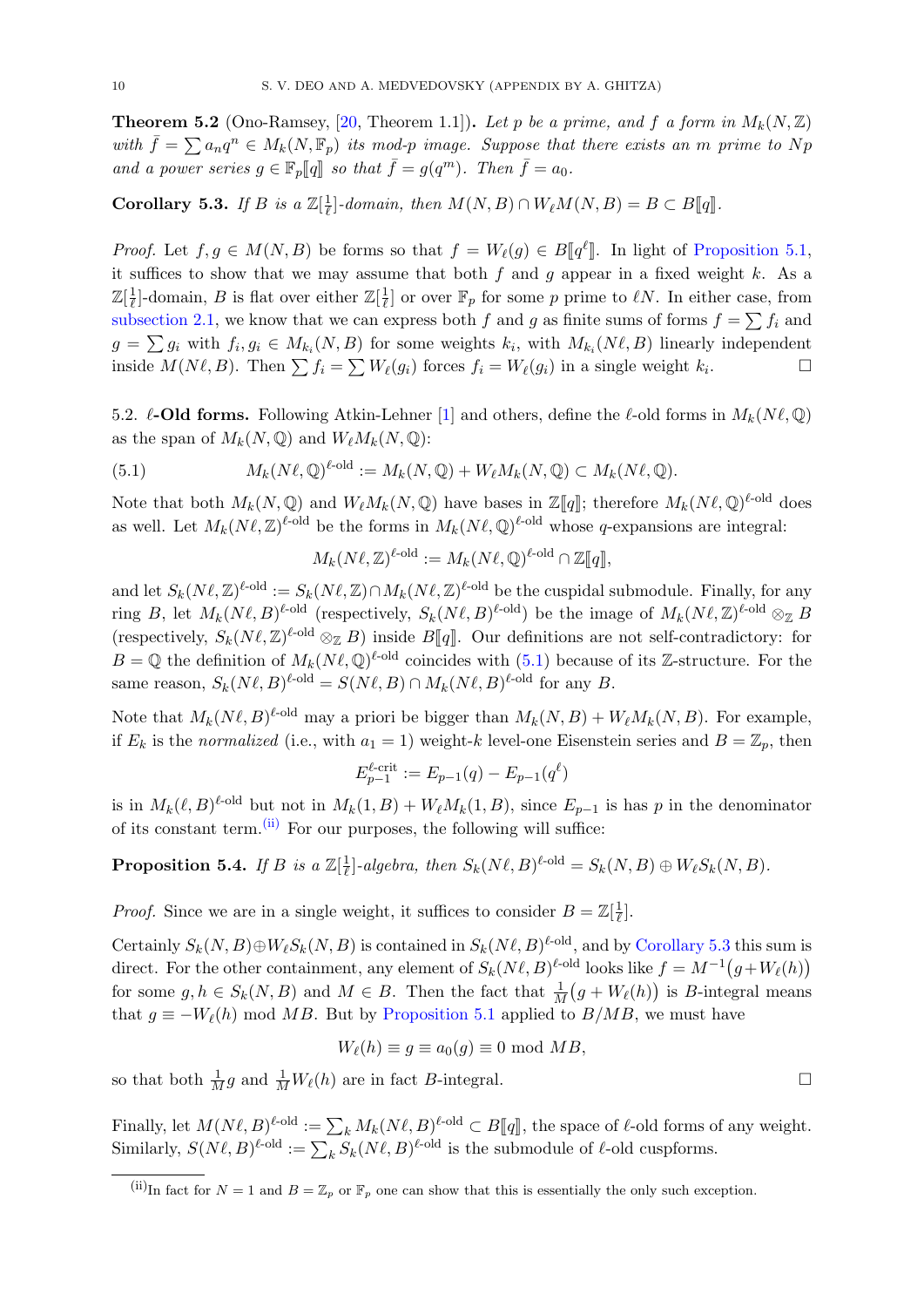#### 6. THE SPACE OF  $\ell$ -NEW FORMS

## <span id="page-10-0"></span>6.1.  $\ell$ -New forms in characteristic zero.

6.1.1. Analytic notion. For  $B = \mathbb{C}$  one can follow Atkin-Lehner's characterization of newforms to define the space  $S_k(N\ell, \mathbb{C})^{\ell \text{-new}}$  of cuspidal  $\ell \text{-new}$  forms of level  $N\ell$  and weight k as the orthogonal complement to the space of  $\ell$ -old forms under the Petersson inner product [\[1,](#page-26-1) p. 145]. Alternatively, the space of  $\ell$ -new cuspforms is the  $\mathbb{C}$ -span of the  $\ell$ -new eigenforms: those eigenforms that are not in  $S_k(N\ell, \mathbb{C})^{\ell-\text{old}}$  [\[1,](#page-26-1) Lemma 18]. This latter definition can be extended to Eisenstein forms as well, to obtain well-defined spaces  $M_k(N\ell,\mathbb{C})^{\ell-\text{new}}$  and  $S_k(N\ell,\mathbb{C})^{\ell-\text{new}}$ , which we here identify with their  $q$ -expansions.

One can show that  $M_k(N\ell,\mathbb{C})^{\ell-\text{new}}$  has a basis in  $\mathbb{Z}[\![q]\!]$  (since Galois conjugates of  $\ell-\text{new}$  eigenforms are  $\ell$ -new [\[6,](#page-26-3) Corollary 12.4.5], one can mimic the argument in [\[7,](#page-26-5) Corollary 6.5.6]; see also Brunault's answer to [MathOverflow question 109871\)](https://mathoverflow.net/questions/109871/integral-basis-for-newforms). Therefore, the definitions

$$
M_k(N\ell,\mathbb{Z})^{\ell-\text{new}} := M_k(N\ell,\mathbb{C})^{\ell-\text{new}} \cap \mathbb{Z}[\![q]\!]
$$

and, for any characteristic-zero domain B,

$$
M_k(N\ell, B)^{\ell-\text{new}} := M_k(N\ell, \mathbb{Z})^{\ell-\text{new}} \otimes_{\mathbb{Z}} B \subset B[\![q]\!]
$$

are compatible with the definition of  $M_k(N\ell, \mathbb{C})^{\ell \text{-new}}$  above. Finally, set

$$
M(N\ell,B)^{\ell\text{-new}}:=\sum_k M_k(N\ell,B)^{\ell\text{-new}}\subset B[\![q]\!]
$$

as usual. In characteristic zero, of course, this sum is direct.

6.1.2. First algebraic notion:  $U_{\ell}$ -eigenvalue. Combining the Atkin-Lehner computations of  $\ell$ new eigenvalues together with the Weil bound, one can obtain a purely algebraic characterization of the space of newforms. Define two operators  $\mathcal{D}_\ell^{\pm} : M_k(N \ell, B) \to M_k(N \ell, B)$  via  $\mathcal{D}_\ell^+ := \ell U_\ell - \ell^{\frac{k}{2}}$  and  $\mathcal{D}_\ell^- := \ell U_\ell + \ell^{\frac{k}{2}}$ , and let  $\mathcal{D}_\ell := \mathcal{D}_\ell^+ \mathcal{D}_\ell^-$ . Since  $\mathcal{D}_\ell = \ell^2 U_\ell^2 - \mathcal{S}_\ell$ , the operator  $\mathcal{D}_\ell$  defines B-linear grading-preserving operator  $M(N \ell, B) \to M(N \ell, B)$  and  $S(N\ell, B) \to S(N\ell, B).$ 

<span id="page-10-1"></span>**Proposition 6.1.** If  $B$  is a domain of characteristic zero, then

$$
M(N\ell, B)^{\ell\text{-new}} = \ker \mathcal{D}_{\ell}.
$$

We sketch a proof below, starting with a lemma that relies on the Ramanujan-Petersson Conjecture ("Weil bound"), implied by the Weil Conjectures, proved by Deligne.

<span id="page-10-2"></span>**Lemma 6.2** (Ramanujan-Petersson, Weil, Deligne). If  $g = \sum a_n q^n \in S_k(N, \mathbb{C})$  is a normalized Hecke eigenform, and  $\ell$  is any prime, then  $|a_{\ell}(g)| < (\ell + 1)\ell^{\frac{k-2}{2}}$ .

*Proof.* The negation of the inequality violates the the Weil bound  $|a_{\ell}(g)| \leq 2\ell^{\frac{k-1}{2}}$ . Indeed,  $(\ell + 1)\ell^{\frac{k-2}{2}} \leq 2\ell^{\frac{k-1}{2}}$  is equivalent to  $(\ell + 1)^2 \leq 4\ell$ , which cannot happen for  $\ell > 1$ .

*Proof of [Proposition 6.1.](#page-10-1)* It suffices to prove that the kernel of  $\mathcal{D}_{\ell}|_{M_k(N\ell,B)}$  is  $M_k(N\ell,B)^{\ell-\text{new}}$  in a single weight k. Moreover, since B is flat over Z it suffices to prove the statement for  $B = \mathbb{Z}$ ; and since  $M_k(N\ell, \mathbb{C})^{\ell \text{-new}}$  has a basis over Z, it suffices to take  $B = \mathbb{C}$ .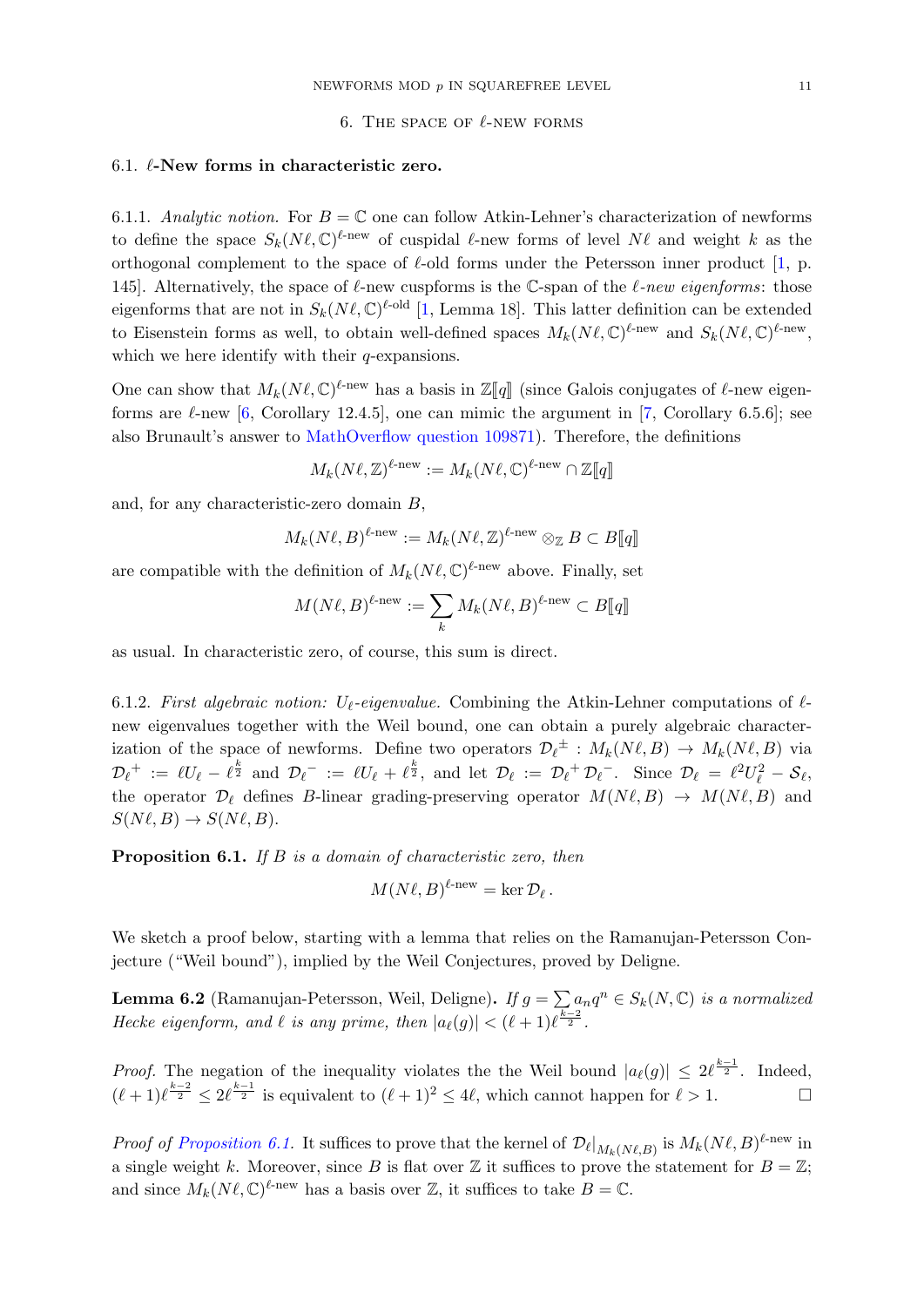The module  $M_k(N\ell, \mathbb{C})$  is a direct sum of C-spans of eigenforms  $\ell$ -new and  $\ell$ -old. Since  $\mathcal{D}_\ell$ preserves away-from- $\ell$  Hecke eigenspaces, it suffices to see that  $\mathcal{D}_{\ell}$  annihilates all  $\ell$ -new eigenforms and never annihilates  $\ell$ -old eigenforms. If  $f \in M_k(N\ell, \mathbb{C})$  is Eisenstein, then it must be old at  $\ell$ , the  $\ell$ -stabilization of a form  $g \in M_k(N, \mathbb{C})$  with  $a_{\ell}(g) = \chi(\ell)\ell^{k-1} + \chi(\ell)^{-1}$  for some Dirichlet character  $\chi$  of modulus M with  $M^2 \mid N$  (see, for example, [\[7,](#page-26-5) Theorem 4.5.2]). Hence the absolute value of the  $U_{\ell}$ -eigenvalue of f is either  $\ell^{k-1}$  or 1. If  $f \in M_k(N\ell, \mathbb{C})$  is a cuspidal  $\ell$ -new form, then by [\[1,](#page-26-1) Theorem 5], its  $U_{\ell}$ -eigenvalue is  $\pm \ell^{\frac{k}{2}-1}$ , so that  $\mathcal{D}_{\ell} f = 0$ . Finally, if  $f \in M_k(N\ell, \mathbb{C})$  is a cuspidal  $\ell$ -old eigenform, then f is the  $\ell$ -stabilization of some normalized eigenform  $g \in M_k(N, \mathbb{C})$ , and the  $U_{\ell}$ -eigenvalue of f is a root of the polynomial  $P_{\ell,g}(X) = X^2 - a_{\ell}(g)X + \ell^{k-1}$ . If one root of  $P_{\ell,g}$  is  $\pm \ell^{\frac{k}{2}-1}$ , then the other root must be  $\pm \ell^{\frac{k}{2}}$ . so that  $a_{\ell}(g) = \pm (\ell + 1)\ell^{\frac{k-2}{2}}$ , which impossible by [Lemma 6.2.](#page-10-2)

6.1.3. Second algebraic notion: kernel of trace. On the other hand, if B is additionally a  $\mathbb{Z}[\frac{1}{\ell}]$  $\frac{1}{\ell}$ ]algebra, then Serre suggests an alternate description of the space of newforms of level  $\ell$ .

<span id="page-11-1"></span>**Proposition 6.3** (Serre [\[23,](#page-27-2) §3.1(c), remarque (3)]). If B is a characteristic-zero  $\mathbb{Z}[\frac{1}{\ell}]$  $\frac{1}{\ell}$ ]-domain,  $M(N\ell, B)^{\ell-\text{new}} = \ker \text{Tr}_{\ell} \cap \ker \text{Tr}_{\ell} W_{\ell}.$ 

*Proof.* Since B is flat over  $\mathbb{Z}[\frac{1}{\ell}]$  $\frac{1}{\ell}$ , we may replace  $\mathbb{Z}$  by  $\mathbb{Z}[\frac{1}{\ell}]$  $\frac{1}{\ell}$  in the beginning of the proof of [Proposition 6.1](#page-10-1) to see that it suffices to establish this in a single weight k for  $B = \mathbb{C}$ . Since both Tr<sub>l</sub> and  $W_\ell$  commute with Hecke operators prime to  $\ell$ , it suffices to consider separately the one-dimensional eigenspaces spanned by  $\ell$ -new eigenforms and the two-dimensional  $\ell$ -old eigenspaces coming from eigenforms of level N. If  $f \in M_k(N\ell, \mathbb{C})$  is  $\ell$ -new eigen, then both  $\text{Tr}_\ell f$ and  $\text{Tr}_{\ell} W_{\ell} f$  are forms of level N with the same eigenvalues away from  $\ell$  as f, which is impossible by [\[1,](#page-26-1) Lemma 23]. Therefore both  $\text{Tr}_{\ell} f = 0$  and  $\text{Tr}_{\ell} W_{\ell} f = 0$ , so that ker  $\text{Tr}_{\ell} \cap \text{ker } \text{Tr}_{\ell} W_{\ell}$  does indeed contain  $M(N\ell, B)^{\ell-\text{new}}$ . For the reverse containment, if f is in  $M_k(N\ell, \mathbb{C})^{\ell-\text{old}}$ , then it suffices to consider to f contained in the two-dimensional span of g and  $W_{\ell}(g)$  for some eigenform  $g \in M_k(N, \mathbb{C})$ . From the identities in [section 4,](#page-8-0) the operators  $\text{Tr}_\ell$  and  $\text{Tr}_\ell W_\ell$ , on the ordered basis  $\{g, W_{\ell}(g)\}\$  of the  $\ell$ -old subspace of  $M_k(N \ell, \mathbb{C})$  associated to g, have matrix form

$$
\operatorname{Tr}_{\ell} = \begin{pmatrix} \ell+1 & \ell \, a_{\ell}(g) \\ 0 & 0 \end{pmatrix} \qquad \operatorname{Tr}_{\ell} W_{\ell} = \begin{pmatrix} \ell \, a_{\ell}(g) & (\ell+1) \ell^{k} \\ 0 & 0 \end{pmatrix}.
$$

The kernels of matrices of the form  $\begin{pmatrix} a & b \\ 0 & 0 \end{pmatrix}$  and  $\begin{pmatrix} c & d \\ 0 & 0 \end{pmatrix}$  have a nontrivial intersection if and only if  $ad = bc$ . In our case that would mean that  $a_{\ell}(g)^{2} = (\ell + 1)^{2}\ell^{k-2}$ , which is again impossible by the Weil bounds [\(Lemma 6.2\)](#page-10-2).

6.2. Newforms over any domain: a proposal. Inspired by the algebraic characterisations of [Proposition 6.1](#page-10-1) and [Proposition 6.3](#page-11-1) of newforms in characteristic zero, we make the following two definitions.

**Definition 1.** For any ring B and any Hecke-invariant submodule  $C \subset M(N\ell, B)$ , let

$$
C^{U_{\ell}\text{-new}} := \ker \mathcal{D}_{\ell}|_{C} \quad \text{ and} \quad C^{\text{Tr}_{\ell}\text{-new}} := (\ker \text{Tr}_{\ell}|_{C}) \cap (\ker \text{Tr}_{\ell} W_{\ell}|_{C}).
$$

<span id="page-11-0"></span>[Proposition 6.1](#page-10-1) already establishes that if B is a characteristic zero  $\mathbb{Z}[\frac{1}{\ell}]$  $\frac{1}{\ell}$ -domain and C is  $M(N\ell, B)$ , then both of these " $\ell$ -new" spaces coincide with  $M(N\ell, B)^{\ell$ -new. In other words, these definitions both extend the Atkin-Lehner analytic notion of  $\ell$ -new forms. The main result of this section is to show that on cuspforms, these two definitions coincide for more general B as well.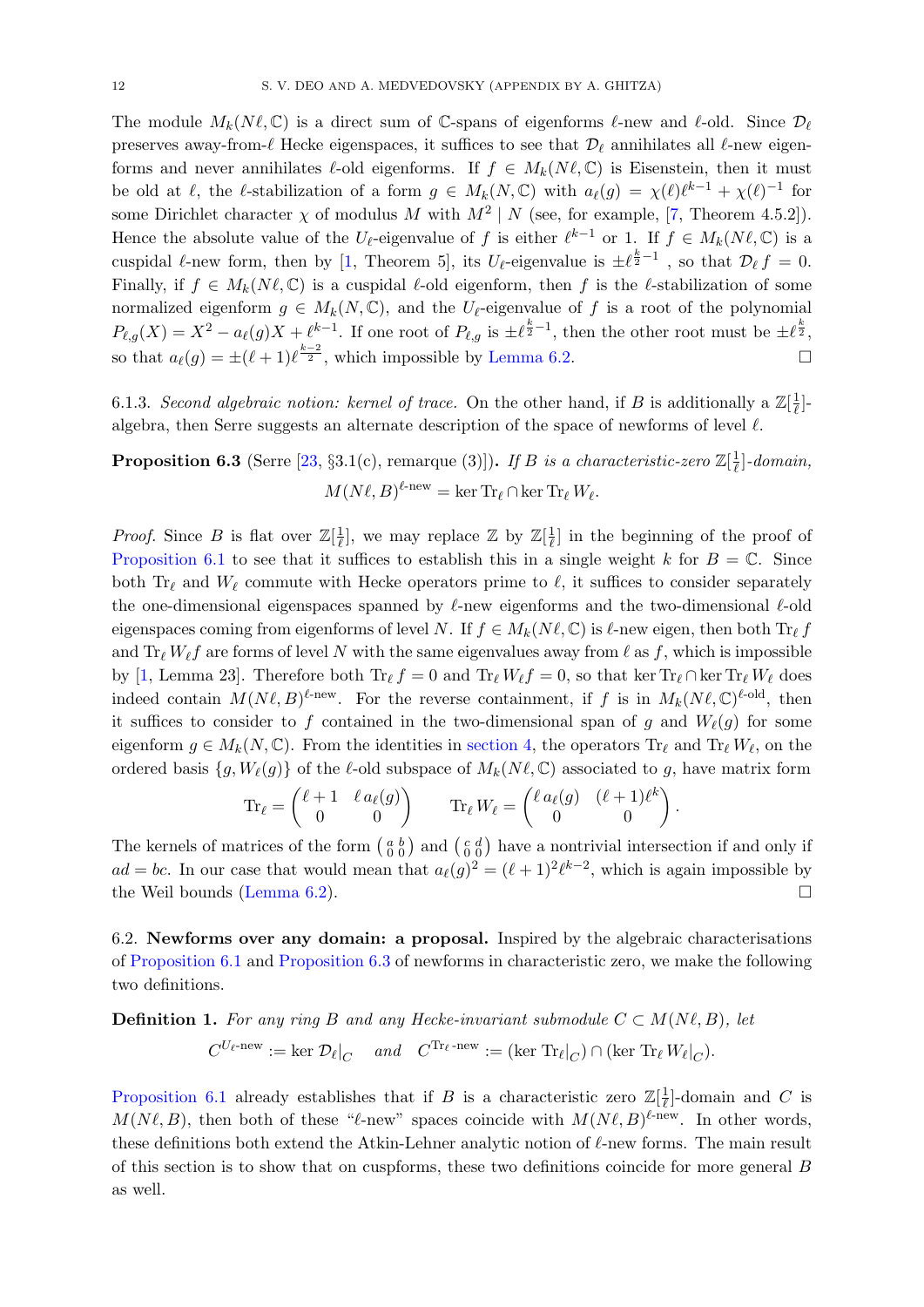**Theorem 1.** For any  $\mathbb{Z}[\frac{1}{\ell}]$  $\frac{1}{\ell}$ -domain B, we have

$$
S(N\ell, B)^{U_{\ell}\text{-new}} = S(N\ell, B)^{\text{Tr}_{\ell}\text{-new}}.
$$

To prove [Theorem 1,](#page-11-0) we first establish  $(S(N\ell, B)^{\ell-\text{old}})^{U_{\ell-\text{new}}} = (S(N\ell, B)^{\ell-\text{old}})^{\text{Tr}_{\ell-\text{new}}}.$ 

<span id="page-12-0"></span>**Proposition 6.4.** Let B be a  $\mathbb{Z}[\frac{1}{\ell}]$  $\frac{1}{\ell}$ ]-algebra. Suppose  $f,g$  in  $S_k(N,B)$  for some weight k. Then the following are equivalent.

- <span id="page-12-1"></span>(1)  $f + W_{\ell}(q) \in \ker \mathcal{D}_{\ell}$
- <span id="page-12-3"></span>(2)  $f + W_{\ell}(q) \in \ker \text{Tr}_{\ell} \cap \ker \text{Tr}_{\ell} W_{\ell}$
- <span id="page-12-2"></span>(3)  $\ell T_{\ell} f = -(\ell + 1) S_{\ell} g$  and  $\ell T_{\ell} g = -(\ell + 1)f$

<span id="page-12-4"></span>Remark.

(1) [Proposition 6.4](#page-12-0) may be rewritten more symmetrically in terms of  $w_{\ell}$ , the involutionnormalized Atkin-Lehner operator on  $S_k(N\ell, B)$ . Namely, let  $\lambda_k = -(\ell + 1)\ell^{\frac{k-2}{2}}$ . Then the claim of the proposition is that

$$
(S_k(N\ell, B)^{\ell\text{-old}})^{U_{\ell}\text{-new}} = (S_k(N\ell, B)^{\ell\text{-old}})^{\text{Tr}_{\ell}\text{-new}} = \{f + w_{\ell}g : f, g \in S_k(N, B) \text{ s.t. } T_{\ell}f = \lambda_k g \text{ and } T_{\ell}g = \lambda_k f\}.
$$

The constant  $\lambda_k$  appears in connection with level-raising theorems of Ribet [\[22\]](#page-27-3) and Diamond [\[5\]](#page-26-2). See also [subsection 7.2](#page-15-0) for more details.

- (2) From the proof [Proposition 6.4](#page-12-0) below, it is clear that the conclusions hold for any  $f, g \in S(N, B)$  as long as we assume that B is  $\mathbb{Z}[\frac{1}{\ell}]$  $\frac{1}{\ell}$ -domain.
- (3) [Proposition 6.4](#page-12-0) does not hold as stated for  $M_k(N, B)$  if B has characteristic p. For example, if  $\ell^{k-2} \equiv 1 \mod p$  but  $\ell \neq -1 \mod p$  (say, if  $\ell \equiv 1 \mod p$  but  $p \neq 2$ ), then  $f := 1 \in M_{p-1}(N, B)$  is in the kernel of  $\mathcal{D}_{\ell}$  but is not in the kernel of Tr<sub> $\ell$ </sub>.

Proof of [Proposition 6.4.](#page-12-0) We use the identities from [section 4](#page-8-0) repeatedly, including the fact that for  $f \in M(N, B)$ , we have  $\ell U_{\ell} f = \ell T_{\ell} f - W_{\ell} f$  and  $U_{\ell} W_{\ell} f = U_{\ell} (\mathcal{S}_{\ell} f(q^{\ell})) = \mathcal{S}_{\ell} f$ . We first show that [\(1\)](#page-12-1)  $\iff$  [\(3\)](#page-12-2). Let  $f \in S_k(N, B)$ . On one hand we have

$$
\mathcal{D}_{\ell} f = \ell^2 U_{\ell}^2 f - \mathcal{S}_{\ell} f = \ell U_{\ell} (\ell T_{\ell} f - W_{\ell} f) - \mathcal{S}_{\ell} f
$$
  
=  $\ell T_{\ell} (\ell T_{\ell} f) - W_{\ell} (\ell T_{\ell} f) - \ell U_{\ell} W_{\ell} f - \mathcal{S}_{\ell} f$   
=  $\ell^2 T_{\ell}^2 f - (\ell + 1) \mathcal{S}_{\ell} f - W_{\ell} \ell T_{\ell} f$ 

and

$$
\mathcal{D}_{\ell} W_{\ell} g = \ell^2 U_{\ell}^2 W_{\ell} g - \mathcal{S}_{\ell} W_{\ell} g = \ell^2 U_{\ell} \mathcal{S}_{\ell} g - W_{\ell} \mathcal{S}_{\ell} g
$$
  
= 
$$
\ell^2 T_{\ell} \mathcal{S}_{\ell} g - \ell W_{\ell} \mathcal{S}_{\ell} g - W_{\ell} \mathcal{S}_{\ell} g = \ell^2 T_{\ell} \mathcal{S}_{\ell} g - (\ell + 1) W_{\ell} \mathcal{S}_{\ell} g.
$$

From [Proposition 5.1,](#page-8-3) the intersection of  $S_k(N, B)$  and  $W_\ell S_k(N, B)$  inside  $M_k(N \ell, B)$  is trivial. So  $\mathcal{D}_{\ell}(f + W_{\ell}g) = 0$  if and only if

$$
0 = \mathcal{D}_{\ell}(f + W_{\ell}g)
$$
  
=  $({\ell}^2 T_{\ell}^2 f - (\ell + 1) S_{\ell} f + {\ell}^2 T_{\ell} S_{\ell} g) - W_{\ell}({\ell} T_{\ell} f + (\ell + 1) S_{\ell} g),$ 

which holds if and only if

$$
\ell^2 T_{\ell}^2 f - (\ell + 1) S_{\ell} f + \ell^2 T_{\ell} S_{\ell} g = 0 \quad \text{and} \quad \ell T_{\ell} f + (\ell + 1) S_{\ell} g = 0.
$$

The second equation reduces to

(6.1) 
$$
\ell T_{\ell} f = -(\ell+1) S_{\ell} g.
$$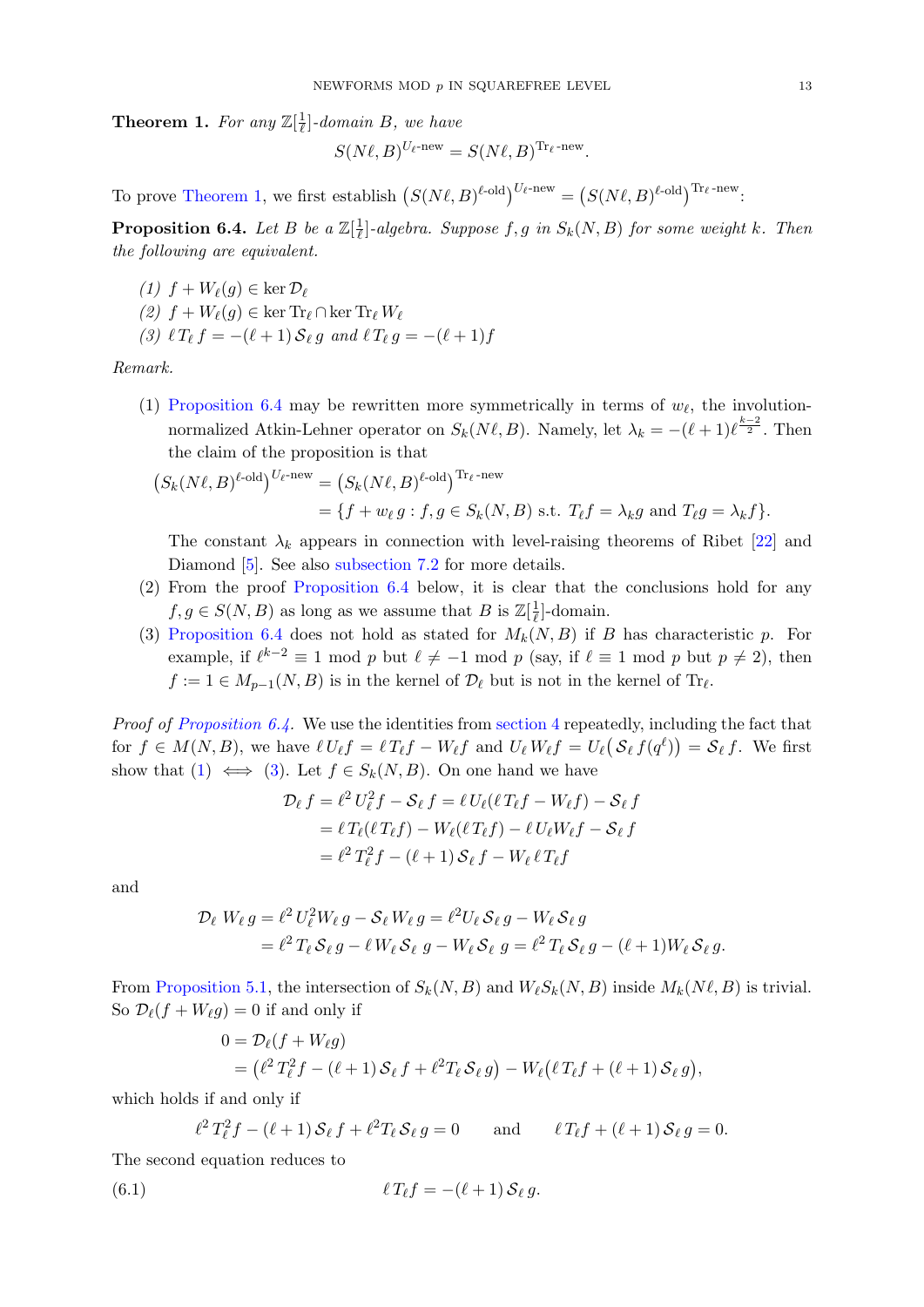Inserting this into the first equation, combining like terms, and eliminating  $\mathcal{S}_{\ell}$  reveals

$$
\ell T_{\ell}g = -(\ell+1)f,
$$

as required.

For  $(2) \iff (3)$  $(2) \iff (3)$ , we recall that for  $f \in M_k(N, B)$ ,

$$
\operatorname{Tr}_{\ell} f = (\ell + 1)f \qquad \text{and} \qquad \operatorname{Tr}_{\ell} W_{\ell} f = \ell T_{\ell} f.
$$

Therefore  $\text{Tr}_{\ell}(f + W_{\ell}g) = 0 \iff (\ell + 1)f + \ell T_{\ell}g = 0 \iff \ell T_{\ell}g = -(\ell + 1)f$ . Symmetrically,  $0 = \text{Tr}_{\ell} W_{\ell}(f + W_{\ell}g) = \text{Tr}_{\ell}(\mathcal{S}_{\ell} g + W_{\ell}f) \iff \ell T_{\ell} f = -(\ell + 1) \mathcal{S}_{\ell} g.$ 

Proof of [Theorem 1.](#page-11-0) If B has characteristic zero, then this statement is already known [\(Propo](#page-10-1)[sition 6.1](#page-10-1) & [Proposition 6.3\)](#page-11-1), but we prove it again without using the Weil bound. As in the proof of [Proposition 6.1,](#page-10-1) we may assume that we are in a single weight k and that  $B = \mathbb{C}$ , and note that each one-dimensional  $\ell$ -new eigenspace is annihilated by all three operators  $\mathcal{D}_{\ell}$ ,  $\text{Tr}_{\ell}$ , and  $\text{Tr}_{\ell} W_{\ell}$ . Now [Proposition 6.4](#page-12-0) establishes the desired statement for each two-dimensional  $\ell$ -old away-from- $\ell$  Hecke eigenspace and completes the proof.

If B has characteristic p, then we may assume that  $B = \mathbb{F}_p$  and again as in the proof of [Corollary 5.3](#page-9-2) work in a single weight k. We will have to distinguish between coefficients in  $\mathbb{Z}_p$ and quotients, so for any ring B, write  $X^B$  for the operator X acting on  $S_k(N\ell, B)$ .

Take  $f \in S_k(N\ell, \mathbb{F}_p)$ . Then there exist integral forms  $\tilde{f}^{\ell-\text{new}}$  and  $\tilde{f}^{\ell-\text{old}}$  in  $S_k(N\ell, \mathbb{Z}_p)^{\ell-\text{new}}$  and  $S_k(N\ell, \mathbb{Z}_p)^{\ell-\text{old}}$ , respectively, and a  $b \in \mathbb{Z}_{\geq 0}$  so that f is the mod-p reduction of

$$
\tilde{f} = p^{-b}(\tilde{f}^{\text{new}} + \tilde{f}^{\text{old}}) \in S_k(N\ell, \mathbb{Z}_p).
$$

Suppose now that  $f \in \ker \mathcal{D}_\ell^{\mathbb{F}_p}$ , so that  $\mathcal{D}_\ell^{\mathbb{Z}_p}(\tilde{f})$  is in  $p\mathbb{Z}_p[[q]]$ . Since  $\mathcal{D}_\ell^{\mathbb{Z}_p}(\tilde{f}^{\text{new}}) = 0$  we have  $\mathcal{D}_\ell^{\mathbb{Z}_p}(\tilde{f}) = p^{-b} \mathcal{D}_\ell^{\mathbb{Z}_p}(\tilde{f}^{\text{old}})$ . In other words, the form  $f^{\text{old}}$  is in ker $\mathcal{D}_\ell^{\mathbb{Z}/p^{b+1}\mathbb{Z}}$ , where  $f^{\text{old}} \in S_k(N\ell, \mathbb{Z}/p^{b+1}\mathbb{Z})$  is the image of  $\tilde{f}^{\text{old}}$  under the reduction-mod- $p^{b+1}$  map. By [Propo](#page-12-0)[sition 6.4,](#page-12-0)  $f^{\text{old}}$  is in ker $(\text{Tr}_{\ell})^{\mathbb{Z}/p^{b+1}\mathbb{Z}} \cap \text{ker}(\text{Tr}_{\ell} W_{\ell})^{\mathbb{Z}/p^{b+1}\mathbb{Z}}$ . By lifting back up to characteristic zero, we see that both  $\text{Tr}_{\ell}^{\mathbb{Z}_p}(\tilde{f}^{\text{old}})$  and  $(\text{Tr}_{\ell} W_{\ell})^{\mathbb{Z}_p}(\tilde{f}^{\text{old}})$  are in  $p^{b+1}\mathbb{Z}_p[[q]]$ .

As  $(\text{Tr}_{\ell})^{\mathbb{Z}_p}(\tilde{f}^{\text{new}}) = (\text{Tr}_{\ell} W_{\ell})^{\mathbb{Z}_p}(\tilde{f}^{\text{new}}) = 0$ , we get that both  $\text{Tr}_{\ell}^{\mathbb{Z}_p}(\tilde{f})$  and  $(\text{Tr}_{\ell} W_{\ell})^{\mathbb{Z}_p}(\tilde{f})$  are in  $p\mathbb{Z}_p[\![q]\!]$ . Therefore,  $\text{Tr}_{\ell}^{\mathbb{F}_p}(f) \equiv \text{Tr}_{\ell}^{\mathbb{Z}_p}(\tilde{f}) \equiv 0 \mod p$  and

$$
(\text{Tr}_{\ell} W_{\ell})^{\mathbb{F}_p}(f) \equiv (\text{Tr}_{\ell} W_{\ell})^{\mathbb{Z}_p}(\tilde{f}) \equiv 0 \text{ mod } p.
$$

Hence f is in  $\ker(\text{Tr}_{\ell})^{\mathbb{F}_p} \cap \ker(\text{Tr}_{\ell}W)^{\mathbb{F}_p}$ . Reverse all steps for the reverse containment.

 $\Box$ 

In light of [Theorem 1,](#page-11-0) we introduce the following definition:

**Definition 2.** If B is any  $\mathbb{Z}[\frac{1}{\ell}]$  $\frac{1}{\ell}$ ]-algebra, the submodule of  $\ell$ -new cuspforms of weight  $k$  is

$$
S_k(N\ell,B)^{\ell\text{-new}} := S_k(N\ell,B)^{U_{\ell}\text{-new}} = S_k(N\ell,B)^{\text{Tr}_{\ell}\text{-new}}.
$$

If B is any  $\mathbb{Z}[\frac{1}{\ell}]$  $\frac{1}{\ell}$ ]-domain, the submodule of  $\ell$ -new cuspforms of all weights is

$$
S(N\ell, B)^{\ell-\text{new}} := S(N\ell, B)^{U_{\ell}-\text{new}} = S(N\ell, B)^{\text{Tr}_{\ell}-\text{new}}.
$$

We will also use the notation  $M(N\ell, B)^{\ell-\text{new}} := M(N\ell, B)^{\text{Tr}_{\ell}-\text{new}}$ . Observe that the space of  $\ell$ -new forms is stable under  $W_{\ell}$ .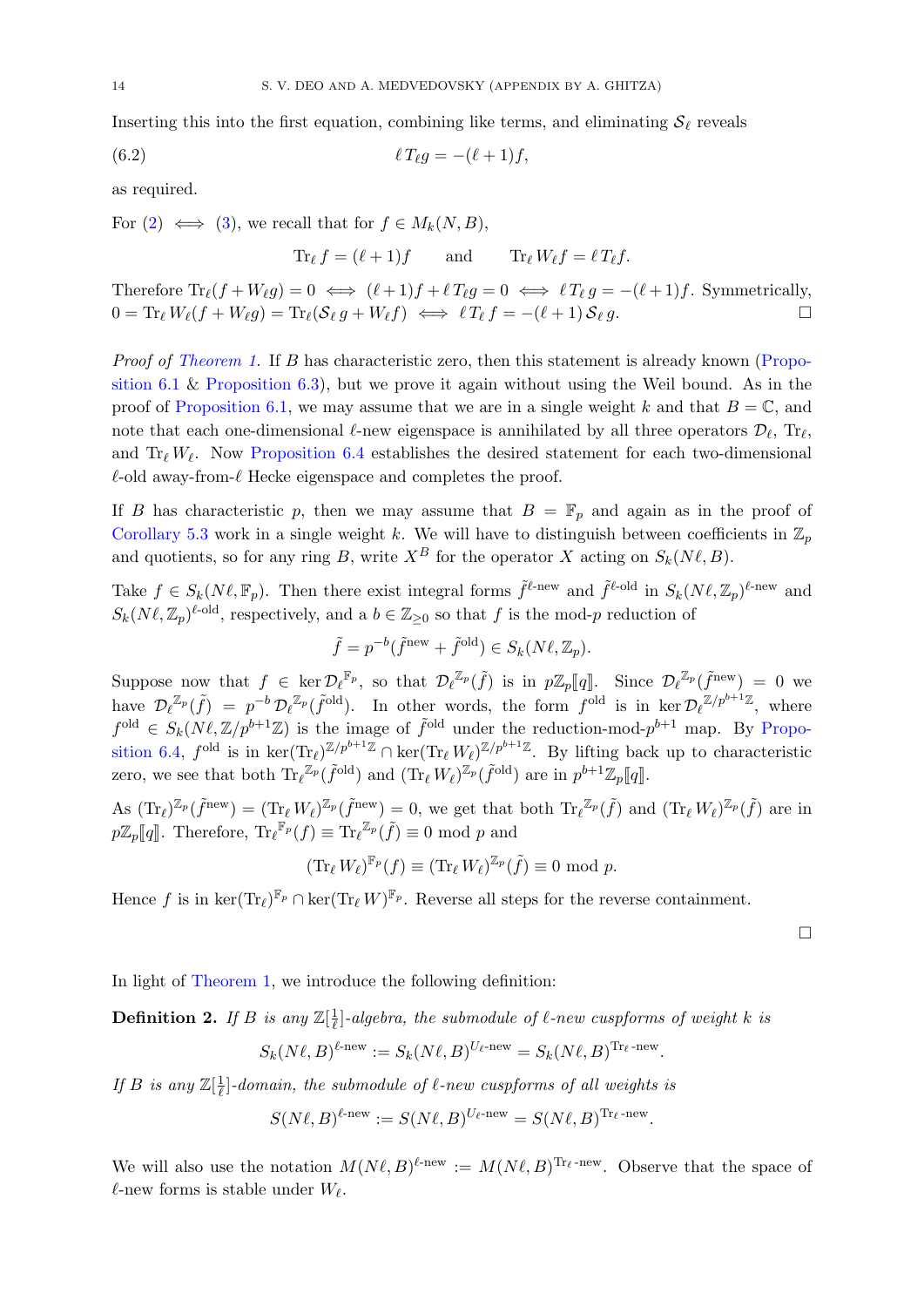#### 7. INTERACTIONS BETWEEN  $\ell$ -OLD AND  $\ell$ -NEW SPACES MOD p

<span id="page-14-0"></span>In characteristic zero, spaces of  $\ell$ -new and  $\ell$ -old forms are disjoint. This fails in characteristic p because of congruences between  $\ell$ -new and  $\ell$ -old forms. A related phenomenon: over a field of characteristic zero,  $\ell$ -new and  $\ell$ -old forms together span the space of forms of level Nl. This already fails over a ring like  $\mathbb{Z}_p$ , again because of congruences between l-new and  $\ell$ -old forms. A guiding scenario: if  $f \in S_k(N\ell, \mathbb{Z}_p)^{\ell-\text{new}}$  is nonzero modulo p but congruent to  $g \in S_k(N\ell, \mathbb{Z}_p)^{\ell-\text{old}}$  modulo p but not modulo  $p^2$ , then  $\frac{1}{p}(f-g)$  is in  $S_k(N\ell, \mathbb{Z}_p)$  but not in  $S_k(N\ell, \mathbb{Z}_p)^{\ell \text{-new}} \oplus S_k(N\ell, \mathbb{Z}_p)^{\ell \text{-old}}$ , and the (nonzero) reduction  $\bar{f}$  of f modulo p is in  $S_k(N\ell, \mathbb{F}_p)^{\ell \text{-new}} \cap S_k(N\ell, \mathbb{F}_p)^{\ell \text{-old}}.$ 

*Example 1.* Take  $N = 5, \ell = 3, p = 7, k = 4$ . There is only one cuspform at level N, namely,  $f = q - 4q^2 + 2q^3 + 8q^4 - 5q^5 - 8q^6 + 6q^7 - 23q^9 + O(q^{10}) \in S_4(5, \mathbb{Z}_7)$ . In level  $N\ell$ , there are two newforms, forming a basis of  $S_4(15, \mathbb{Z}_7)$  (but not over  $\mathbb{Z}$ , as they are congruent modulo 2):

$$
a = q + q2 + 3q3 - 7q4 + 5q5 + 3q6 - 24q7 - 15q8 + 9q9 + O(q10)
$$
  

$$
b = q + 3q2 - 3q3 + q4 - 5q5 - 9q6 + 20q7 - 21q8 + 9q9 - O(q10)
$$

One can check that  $b \equiv f + 2f(q^3)$  modulo  $7^{(iii)}$  $7^{(iii)}$  $7^{(iii)}$  and that  $\frac{1}{7}(f + \frac{2}{81}W_3f - b)$  is in  $S_4(15, \mathbb{Z}_7)$  but not in  $S_4(15, \mathbb{Z}_7)^{3-\text{old}}\oplus S_4(15, \mathbb{Z}_7)^{3-\text{new}}$ . Modulo 7, we likewise find  $\bar{b}$  in  $S_4(15, \mathbb{F}_7)^{3-\text{old}}\cap S_4(15, \mathbb{F}_7)^{3-\text{new}}$ .

In this section, we describe the intersection of the  $\ell$ -old and the  $\ell$ -new subspaces modulo p and comment on the failure of these to span the whole level- $N\ell$  space. We will fix a prime p and work with  $B = \mathbb{F}_p$  or a finite extension, suppressing B from notation. We start with the following corollary to [Proposition 6.4](#page-12-0) and the first remark following:

# <span id="page-14-3"></span>Corollary 7.1. (1)  $S(N\ell)^{\ell-\text{old}} \cap S(N\ell)^{\ell-\text{new}}$  $=\big\{ f + W_\ell(g): \,\, f,g \in S(N), \,\, \ell \, T_\ell f = -(\ell+1) \, {\cal S}_\ell \, g, \,\, \ell \, T_\ell g = -(\ell+1) f \big\}.$ (2) If  $p \neq 2$ , then in fixed weight k with  $\lambda_k = -(\ell + 1)\ell^{\frac{k-2}{2}}$ , we have

$$
S_k(N\ell)^{\ell-\text{old}} \cap S_k(N\ell)^{\ell-\text{new}} = V_{\lambda_k}^+ \oplus V_{-\lambda_k}^-,
$$
  
where, for  $\alpha \in \mathbb{F}_p$ , we write  $V_{\alpha}^{\pm} := \left\{ f \pm w_{\ell} f : f \in \text{ker } (T_{\ell} - \alpha)|_{S_k(N)} \right\}.$ 

To offer a more detailed analysis, we will pass to generalized Hecke eigenspaces. In [subsection 7.1](#page-14-1) we recall definitions and notations for mod-p big Hecke algebras. And in [subsection 7.2](#page-15-0) we state our conclusions on the intersection of  $\ell$ -old and  $\ell$ -new subspaces in characteristic p.

<span id="page-14-1"></span>7.1. The Hecke algebra acting on modular forms mod  $p$ . In this section, we briefly recall the construction of the big mod-p Hecke algebra acting on  $M(N) = M(N, \mathbb{F})$ . For more details, see [\[2,](#page-26-7) 1.2] or [\[12,](#page-27-8) 2.3–2.5] for the construction for  $N = 1$ , [\[4,](#page-26-8) Section 1] for general N.

We work over  $B = \mathbb{F}$ , a finite extension of  $\mathbb{F}_p$ . For any level N, let  $A(N) = A(N, \mathbb{F})$  be the closed Hecke algebra topologically generated inside  $\text{End}_{\mathbb{F}}(M(N))$  by the action of Hecke operators  $T_n$ for *n* prime to N<sub>p</sub> under the compact-open topology on  $\text{End}_{\mathbb{F}}(M(N))$  induced by the discrete topology on  $M(N)$ . We write  $A(N) =$  Hecke $(M(N))$  for this contruction. This is the big

<span id="page-14-2"></span> $(iii)$ Indeed, the level-raising condition for f at 3 modulo 7 is satisfied, so that the existence of such a congruence is guaranteed by Diamond [\[5\]](#page-26-2). See also [subsection 7.2.](#page-15-0)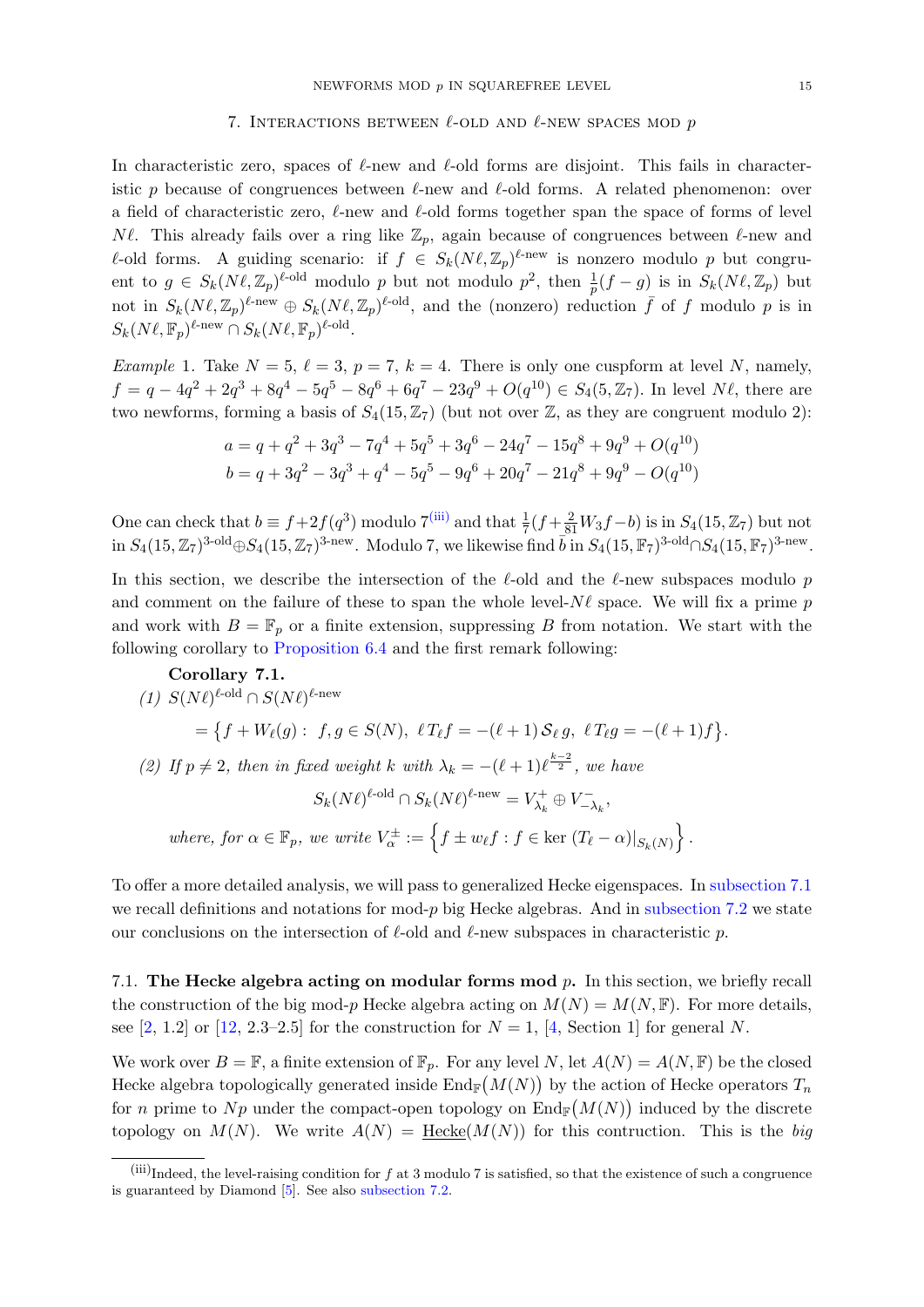shallow Hecke algebra acting on the space of modular forms of level  $N$  modulo  $p$ , the only kind of Hecke algebra we study here.<sup>[\(iv\)](#page-15-1)</sup>

One can show that  $A(N)$  is a complete noetherian semilocal ring that factors into a product of its localizations at its maximal ideals, which by Deligne and Serre reciprocity (formerly Serre's conjecture) correspond to Galois orbits of odd dimension-2 Chenevier pseudorepresentations  $(t, d) : G_{\mathbb{Q}, Np} \to \overline{\mathbb{F}}_p$ , where  $d = \omega_p^{\kappa-1}$  for some  $\kappa \in \mathbb{Z}/(p-1)\mathbb{Z}$ . Here  $\omega_p$  is the mod-p cyclotomic character, and  $G_{\mathbb{Q},Np}$  is the Galois group Gal $(\mathbb{Q}_{Np}/\mathbb{Q})$ , where  $\mathbb{Q}_{Np}$  is the maximal extension of  $\mathbb Q$  unramified outside the support of  $Np\infty$ . Since the d in each pseudorepresentation is entirely determined by t in this  $\Gamma_0(N)$  setting (indeed, if  $p > 2$  we have  $d(g) = \frac{t(g)^2 - t(g^2)}{2}$  $\frac{-\iota(g^-)}{2}$  for any  $g \in G_{\mathbb{Q},Np}$ ; and if  $p = 2$  then  $d = 1$ ), we will frequently suppress it from notation. For more on Chenevier pseudorepresentations see [\[3\]](#page-26-9) or [\[2,](#page-26-7) 1.4]. If we assume that  $\mathbb F$  is large enough to contain all the finitely many Hecke eigenvalue systems appearing in  $M(N)$ , then the Galois orbits become trivial; from now on we assume that this is done.

Let  $K(N) \subset M(N)$  be the kernel of the  $U_p$  operator. Since  $U_p$  in characteristic p is a left inverse of the raising to the  $p^{\text{th}}$  power operator  $V_p$ , given any form  $f \in M(N\ell)$  the form  $g = (1 - V_p U_p)f$ has the property that  $a_n(g) = a_n(f)$  unless  $p | n$ , in which case  $a_n(g) = 0$ . Therefore  $K(N)$  is a nontrivial subspace of  $M(N)$ . Further, since  $U_p$  preserves the grading from [\(2.1\)](#page-3-3), we can set  $K(N)^k := K(N) \cap M(N)^k$  for  $k \in \mathbb{Z}/(p-1)\mathbb{Z}$  and then  $K(N) = \bigoplus_k K(N)^k$ . One can show that  $A(N)$  acts faithfully on  $K(N)$ , so that  $A(N)$  is also Hecke $(K(N))$ . Studying this smaller space eliminates minor complications caused by the behavior of our Hecke eigensystems at p.

For 
$$
\kappa \in \mathbb{Z}/(p-1)\mathbb{Z}
$$
, let

 $PS_{\kappa}(N) := \{ (t, d) : G_{\mathbb{Q}, Np} \to \overline{\mathbb{F}}_p \text{ odd Chenevier pseudorepresentation with } d = \omega_p^{\kappa-1} \},$ and let  $PS(N) = \bigcup_{\kappa \in \mathbb{Z}/(p-1)\mathbb{Z}} PS_{\kappa}(N)$ .

By the remarks above,  $PS(N)$  corresponds to the set of maximal ideals of  $A(N)$ . Let  $A(N)_t$  be the localization of  $A(N)$  at the maximal ideal corresponding to  $t \in PS(N)$ . This is a complete local noetherian ring, and we have a decomposition

$$
A(N) = \prod_{t \in \text{PS}(N)} A(N)_t.
$$

The factorization of  $A(N)$  leads to a splitting of  $M(N)$  and  $K(N)$  into generalized eigenspaces for  $t \in PS(N)$ , refining the gradings on  $M(N)$  and  $K(N)$ :

$$
M(N)^{\kappa} = \bigoplus_{t \in \text{PS}_{\kappa}(N)} M(N)_t \quad \text{and} \quad K(N)^{\kappa} = \bigoplus_{t \in \text{PS}_{\kappa}(N)} K(N)_t.
$$

<span id="page-15-0"></span>7.2.  $\ell$ -old and  $\ell$ -new forms restricted to eigencomponents. We now return to working with modular forms of level  $N \ell$ , where  $\ell$  is a prime not dividing  $N p$ . Recall that we work over  $B = \mathbb{F}$ , an extension of  $\mathbb{F}_p$  containing all of the Hecke eigensystems appearing in  $M(N \ell) = M(N \ell, \mathbb{F}).$ 

Since the operators  $\text{Tr}_\ell, W_\ell, \mathcal{D}_\ell$  used to define the  $\ell$ -old and  $\ell$ -new subspaces of  $M(N\ell),$  commute with Hecke operators away from  $\ell$ , the spaces  $M(N\ell)^{\ell-\text{new}}$  and  $M(N\ell)^{\ell-\text{old}}$  also decompose into

<span id="page-15-1"></span> $({}^{iv})$ One can also consider the *big partially full* Hecke algebra  $A(N)^{pf}$ , topologically generated inside  $\text{End}_{\mathbb{F}}(M(N))$  by the action of  $T_n$  for all  $(n, Np) = 1$  as well as  $U_{\ell}$  for  $\ell \mid N$ , and the big full Hecke algebra  $A(N)$ <sup>full</sup>, which also includes the action of  $U_p$ . Many authors also consider the "smaller" algebras  $A_k(N)$ ,  $A_k(N)$ <sup>pf</sup>,  $A_k(N)$ <sup>full</sup> acting on forms in a single weight.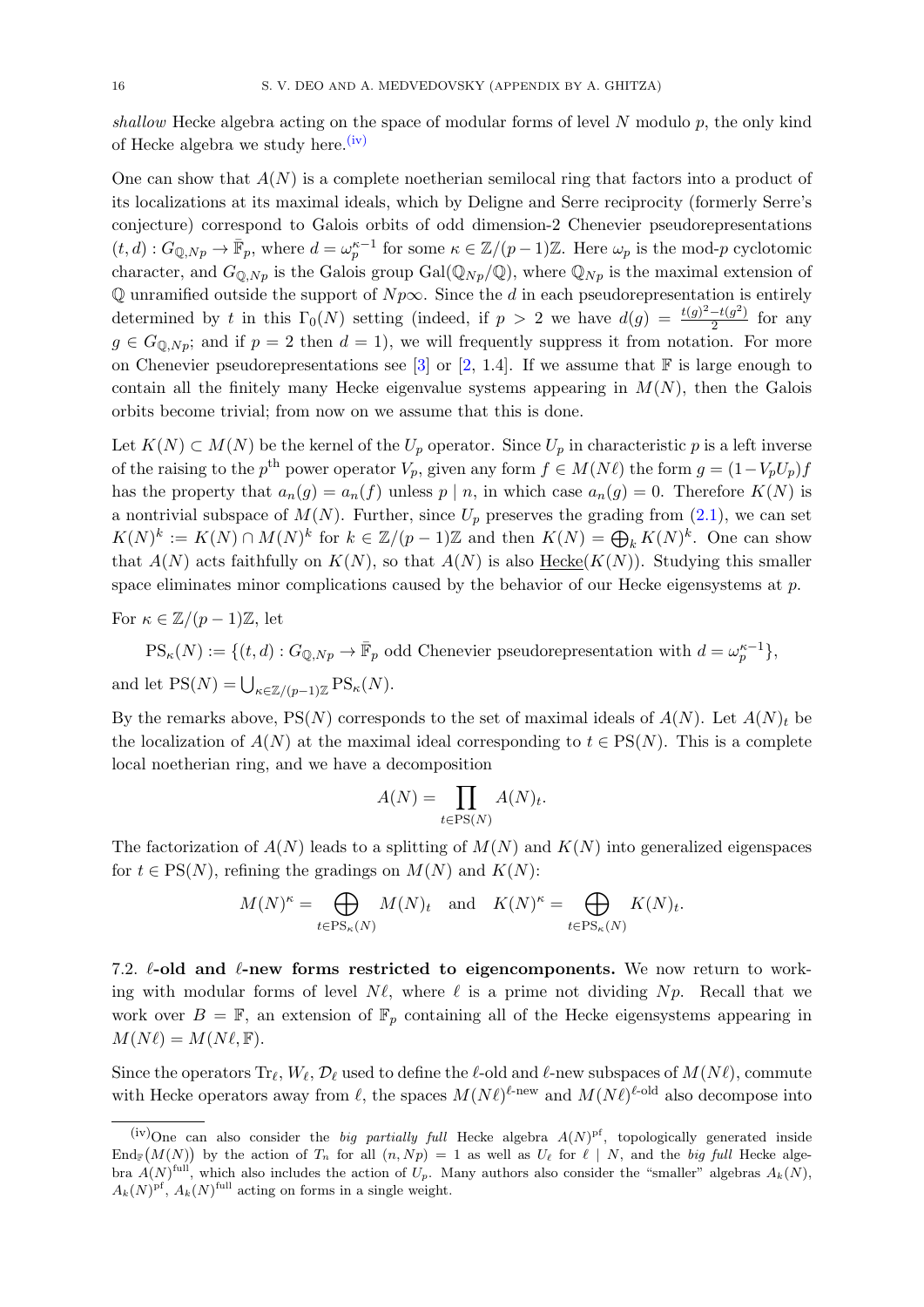generalized eigenspaces for the various  $t \in \text{PS}(N \ell)$ . For a Hecke module  $C \subset M(N \ell)$ , write  $C_t := C \cap M(N\ell)_t$ , so that we define  $S(N\ell)_t, S(N\ell)_t^{\ell-\text{old}}$  and  $S(N\ell)_t^{\ell-\text{new}}$ .

<span id="page-16-1"></span>**Theorem 2.** Fix  $\kappa \in 2\mathbb{Z}/(p-1)\mathbb{Z}$  (or  $\kappa = 0$  if  $p = 2$ ) and  $t \in PS_{\kappa}(N\ell)$ . For k even with  $k \equiv \kappa \mod (p-1)$ , let  $\lambda_k$  be the image of  $-(\ell+1)\ell^{\frac{k-2}{2}}$  in  $\mathbb{F}_p$ . Note that the set  $\{\pm \lambda_k\}$  depends only on  $κ$ .

- (1) If  $t \in PS_{\kappa}(N\ell) PS_{\kappa}(N)$  (that is, any representation carrying t is ramified at  $\ell$ ), then no forms of level N carry this eigensystem. Therefore  $M(N\ell)_t^{\ell-\text{old}} = 0$  and hence  $M(N\ell)_t = M(N\ell)_t^{\ell{\text{-new}}}.$
- <span id="page-16-3"></span><span id="page-16-2"></span>(2) Otherwise,  $t \in PS_{\kappa}(N)$ , and we are in one of two situations: (a) If  $t(\text{Frob}_{\ell}) \neq \pm \lambda_k$ , then  $M(N\ell)_{t}^{\ell-\text{new}} = 0$ , and therefore  $M(N\ell)_{t} = M(N\ell)_{t}^{\ell-\text{old}}$ . (b) If  $t(Frob_\ell) = \pm \lambda_k$ , then all three of  $M(N\ell)_{t}^{\ell-\text{old}}, M(N\ell)_{t}^{\ell-\text{new}},$  and  $M(N\ell)_t^{\ell{\text{-new}}} \cap M(N\ell)_t^{\ell{\text{-old}}}$  are nonzero. Moreover: (i) If  $\lambda_k = 0$ , then, writing ker  $T_\ell$  for ker  $T_\ell|_{S(N)_t}$ , we have  $S(N\ell)_t^{\ell\text{-old}} \cap S(N\ell)_t^{\ell\text{-new}} = (\ker T_\ell) \oplus W_\ell (\ker T_\ell).$ (ii) If  $\lambda_k \neq 0$ , let  $\varepsilon_k = \pm 1$  be determined by  $t(Frob_\ell) = \varepsilon_k \lambda_k$ . Then  $S(N\ell)_{t}^{\ell-\text{old}} \cap S(N\ell)_{t}^{\ell-\text{new}} = \left\{f - \varepsilon_{k}w_{\ell}f : f \in \text{ker } (T_{\ell} - \varepsilon_{k}\lambda_{k})|_{S(N)_{t}}\right\}.$

<span id="page-16-0"></span>In part  $(2(b)ii)$ , note that  $\varepsilon_k w_\ell$  depends only on  $\kappa$ , not on k (in other words,  $\varepsilon_k w_\ell$  is well defined on  $S(N\ell)_t$ ). It also straightforward to see that  $\varepsilon_k w_\ell = (\varepsilon_k \lambda_k)\ell(\ell+1)^{-1} \mathcal{S}_\ell^{-1} W_\ell$ . The statements of [Theorem 2](#page-16-1) dovetail nicely with the level-raising results  $[22, 5]$  $[22, 5]$ : if f is an integral eigenform of level N and weight k whose mod-p representation is absolutely irreducible, then there is another eigenform of level  $N \ell$  congruent modulo p to f (away from  $N \ell p$ ) if and only if  $a_{\ell}(f)^2 \equiv \lambda_k^2$  modulo p. For a level-N pseudorepresentation t mod p, we will say that the level-raising condition is satisfied for  $(t, \ell)$  if  $t(Frob_{\ell}) = \pm \lambda_k$ .

*Proof of [Theorem 2.](#page-16-1)* If t does not factor through  $G_{\mathbb{Q},Np}$ , then there are no  $\ell$ -old eigenforms and every form is  $\ell$ -new: this will be true mod p because it is true over  $\overline{\mathbb{Z}}_p$ . So assume  $t \in \mathrm{PS}_{\kappa}(N)$ , carried by some eigenform  $f \in S(N)$ . If  $M(N\ell)_{t}^{\ell-\text{new}} = \text{ker } \mathcal{D}_{\ell}|_{M(N\ell)_{t}}$  is nonzero, then it contains an eigenform g, cuspidal after twisting by  $\theta^{p-1}$  if necessary, which by assumption is also an eigenform for  $U_\ell$  with eigenvalue  $\pm \ell^{\frac{k-2}{2}}$ . Since g is  $\ell$ -old (more precisely, since g can be lifted to an  $\ell$ -old eigenform in characteristic zero by the Deligne-Serre lifting lemma), it is the  $\ell$ -refinement of some eigenform  $f \in M_k(N)$  for some weight k, and its U<sub> $\ell$ </sub>-eigenvalue is a root of  $X^2 - a_{\ell}(f)X + \ell^{k-1} = X^2 - t(\text{Frob}_{\ell})X + \ell^{k-1}$ . Since one root is  $\pm \ell^{\frac{k-2}{2}}$ , the other root is  $\pm \ell(\ell^{\frac{k-2}{2}})$ , so that  $t(\text{Frob}_{\ell}) = \pm(\ell+1)\ell^{\frac{k-2}{2}} = \pm \lambda_k$ . This proves [\(2a\)](#page-16-2).

For [\(2b\)](#page-16-3): if  $\lambda_k = 0$ , then remark [\(1\)](#page-12-4) after [Proposition 6.4](#page-12-0) restricted to  $S(N\ell)_t$  gives us  $f + W_{\ell}g \in S(N\ell)_{t}^{\ell-\text{old}} \cap S(N\ell)_{t}^{\ell-\text{new}}$  if and only if f and g are in  $S(N)_{t}$  and killed by  $T_{\ell}$ . If  $\lambda_{k}$  is nonzero (so  $p \neq 2$ ), then only one of  $\pm \lambda_k$ , namely  $\varepsilon_k \lambda_k$ , appears as a  $T_\ell$ -eigenvalue in  $S(N)_t$ . In particular, from the formulation in [Corollary 7.1,](#page-14-3) we see that  $f + w_{\ell}g \in S_k(N\ell)_{t}^{\ell-\text{old}} \cap S_k(N\ell)_{t}^{\ell-\text{new}}$ if and only if f is in the kernel of  $T_\ell - \varepsilon_k \lambda_k$  and  $g = \varepsilon_k f$ . But any f and g in  $S(N)_t$  appear together in some weight k.  $\square$ 

7.3. The span of  $\ell$ -old and  $\ell$ -new forms. If B is a field of characteristic zero, then we always have  $S(N\ell, B)^{\ell-\text{new}} \oplus S(N\ell, B)^{\ell-\text{old}} = S(N\ell, B)$ . But the analogous statement fails already for  $B = \mathbb{Z}_p$ , as  $S(N\ell, B)^{\ell \text{-new}} \oplus S(N\ell, B)^{\ell \text{-old}}$  may miss congruences between  $\ell$ -old and  $\ell$ -new forms.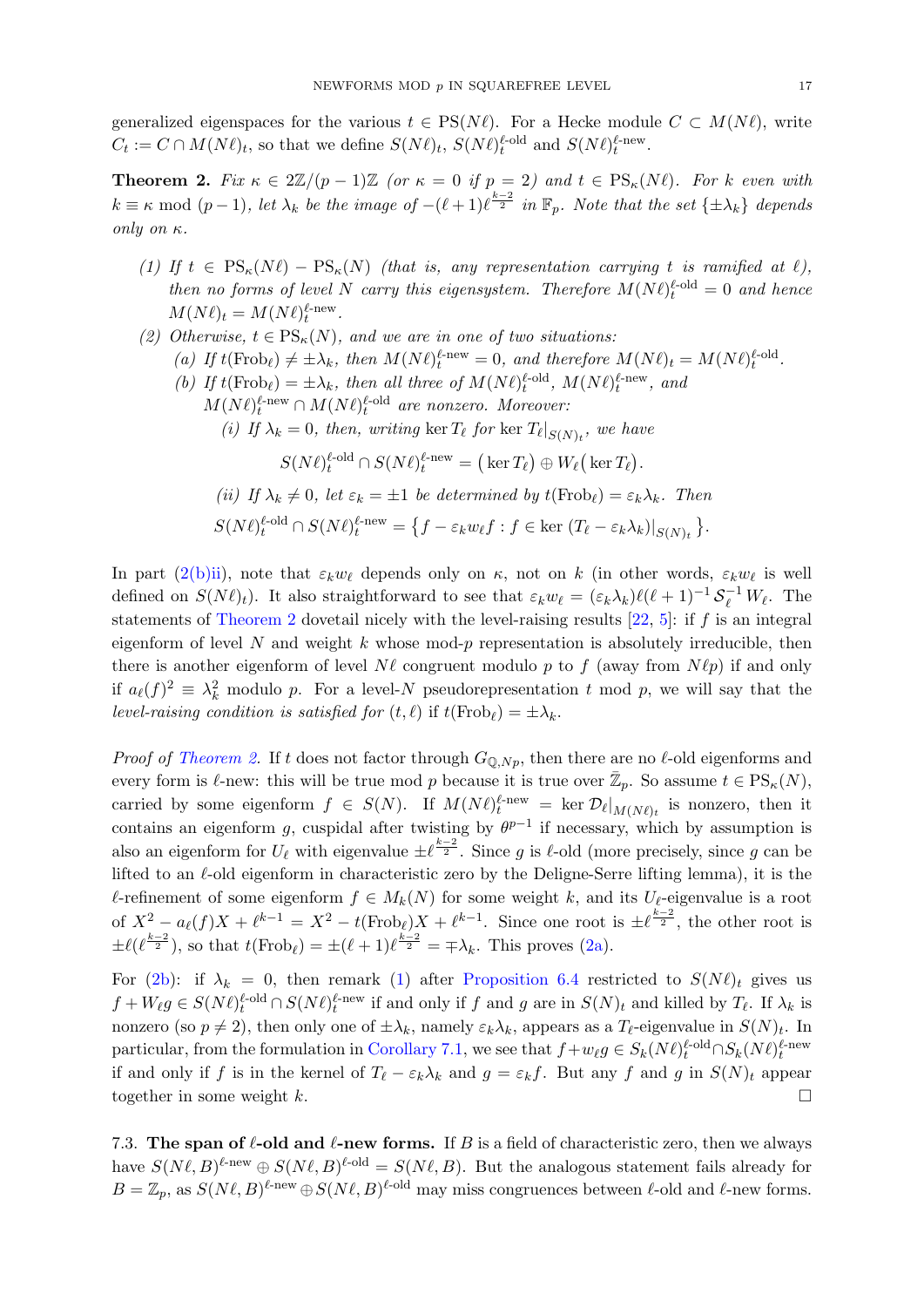For  $B = \mathbb{F}_p$  and extensions, we no longer expect a direct sum in general, but we may still ask whether  $\ell$ -old and  $\ell$ -new forms together span all cuspforms. To illuminate the behavior most effectively, we restrict to a generalized eigenspace for some  $t \in PS(N\ell)$ .

To this end, fix t, let  $\mathbb F$  be an extension of  $\mathbb F_p$  containing its values, and let  $\mathcal O := W(\mathbb F)$ , the unique unramified extension of  $\mathbb{Z}_p$  with residue field  $\mathbb{F}$ . We have defined  $S(N\ell, \mathbb{F})_t$  as the set of generalized eigenforms in  $S(N\ell, \mathbb{F})$  for the (shallow) Hecke eigensystem carried by t. We define  $S(N \ell, \mathcal{O})_t$  as the subspace of  $S(N \ell, \mathcal{O})$  consisting of linear combinations of eigenforms whose corresponding shallow Hecke eigensystem is a lift of  $t$ . Unlike in characteristic  $p$ , it will no longer be true that every eigensystem is defined over  $\mathcal{O}$ , but if  $\mathbb{F}$  is large enough to contain the values of all the elements of  $PS(N \ell)$ , then it is still true that  $S(N \ell, O)$  splits as a direct sum of all its generalized t-eigenspaces  $S(N\ell, \mathcal{O}) = \bigoplus_{t \in \text{PS}(N\ell)} S(N\ell, \mathcal{O})_t$ . See [\[4,](#page-26-8) Section 1] for details. Similarly, we define  $S(N\ell, \mathcal{O})_t^{\ell-\text{old}}$  and  $S(N\ell, \mathcal{O})_t^{\ell-\text{new}}$ .

**Proposition 7.2.** With t,  $\mathbb{F}$ ,  $\mathcal{O}$  as above, the following are equivalent:

- <span id="page-17-1"></span>(1) The action of  $\mathcal{D}_{\ell}$  on  $S(N\ell, \mathcal{O})_t^{\ell-\text{old}}$  is surjective.
- <span id="page-17-2"></span>(2) The intersection  $S(N\ell, \mathbb{F})_t^{\ell \text{-new}} \cap S(N\ell, \mathbb{F})_t^{\ell \text{-old}}$  is trivial.
- <span id="page-17-4"></span>(3)  $S(N\ell, \mathbb{F})_t = S(N\ell, \mathbb{F})_t^{\ell \text{-new}} \oplus S(N\ell, \mathbb{F})_t^{\ell \text{-old}}.$
- <span id="page-17-3"></span>(4) Either t is new at  $\ell$ , or  $(t, \ell)$  does not satisfy the level-raising condition.

If these equivalent conditions hold, then we additionally have

<span id="page-17-5"></span>(5) 
$$
S(N\ell,\mathcal{O})_t = S(N\ell,\mathcal{O})_t^{\ell-\text{new}} \oplus S(N\ell,\mathcal{O})_t^{\ell-\text{old}}.
$$

Finally, if t is absolutely irreducible<sup>[\(v\)](#page-17-0)</sup>, then [\(1\)](#page-17-1), [\(2\)](#page-17-2), [\(4\)](#page-17-3), [\(3\)](#page-17-4) and [\(5\)](#page-17-5) are all equivalent.

Proof. The equivalence of [\(2\)](#page-17-2), [\(4\)](#page-17-3) and [\(3\)](#page-17-4) follows from [Theorem 2.](#page-16-1)

We demonstrate [\(1\)](#page-17-1)  $\iff$  [\(2\)](#page-17-2): Since  $S(N\ell, \mathcal{O})_t^{\ell-\text{old}}$  breaks up into a graded sum of its fixedweight pieces, and since  $\mathcal{D}_\ell$  is weight-preserving, surjectivity on  $S(N\ell, \mathcal{O})_t^{\ell-\text{old}}$  is equivalent to surjectivity on  $S_k(N\ell, \mathcal{O})_t^{\ell-\text{old}}$ . By right-exactness of tensoring or Nakayama's lemma (depending on the direction) this last is equivalent to surjectivity on  $S_k(N\ell, \mathbb{F})_t^{\ell-\text{old}}$ . This space is a finitedimensional vector space, so  $\mathcal{D}_\ell$  acts surjectively if and only if it has trivial kernel, which is equivalent by definition to  $S_k(N\ell, \mathbb{F})_t^{\ell-\text{old}} \cap S_k(N\ell, \mathbb{F})_t^{\ell-\text{new}} = \{0\}.$  Finally trivial intersection in all finite weights k is equivalent to trivial intersection of  $S(N\ell, \mathbb{F})_t^{\ell \text{-new}}$  and  $S(N\ell, \mathbb{F})_t^{\ell \text{-old}}$ .

Now [\(1\)](#page-17-1)  $\implies$  [\(5\)](#page-17-5): The surjectivity on  $S(N\ell, \mathcal{O})_t^{\ell-\text{old}}$  implies the that for both  $B = \mathcal{O}$  and  $B = \mathbb{F}$ , the following sequence is split exact.

$$
0 \to S(N\ell,B)_{t}^{\ell\text{-new}} \to S(N\ell,B)_{t} \stackrel{\mathcal{D}_{\ell}}{\to} S(N\ell,B_{t})^{\ell\text{-old}} \to 0,
$$

which means that  $S(N\ell, B)_t = S(N\ell, B)_t^{\ell-\text{old}} \oplus S(N\ell, B)_t^{\ell-\text{new}}$ .

Finally, if t is absolutely irreducible, then the level-raising theorems  $[22, 5]$  $[22, 5]$  hold. Therefore if  $t \in \text{PS}(N)$  and  $(t, \ell)$  satisfies the level-raising condition, then there exists an  $\ell$ -new form congruent to an  $\ell$ -old form (over some extension of  $\mathcal{O}$ ), which implies that

$$
S(N\ell,\mathcal{O})_t \supsetneq S(N\ell,\mathcal{O})_t^{\ell\text{-new}} \oplus S(N\ell,\mathcal{O})_t^{\ell\text{-old}}.
$$

<span id="page-17-0"></span><sup>(</sup>v)That is, t is not the sum of two characters  $G_{\mathbb{O},N\ell p} \to \overline{\mathbb{F}}_p$ .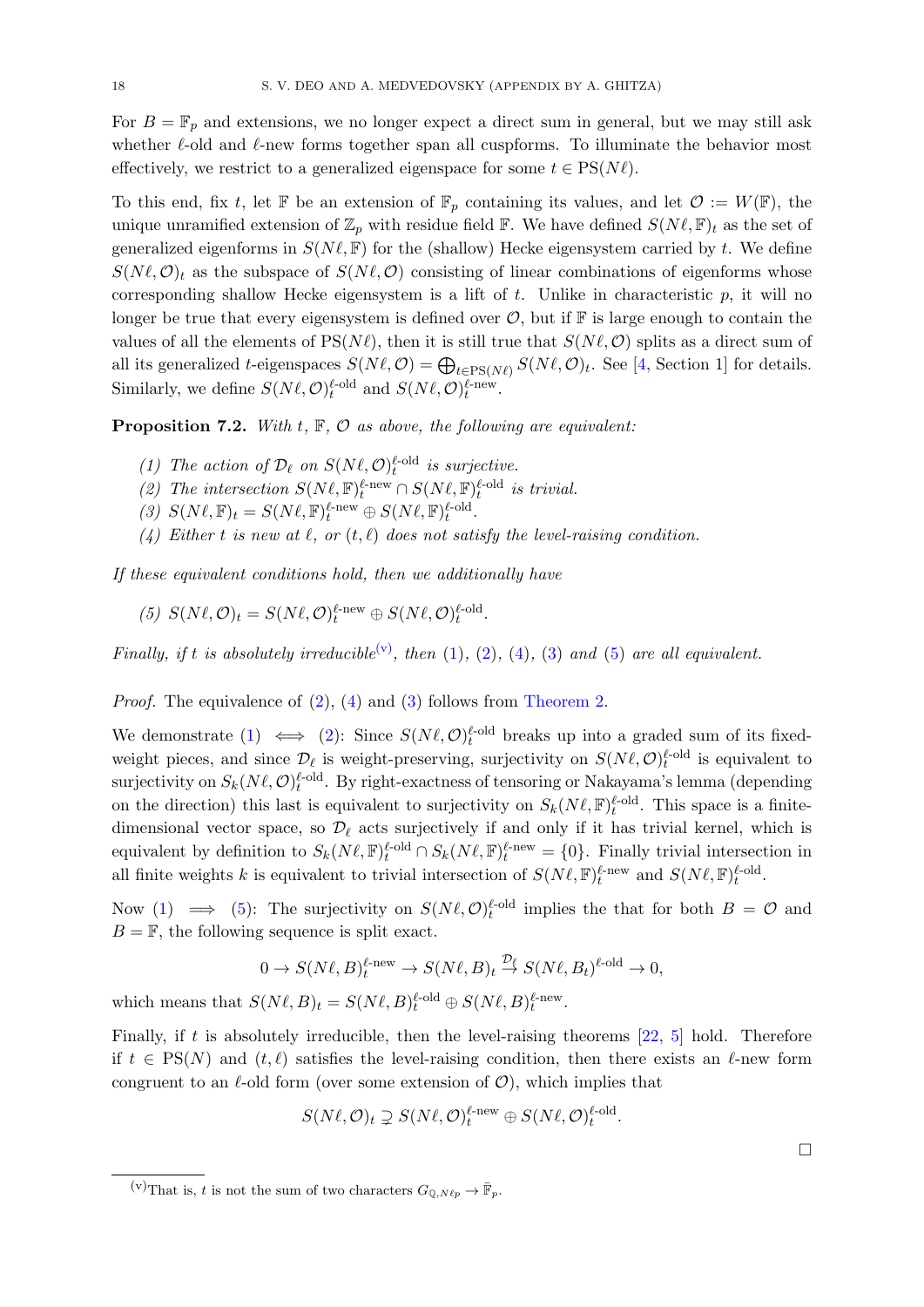Question 2. Is it always true that  $S(N\ell, \mathbb{F}_p)_t^{\ell \text{-new}} + S(N\ell, \mathbb{F}_p)_t^{\ell \text{-old}} = S(N\ell, \mathbb{F}_p)_t$ ? A positive answer would furnish additional support for the present definition of  $\ell$ -new forms.

## 8. HECKE-STABLE FILTRATIONS MOD  $p$

<span id="page-18-0"></span>In this section we describe a filtration for the space of modular forms of level  $N\ell$  modulo p, and compare it to the filtration described by Monsky in [\[16,](#page-27-0) [17\]](#page-27-1), which appears if  $\ell \equiv -1$  modulo p. We assume that  $B = \mathbb{F}$ , a finite extension of  $\mathbb{F}_p$  big enough to contain all mod-p eigensystems, throughout, and suppress B from notation.

<span id="page-18-4"></span>8.1. The standard filtration (after Paul Monsky). For simplicity, we will restrict to the kernel of the  $U_p$  operator  $K(N\ell) \subset M(N\ell)$ , where formulas are simpler but no Hecke eigensystem information is lost. See also [subsection 7.1](#page-14-1) and [subsection 7.2](#page-15-0) for additional notation. Then  $K(N\ell)$  contains two subspaces

$$
K(N\ell)^{\ell\text{-old}} = K(N) \oplus W_{\ell}K(N) \quad \text{and} \quad K(N\ell)^{\ell\text{-new}} := \ker \mathcal{D}_{\ell} = \ker \text{Tr}_{\ell} \cap \text{Tr}_{\ell}W_{\ell}.
$$

Here the action of all operators is restricted to  $K(N\ell)$ , so that ker  $\mathcal{D}_{\ell} = \ker \mathcal{D}_{\ell}|_{K(N\ell)}$ , etc.

The Hecke algebra  $A(N\ell) = \underline{\text{Hecke}}(K(N\ell))$  has quotients  $A(N\ell)^{\ell-\text{new}} := \underline{\text{Hecke}}(K(N\ell)^{\ell-\text{new}})$ and

<span id="page-18-1"></span>
$$
A(N)^{\ell\text{-old}} := \underline{\text{Hecke}}\left(K(N\ell)^{\ell\text{-old}}\right) \cong \underline{\text{Hecke}}\left(K(N)\right) = A(N).
$$

To study the Hecke structure on  $K(N\ell)$  more closely, we consider the following filtration by Hecke-invariant submodules, which we'll call the standard filtration:

(8.1) 
$$
0 \subset K(N\ell)^{\ell-\text{new}} \subset \ker \text{Tr}_{\ell} \subset K(N\ell).
$$

For any  $t \in \text{PS}(N\ell)$ , we can pass to the sequence on the t-eigenspace:

(8.2) 
$$
0 \subset K(N\ell)_t^{\ell \text{-new}} \subset (\ker \text{Tr}_\ell)_t \subset K(N\ell)_t.
$$

We also consider the following two conditions relative to a pseudorepresentation  $t \in PS(N)$  and a Hecke operator  $T \in A(N)_t$ .

**Condition** Surj $(t, T)$ : Operator  $T \in A(N)_t$  acts surjectively on  $K(N)_t$ . **Condition**  $NZDiv(t, T)$ : Element  $0 \neq T \in A(N)_t$  is not a zero divisor on  $K(N)_t$ .

Note that  $Surj(t, T)$  implies  $NZDiv(t, T)$ : suppose  $TK(N)_t = K(N)_t$ , and suppose there exists  $T' \in A(N)_t$  with  $T'T = 0$ . Then T' annihilates  $K(N)_t$ ; since the action of  $A(N)_t$  is faithful, we must have  $T' = 0$ . Both conditions are satisfied if  $A(N)<sub>t</sub>$  is a regular local F-algebra of dimension  $2^{(vi)}$  $2^{(vi)}$  $2^{(vi)}$  See section [subsection 8.3](#page-21-0) below for more details.

We are now ready to analyze the standard filtration [\(8.2\)](#page-18-1).

If  $t \in \text{PS}(N\ell) \backslash \text{PS}(N)$ , then  $K(N\ell)_t = K(N\ell)_{t}^{\ell \text{-new}}$ , so that the filtration stabilizes; clearly then  $A(N\ell)_t = A(N\ell)_t^{\ell-\text{new}}$ . For the rest of this section, assume that  $t \in \text{PS}_{\kappa}(N)$ . Recall that  $\lambda_k$  is the image of  $-(\ell + 1)\ell^{\frac{k-2}{2}}$  in  $\mathbb{F}_p$ .

<span id="page-18-2"></span>**Proposition 8.1.** Suppose that  $t \in \text{PS}_{\kappa}(N)$ .

<span id="page-18-3"></span><sup>(</sup>vi)<sub>It's</sub> not unreasonable to expect that this is always the case for  $N = 1$ . No counterexamples are known; for reducible  $t \in PS(1)$ , Vandiver's conjecture implies that  $A(1)<sub>t</sub>$  is a regular local ring of dimension 2: see [\[2,](#page-26-7) §10].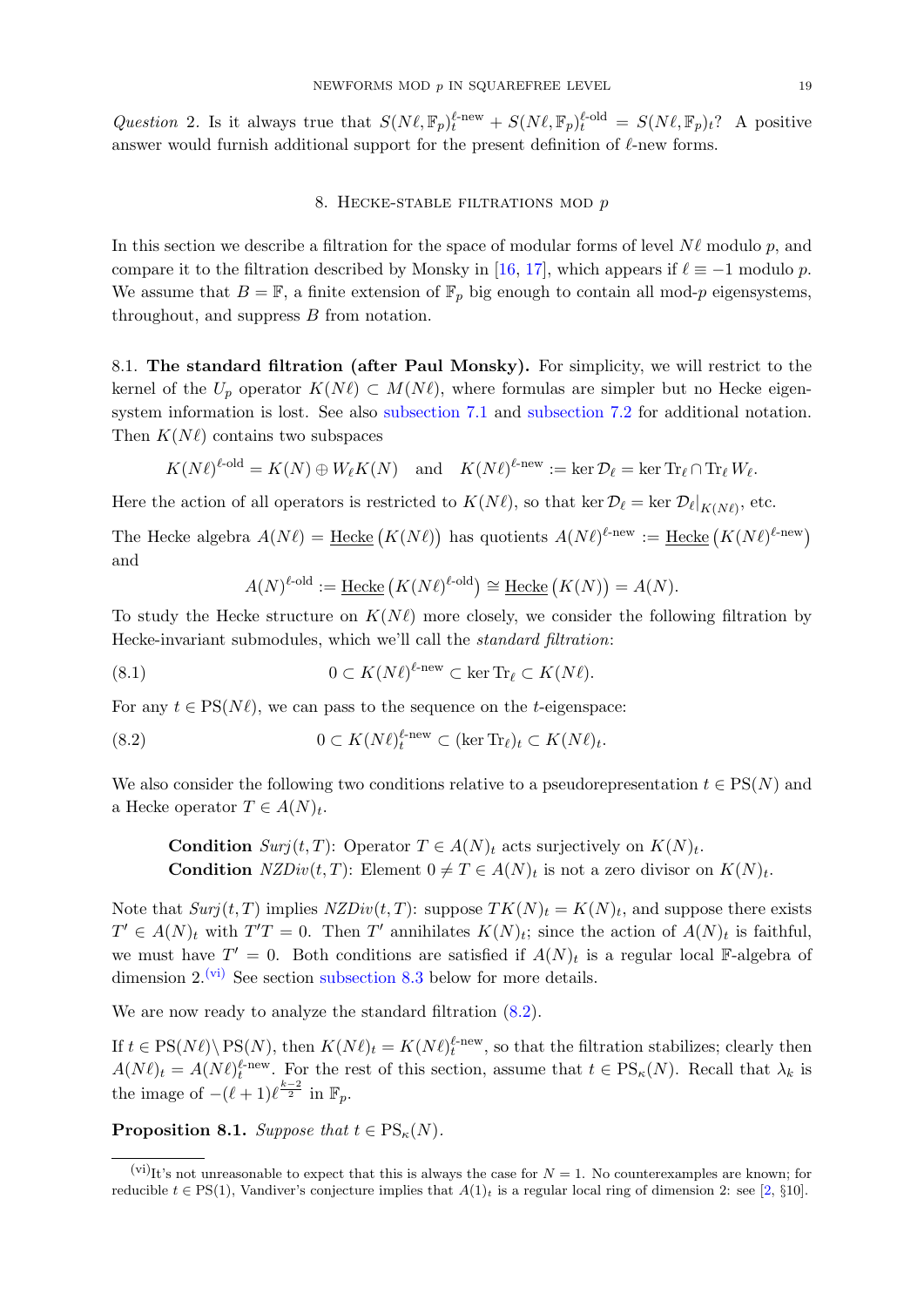<span id="page-19-1"></span><span id="page-19-0"></span>(1) If 
$$
\begin{cases} \text{EITHER } \ell \not\equiv -1 \text{ modulo } p, \\ \text{OR } \ell \equiv -1 \text{ modulo } p \text{ and } \text{Surj}(t, T_{\ell}) \text{ holds} \end{cases}, \text{ then} \\ K(N\ell)_t / (\ker \text{Tr}_{\ell}) \cong K(N)_t.
$$
  
(2) If 
$$
\begin{cases} \text{EITHER } \ell \not\equiv -1 \text{ mod } p \text{ and } \text{Surj}(t, T_{\ell}^2 - \lambda_k^2) \text{ holds} \\ \text{OR } \ell \equiv -1 \text{ mod } p \text{ and } \text{Surj}(t, T_{\ell}) \text{ holds} \end{cases}, \text{ then}
$$

$$
(\ker \text{Tr}_{\ell})/K(N\ell)_{t}^{\ell-\text{new}} \cong K(N)_t.
$$

In other words, under regularity conditions on  $A(N)<sub>t</sub>$ , the Hecke algebras acting on the graded pieces of the standard filtration are one copy of  $A(N\ell)_{t}^{\ell-\text{new}}$  and two copies of  $A(N\ell)_{t}^{\ell-\text{old}}$ . Note that  $K(N\ell)_{t}^{\ell$ -new and  $A(N\ell)_{t}^{\ell}$ -new will be zero if the level-raising condition for  $(t,\ell)$  is not satisfied.

Proof. For part [\(1\)](#page-19-0), we show that under the given conditions, the sequence

<span id="page-19-4"></span>
$$
0 \to (\ker \text{Tr}_{\ell})_t \to K(N\ell)_t \xrightarrow{\text{Tr}_{\ell}} K(N)_t \to 0
$$

is exact. On the left, exactness is by definition. On the right, if  $\ell \neq -1$  modulo p then for any  $f \in K(N)$  we have  $\text{Tr}_{\ell}(f) = (\ell + 1)f$ , which spans  $\langle f \rangle_{\mathbb{F}}$ . Otherwise,  $\text{Tr}_{\ell} W_{\ell} f = \ell T_{\ell}(f)$ , so condition  $Surj(t, T_\ell)$  suffices.

For part  $(2)$ , we establish the exactness of

(8.3) 
$$
0 \to K(N\ell)_{t}^{\ell-\text{new}} \to (\ker \text{Tr}_{\ell})_{t} \xrightarrow{\text{Tr}_{\ell} W_{\ell}} K(N)_{t} \to 0.
$$

Again, left exactness holds since  $K(N\ell)^{\ell-\text{new}} = \ker \text{Tr}_{\ell} \cap \ker \text{Tr}_{\ell} W_{\ell}$ . For right exactness, if  $\ell \equiv -1 \mod p$ , then  $K(N)_t \subset \ker \text{Tr}_\ell$ , and then  $\text{Tr}_\ell W_\ell f = \ell T_\ell f$  for any  $f \in K(N)_t$ . Otherwise use the computations of [Proposition 6.4](#page-12-0) to see that  $g = T_{\ell} f - (\ell + 1)/\ell W_{\ell} f$  is in ker Tr<sub> $\ell$ </sub>, and then  $\text{Tr}_{\ell} W_{\ell}(\ell^{-1}g) = (T_{\ell}^2 - \lambda_k^2)$  $)f.$ 

<span id="page-19-2"></span>**Corollary 8.2.** If  $t \in PS_{\kappa}(N)$  and both  $Surj(t, T_{\ell})$  and  $Surj(t, T_{\ell}^2 - \lambda_k^2)$  hold, then the graded pieces associated to the standard filtration of  $K(N\ell)_t$  are isomorphic to two copies of  $K(N)_t$  and one copy of  $K(N\ell)_{t}^{\ell-\text{new}}$ . The corresponding Hecke algebras are  $A(N)_t$ ,  $A(N)_t$ , and  $A(N\ell)_{t}^{\ell-\text{new}}$ .

Note that if the level-raising condition for  $(t, \ell)$  is not satisfied, then both  $K(N\ell)_{t}^{\ell \text{-new}} = 0$  and  $A(N\ell)_t^{\ell{\text{-new}}} = 0$ ; both [Proposition 8.1](#page-18-2) and [Corollary 8.2](#page-19-2) hold.

<span id="page-19-3"></span>We can in fact slightly relax the assumptions of [Corollary 8.2:](#page-19-2)

**Proposition 8.3.** If  $t \in PS_{\kappa}(N)$ , and both  $NZDiv(t, T_{\ell})$  and  $NZDiv(t, T_{\ell}^2 - \lambda_k^2)$  hold, then the Hecke algebras on graded pieces of the standard filtration are two copies of  $A(N)_t$  and one copy of  $A(N\ell)_t^{\ell{\text{-new}}}.$ 

*Proof.* From the proof of [Proposition 8.1,](#page-18-2) we see that  $K(N\ell)_t/(\ker \text{Tr}_\ell)_t$  is isomorphic to a Hecke module that sits between  $T_{\ell}K(N)_t$  and  $K(N)_t$ . If  $T_{\ell}$  is not a zero divisor on  $K(N)_t$ , then  $A(N)_t$  acts faithfully on  $T_\ell K(N)_t$ : indeed, if any  $T \in A(N)_t$  annihilates  $T_\ell K(N)_t$ , then  $TT_\ell$ annihilates  $K(N)_t$ . Therefore the Hecke algebra on  $T_{\ell}K(N)_t$ , and hence on  $K(N\ell)_t/(\ker \text{Tr}_{\ell})_t$ , is still  $A(N)_t$ . The reasoning for the Hecke algebra on  $(\ker \text{Tr}_{\ell})_t/K(N\ell)_{t}^{\ell-\text{new}}$  is analogous.  $\square$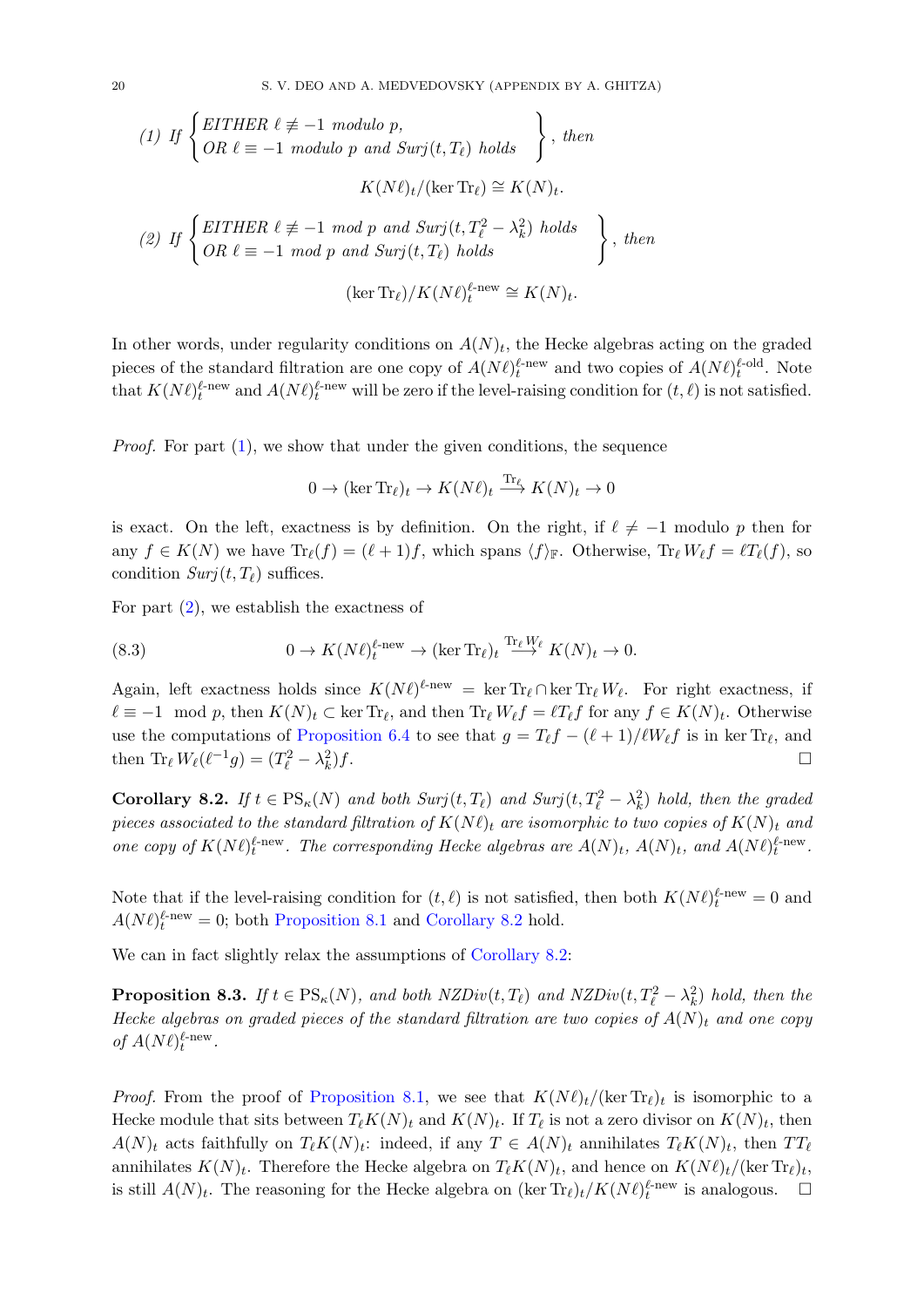8.2. Connection to the Monsky filtration. In [\[16\]](#page-27-0) and [\[17\]](#page-27-1), Monsky studies  $K(N\ell)$  and related Hecke algebras in the case  $p = 2$ ,  $N = 1$  and  $\ell = 3, 5$ . For  $p = 2$ , there is only one  $t \in PS(1)$ , namely  $t = 0$ , the trace of the trivial representation. Monsky describes a different filtration of  $K(\ell) = K(\ell)_0$  by Hecke-invariant subspaces, and proves that the Hecke algebras on the graded pieces are two copies of  $A(1)$  plus a third "new" Hecke algebra. The goal of this section is to compare the Monsky filtration to the standard filtration from [subsection 8.1,](#page-18-4) and to establish that the "new" Monsky Hecke algebra coincides with  $A(\ell)$ <sup>new</sup> defined here. The Monsky filtration exists more generally, so long as the level  $\ell$  is congruent to  $-1$  modulo p. As in the previous section, we will assume regularity conditions on t (namely,  $Surj(t, T_{\ell})$ ), guaranteed in Monsky's  $p = 2$  case by work of Nicolas and Serre [\[19\]](#page-27-9) (via [Lemma 8.5\)](#page-21-1).

Fix a  $t \in \text{PS}(N)$ , and let  $\mathbb{F}/\mathbb{F}_p$  be an extension containing the image of t. Fix a prime  $\ell$ congruent to  $-1$  modulo p. Then we have the following filtration of  $K(N\ell)_t$  by Hecke-invariant subspaces, due to Monsky  $[16,$  remark p.  $5]^{(\text{vii})}$ :

(8.4) 
$$
0 \subset K(N)_t \subset (\ker \operatorname{Tr}_\ell)_t \subset K(N\ell)_t.
$$

Indeed, if  $\ell + 1 = 0$  in  $\mathbb{F}_p$ , then  $\text{Tr}_{\ell}(K(N)) = 0$ , so that  $(\text{ker Tr}_{\ell})_t$  contains  $K(N)_t$ .

As in [Proposition 8.1\(](#page-18-2)[1\)](#page-19-0), if  $Surj(t, T_\ell)$  holds, then the sequence

<span id="page-20-0"></span>
$$
0 \to \ker \text{Tr}_{\ell} \to K(N\ell)_t \xrightarrow{\text{Tr}_{\ell}} K(N)_t \to 0
$$

is exact. Therefore, the Hecke algebra on  $K(N\ell)_t/(\ker \text{Tr}_\ell)_t$  is isomorphic to  $A(N)_t$ . <sup>[\(viii\)](#page-20-3)</sup> Clearly, the Hecke algebra on  $K(N)_t$  is  $A(N)_t$  as well.

Let  $K(N\ell)_{t}^{\text{Monsky}}$  be the Hecke module  $(\ker \text{Tr}_{\ell})_t/K(N)_t$ , and  $A(N\ell)_{t}^{\text{Monsky}}$  be the Hecke algebra on  $K(N\ell)_t^{\text{Monsky}}$  $_t^{\text{Monsky}}$ .

<span id="page-20-1"></span>**Proposition 8.4.** Suppose  $\ell \equiv -1 \pmod{p}$  and Surj $(t, T_{\ell})$  holds. The sequence

$$
0 \to \ker T_{\ell}|_{K(N)_t} \to K(N\ell)^{\ell\text{-new}}_t \to K(N\ell)^{\text{Monsky}}_t \to 0
$$

is exact, and induces an isomorphism of Hecke algebras  $A(N\ell)_{t}^{\ell\text{-new}} \cong A(N\ell)_{t}^{\text{Monsky}}$  $_t^{\text{Monsky}}$ .

*Proof.* Denote ker  $T_{\ell}|_{K(N)_t}$  by (ker  $T_{\ell}|_{N,t}$  below. We compare the exact sequences of the middlegraded piece of the Monsky filtration to the same from the standard filtration:

 $0 \subset W_{\ell}K(1) \subset \ker W_{\ell} \mathrm{Tr}_{\ell} W_{\ell} \subset K(\ell),$ 

where the second-to-last term is the kernel of the map  $W_\ell \text{Tr}_\ell W_\ell : K(\ell) \to W_\ell K(1)$ .

<span id="page-20-2"></span><sup>(</sup>vii)The filtration that appers in Monsky's work is actually conjugated by  $W_{\ell}$ , namely:

<span id="page-20-3"></span><sup>(</sup>viii)As in [Proposition 8.3,](#page-19-3) condition  $NZDiv(t, T_\ell)$  suffices for the Hecke algebra conclusion.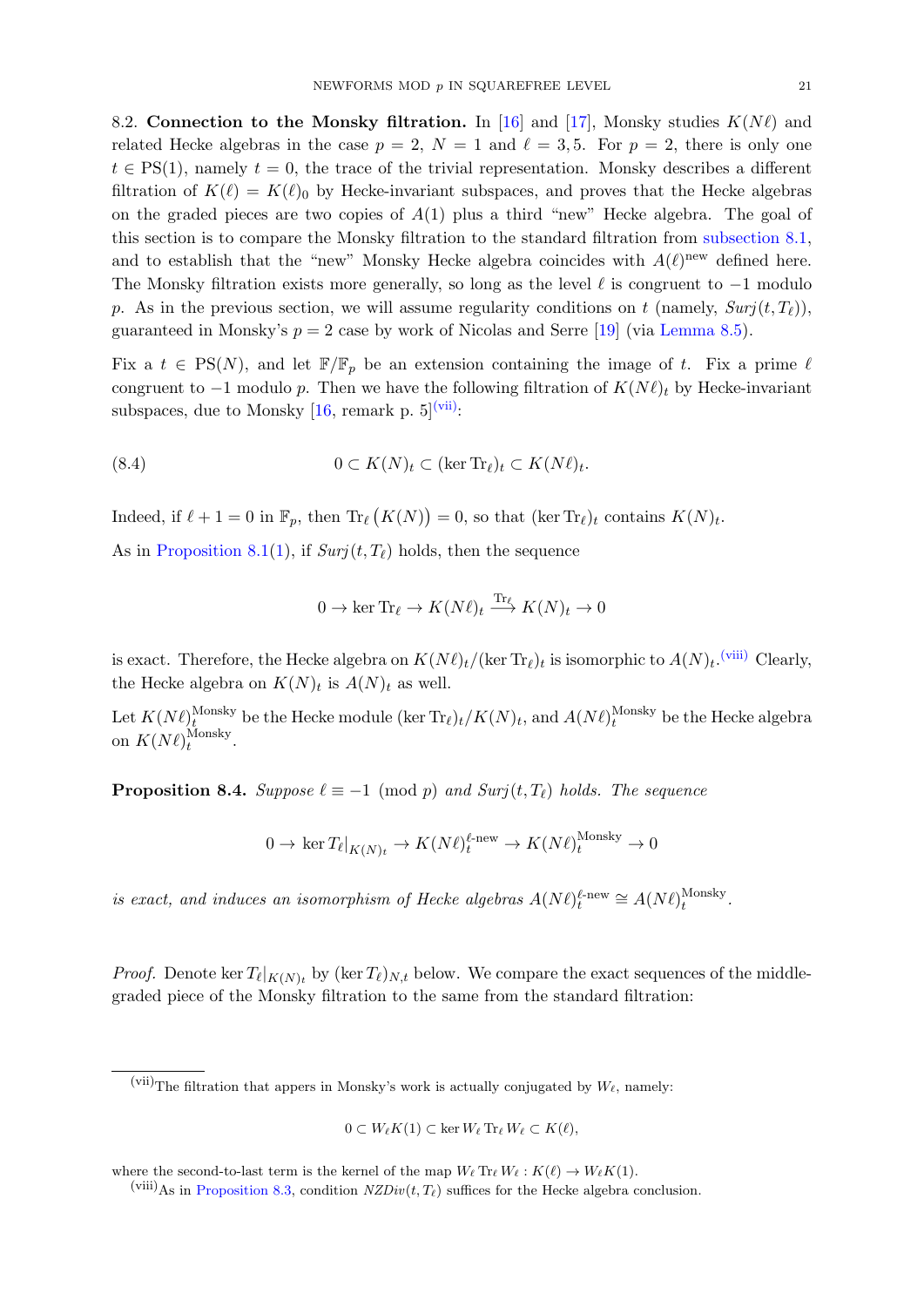

Here the Monsky sequence is vertical with solid arrows and the standard sequence [\(8.3\)](#page-19-4) is horizontal with solid arrows. The inclusion  $K(N)_t \hookrightarrow (\ker \text{Tr}_{\ell})_t$  from the Monsky sequence induces the upper horizontal exact sequence; note that the map  $\text{Tr}_{\ell} W_{\ell}$  restricted to  $K(N)_t$  coincides with  $\ell T_{\ell}$ . Finally, the snake lemma on the resulting two horizontal short exact sequences gives us a natural isomorphism that we unpack as a short exact sequence below:

$$
0 \to (\ker T_{\ell})_{N,t} \to K(N\ell)^{\ell-\text{new}}_t \to K(N\ell)^{\text{Monsky}}_t \to 0.
$$

The first map is natural inclusion; the second map is the composition

$$
K(N\ell)^{\ell-\text{new}} \hookrightarrow (\ker \text{Tr}_{\ell})_t \to (\ker \text{Tr}_{\ell})_t/K(N)_t = K(N\ell)^{\text{Monsky}}_t.
$$

To see that the induced surjection on Hecke algebras  $A(N\ell)_{t}^{\ell-\text{new}} \stackrel{\alpha}{\rightarrow} A(N\ell)_{t}^{\text{Monsky}}$  $t^{100000}$  is an isomorphism, we have to see that  $A(N\ell)_{t}^{\ell-\text{new}}$  acts faithfully on  $K(N\ell)_{t}^{\text{Monsky}}$  $t$ <sup>MONSKY</sup>. If  $T = 0$  in  $A(N\ell)_t^{\text{Monsky}}$ <sup>Monsky</sup>, then T sends  $K(N\ell)_{t}^{\ell-\text{new}}$  to  $(\ker T_{\ell})_{N,t}$ . Since T commutes with  $W_{\ell}$ , it must also send  $K(N\ell)_{t}^{\ell-\text{new}} = W_{\ell}K(N\ell)_{t}^{\ell-\text{new}}$  to  $W_{\ell}(\ker T_{\ell})_{t}$ . Since  $K(N)$  and  $W_{\ell}K(N)$  are disjoint, T must in fact annihilate all of  $K(N\ell)_{t}^{\ell-\text{new}}$ : that is,  $T = 0$  in  $A(N\ell)_{t}^{\ell-\text{new}}$ .

## <span id="page-21-0"></span>8.3. Regularity conditions on the Hecke algebra  $A(1)<sub>t</sub>$ . In this section we prove:

<span id="page-21-1"></span>**Lemma 8.5.** If  $A(1)_t \cong \mathbb{F}[x, y]$ , the action of any nonzero  $T \in A(1)_t$  is surjective on  $K(1)_t$ .

Note that  $A(1)_t \cong \mathbb{F}[x, y]$  if t is unobstructed in the sense of deformation theory. See [\[19\]](#page-27-9) for  $p = 2$ , [\[2\]](#page-26-7) for  $p \ge 5$ , [\[13\]](#page-27-10) for  $p = 3$ , and [\[12\]](#page-27-8) for more discussion of  $p = 2, 3, 5, 7, 13$ .

*Proof of [Lemma 8.5.](#page-21-1)* In level one, we have a perfect continuous duality between  $A(1)$  and  $K(1)$ as  $A(1)$ -modules under the pairing  $A(1)_t \times K(1)_t \to \mathbb{F}$  given by  $\langle T, f \rangle := a_1(Tf)$ . Therefore, we may choose a basis  $\{m(a, b)\}_{a\geq 0, b\geq 0}$  of  $K(1)$  dual to the "Hilbert basis"  $\{x^a y^b\}$ : more precisely, one which satisfies  $x \cdot m(0, b) = y \cdot m(a, 0) = 0$  for all a, b, and  $x \cdot m(a, b) = m(a-1, b)$  for  $a \ge 1$ and  $y \cdot m(a, b) = m(a, b - 1)$  if  $b \ge 1$ .

We introduce a total order on pairs of nonnegative integers: we'll say that  $(a, b) \prec (c, d)$  if  $a + b < c + d$ , or if  $a + b = c + d$  and  $b < d$ . (In fact any total order will do.) Suppose

$$
T = \sum_{a+b=k} c_{a,b} x^a y^b + O((x, y)^{k+1}) \in \mathbb{F}[x, y]
$$

for some  $k \geq 0$ . Let  $(a_0, b_0)$  be the  $\prec$ -minimal pair among all the pairs  $(a, b)$  with  $c_{a,b}$  nonzero; by scaling T if necessary, we may assume that  $c_{a_0,b_0} = 1$ . For example, if  $T_\ell = 5x^2y - y^3 + O((x, y)^4)$ ,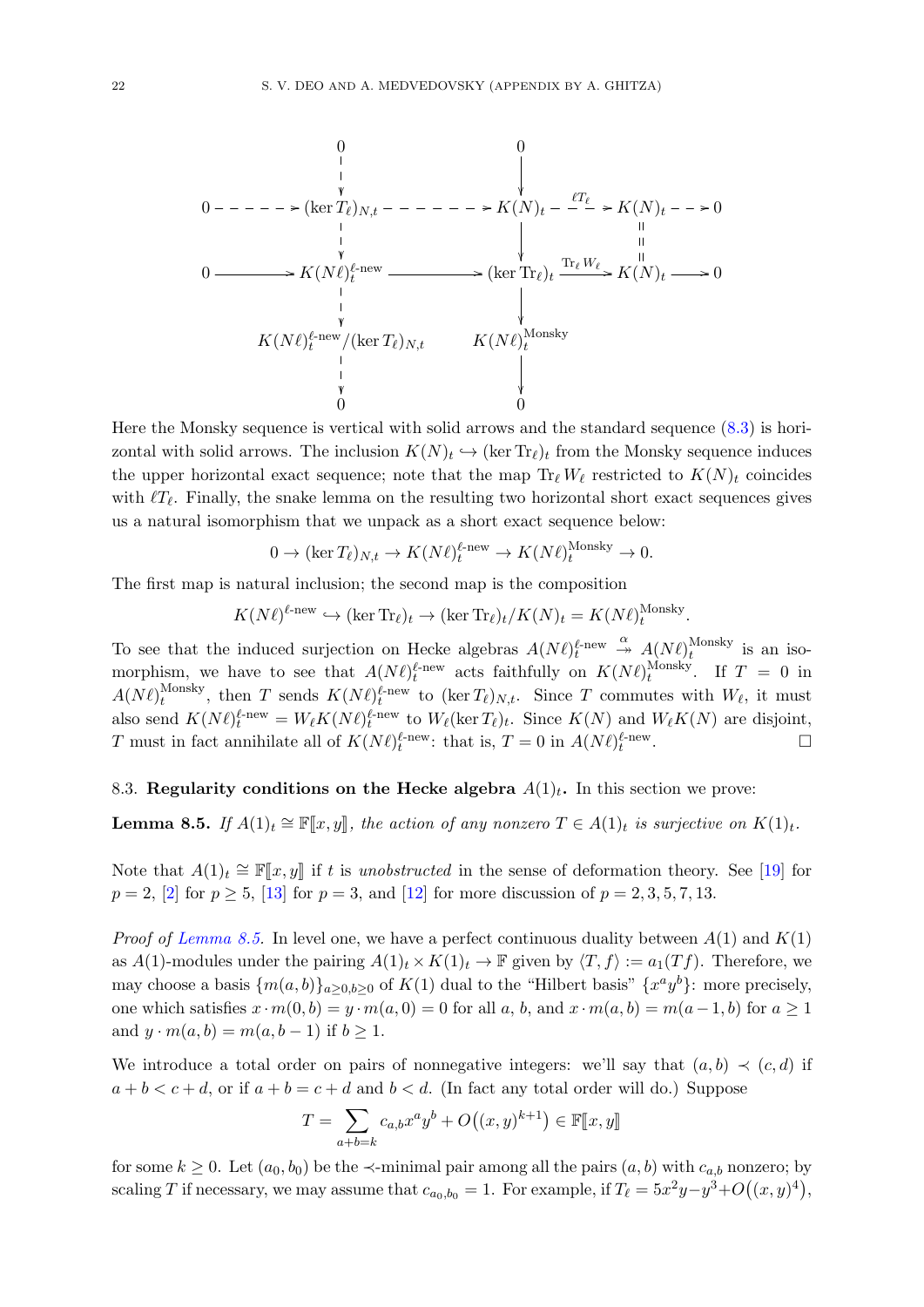then  $(a_0, b_0) = (2, 1)$ . We induct on  $\prec$  to show that  $m(a, b)$  is in the image of T for any pair  $(a, b)$ . It's clear that  $T \cdot m(a_0, b_0) = m(0, 0)$ : base case. For the inductive step, suppose that the vector space  $V_{a,b} = (m(c, d) : (c, d) \prec (a, b))_{\mathbb{F}}$  is in the image of T already. Since  $T \cdot m(a + a_0, b + b_0)$ is in  $m(a, b) + V_{a,b}$ , in fact  $m(a, b)$  is in the image of T as well.

Question 3. Can one prove a similar statement for  $A(N)<sub>t</sub>$  if it is not a power series ring? At the very least, can one show that condition  $NZDiv(t, T)$  is satisfied?

## <span id="page-22-0"></span>APPENDIX A. THE ATKIN-LEHNER AUTOMORPHISM MOD  $p$  geometrically (Alexandru Ghitza)

Our aim is to describe a geometric construction of the modified Atkin-Lehner automorphism  $W_{\ell}$  on the algebra of modular forms  $M(N\ell, \mathbb{F}_p)$ . This will be an intrinsic characteristic p construction, stemming from an automorphism of the Igusa curve.

A.1. Classical Atkin-Lehner via geometry. Let's start by recalling the geometric construction of the Atkin-Lehner operator  $w_{\ell}$ , following Conrad [\[21\]](#page-27-5).

Let  $\ell$  be a prime and N a positive integer coprime to  $\ell$ . The noncuspidal points on the modular curve  $X_0(N\ell)$  have the moduli interpretation

 $(E; C_{\ell}, C_N)$  with E an elliptic curve,  $C_j$  cyclic subgroup of order j.

We define an involution  $w_{\ell} \colon Y_0(N\ell) \to Y_0(N\ell)$  by

$$
(E; C_{\ell}, C_N) \mapsto (\phi(E); \phi(E[\ell]), \phi(C_{\ell} + C_N)),
$$

where  $\phi: E \to E/C_{\ell}$  is the quotient isogeny.

Conrad explains in what sense this involution can be extended to the cusps of  $Y_0(N \ell)$ , and shows that over  $\mathbb C$ , this construction yields the classical Atkin-Lehner involution on  $M_k(N \ell)$ . He also proves that, if  $f(q) \in \mathbb{Z}[\frac{1}{\ell}]$  $\frac{1}{\ell}$ ][q], then  $(w_{\ell}f)(q) \in \mathbb{Z}[\frac{1}{\ell}]$  $\frac{1}{\ell}$  [*q*], from which we get the Atkin-Lehner involution  $w_{\ell}$  on modular forms mod p for any prime  $p \neq \ell$ .

As our setup is simpler (having the extra assumption that  $p \nmid N$ ), we think of the classical mod p Atkin-Lehner involution as coming directly from the map  $w_{\ell} \colon Y_0(N\ell)_{\mathbb{F}_p} \to Y_0(N\ell)_{\mathbb{F}_p}$ :

$$
(E; C_{\ell}, C_N) \mapsto (\phi(E); \phi(E[\ell]), \phi(C_{\ell} + C_N)),
$$

where E is an elliptic curve in characteristic p and  $\phi: E \to E/C_{\ell}$  is the quotient isogeny. More explicitly, if  $f \in M_k(N\ell, \mathbb{F}_p)$  and  $\omega$  is a nonzero invariant differential on E, we have

$$
(w_{\ell}f)(E;C_{\ell},C_N,\omega)=f\left(\phi(E); \phi(E[\ell]), \phi(C_{\ell}+C_N), \widehat{\phi}^*\omega\right),
$$

where  $\phi: E/C_{\ell} \to E$  is the dual isogeny to  $\phi: E \to E/C_{\ell}$ .

A.2. The Igusa curve  $I_0(N\ell)$ . We summarize the features of Igusa curves that are essential to our construction. We follow mainly Gross's exposition in [\[9,](#page-26-10) Section 5], which develops the theory for  $\Gamma_1(N)$ -structure; this can be adapted to our  $\Gamma_0(N)$  situation with minor changes, as summarized in  $[9, \text{Section 10}]$ . A thorough study of Igusa curves appears in  $[10, \text{ Chapter}$ 12], however without treatment of modular forms. The  $\Gamma_0(1)$  case is described briefly by Serre in [\[24,](#page-27-6) end of p. 416-05]; see also the discussion in [MathOverflow question 93059.](https://mathoverflow.net/questions/93059)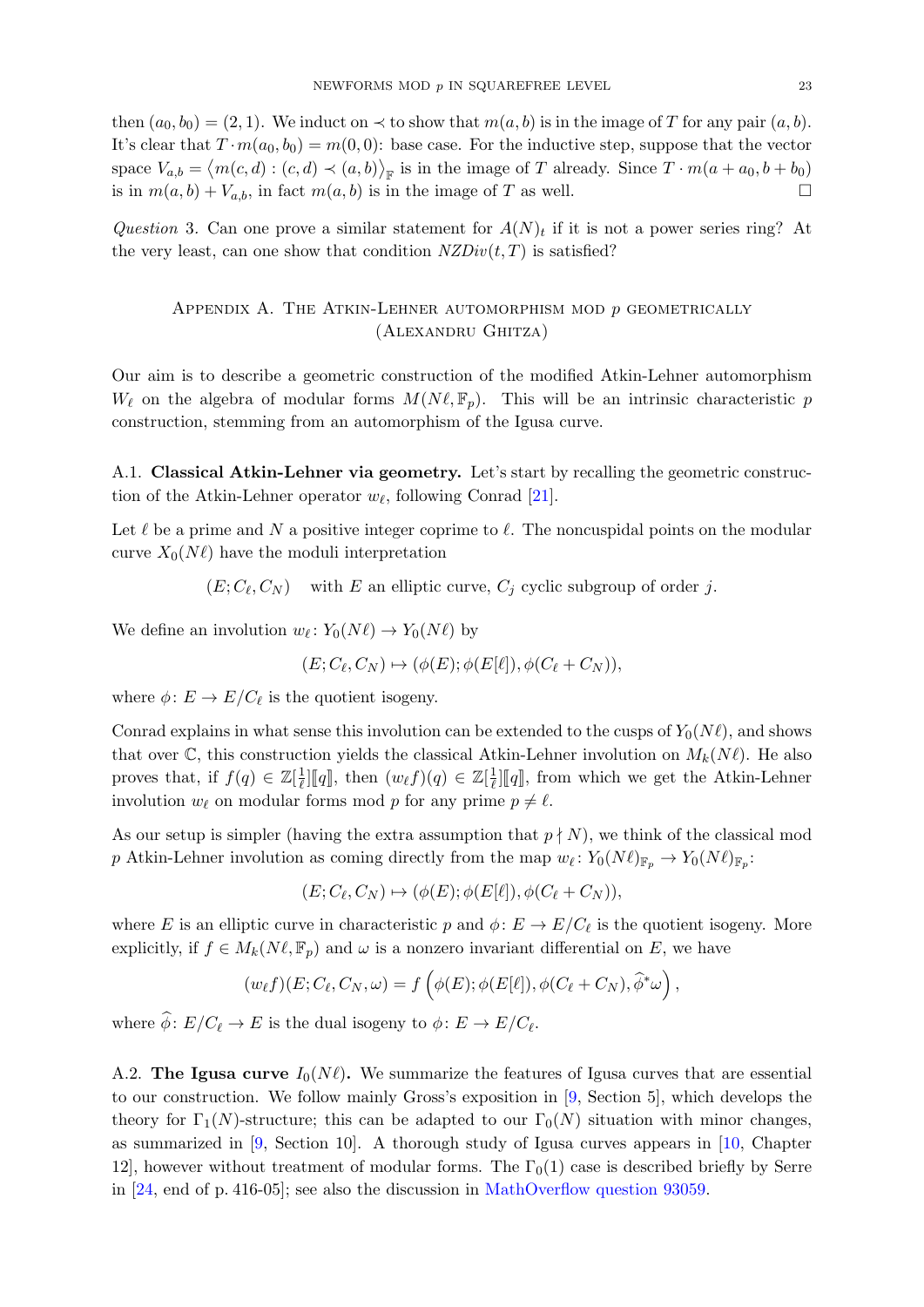Note that when  $p = 2$  we have  $W_{\ell} = w_{\ell}$ , the classical Atkin-Lehner automorphism. We will henceforth assume that  $p \geq 3$ .

Consider a prime  $p \neq \ell$  and coprime to N. Given an elliptic curve E in characteristic p, there are morphisms Frobenius  $F: E \to E^{(p)}$  and Verschiebung  $V: E^{(p)} \to E$  such that  $V \circ F = [p]: E \to E$  and a canonical short exact sequence of group schemes

$$
0 \to \ker F \to E[p] \xrightarrow{F} \ker V \to 0.
$$

An Igusa structure of level  $p$  on  $E$  is a choice of generator of (the Cartier divisor) ker  $V$ . This is equivalent to choosing a surjective morphism of group schemes  $E[p] \to \text{ker } V$ , or (by Cartier duality) to choosing an embedding of group schemes (ker  $V^* \hookrightarrow E[p]$ . We can be more precise by distinguishing the two cases:

- If E is ordinary, then ker  $V \cong \mathbb{Z}/p\mathbb{Z}$  and  $(\ker V)^* \cong \mu_p$  so an Igusa structure is an embedding  $\mu_p \hookrightarrow E[p]$ .
- If E is supersingular, then ker  $V \cong \alpha_p$  and  $(\ker V)^* \cong \alpha_p$  so an Igusa structure is an embedding  $\alpha_p \leftrightarrow E[p]$ . In fact, there is a unique such embedding (see [\[8,](#page-26-4) Example 3.14]).

If we restrict our attention to ordinary elliptic curves  $E$ , the moduli problem defined by the data

$$
\left(E;C_{\ell},C_{N},\mu_{p}\stackrel{i_{p}}{\hookrightarrow}E[p]\right)
$$

is representable (as we assume  $p \geq 3$ ) by an affine curve  $I_0(N\ell)$ <sup>ord</sup> whose coordinate ring we denote  $S(N \ell)$ . It has a natural smooth compactification  $I_0(N \ell)$  with a canonical map  $\pi: I_0(N\ell) \to X_0(N\ell)_{\mathbb{F}_p}$  that is totally ramified over the supersingular points. It can be thought of as quotienting by the automorphism group  $(\mathbb{Z}/p\mathbb{Z})^{\times}/(\pm 1)$ , which acts freely on  $I_0(N\ell)^{\text{ord}}$  via

$$
\langle d \rangle_p \left( E; C_\ell, C_N, \mu_p \stackrel{i_p}{\hookrightarrow} E[p] \right) = \left( E; C_\ell, C_N, \mu_p \stackrel{i_p}{\hookrightarrow} E[p] \stackrel{[d]}{\longrightarrow} E[p] \right).
$$

This defines a grading on the algebra of functions

$$
S(N\ell) = \bigoplus_{\alpha} S_{\alpha}(N\ell),
$$

where  $S_{\alpha}(N\ell)$  consists of the functions on  $I_0(N\ell)$ <sup>ord</sup> that satisfy  $\langle d \rangle_p g = d^{\alpha} g$  for all  $d \in (\mathbb{Z}/p\mathbb{Z})^{\times}$ .

The line bundle  $\underline{\omega}^{\otimes 2} := \Omega^1(\text{cusps})$  on  $X_0(N\ell)_{\mathbb{F}_p}$  pulls back to a line bundle  $\pi^* \underline{\omega}^{\otimes 2}$  on  $I_0(N\ell)$ . It is equipped with a canonical section  $a^2$  with the following properties<sup>[\(ix\)](#page-23-0)</sup>:

- (1)  $a^2$  is non-vanishing on  $I_0(N\ell)^\text{ord}$ , and has simple zeros at the supersingular points;
- (2)  $a^{p-1} = \pi^* A$ , where  $A \in M_{p-1}(1, \mathbb{F}_p)$  is the Hasse invariant;
- (3)  $a^2$  has q-expansion  $a^2(q) = 1 \in \mathbb{F}_p[\![q]\!]$ ;
- (4)  $\langle d \rangle_p(a^2) = d^{-2}a^2$  for all  $d \in (\mathbb{Z}/p\mathbb{Z})^{\times}$ .

(This is the  $\Gamma_0$ -analogue of the  $\Gamma_1$  result in [\[9,](#page-26-10) Proposition 5.2], see also [9, Section 10].)

We use the section  $a^2$  to trivialize the line bundle  $\pi^* \underline{\omega}^{\otimes 2}$ . This allows us to treat sections of  $\underline{\omega}^{\otimes k}$  on  $X_0(N\ell)_{\mathbb{F}_p}$  as *functions* on the ordinary locus  $I_0(N\ell)^\text{ord}$ . More precisely, the *q*-expansion

<span id="page-23-0"></span><sup>(</sup>ix)We abuse notation by writing  $a^2$  even though there is no a itself for  $\Gamma_0$ -structures; so whenever we write  $a^k$  we implicitly assume that k is even and we set  $a^k := (a^2)^{(k/2)}$ .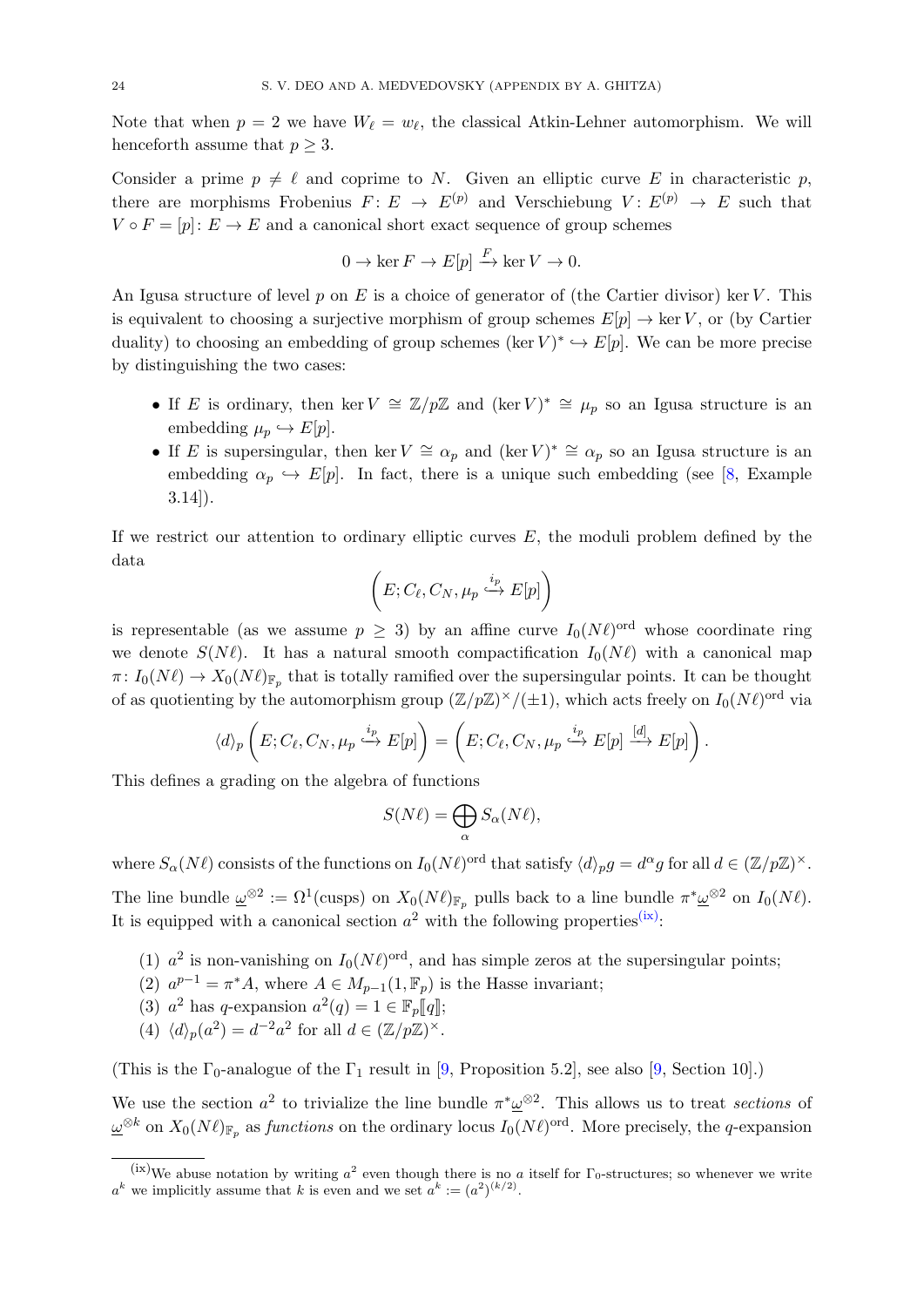map gives an isomorphism of graded  $\mathbb{F}_p$ -algebras

$$
\Phi\colon S(N\ell) \xrightarrow{\cong} M(N\ell, \mathbb{F}_p) \subset \mathbb{F}_p[\![q]\!].
$$

To see that the image of  $\Phi$  is contained in  $M(N\ell, \mathbb{F}_p)$ , let  $g \in S_\alpha(N\ell)$  and let  $k \equiv \alpha \pmod{p-1}$ be such that  $a^k g$  is regular on  $I_0(N\ell)$ . Since

$$
\langle d \rangle_p(a^kg) = d^{-k}a^kd^{\alpha}g = d^{\alpha - k}(a^kg) = a^kg,
$$

we see that  $a^k g$  descends to a global section  $f \in M_k(N\ell, \mathbb{F}_p)$ , and  $g(q) = f(q) \in M(N\ell, \mathbb{F}_p)^\alpha$ .

For the inverse map: given  $f(q) \in M(N\ell, \mathbb{F}_p)^\alpha$ , let  $f \in M_k(N\ell, \mathbb{F}_p)$  be any modular form with  $q$ -expansion  $f(q)$ , and let

$$
g = \frac{\pi^* f}{a^k}
$$

Then g is a function on  $I_0(N\ell)^\text{ord}$  with  $\langle d \rangle_p g = d^\alpha g$  and  $g(q) = f(q)$ .

A.3. From maps on the Igusa curve to operators on modular forms mod  $p$ . A morphism  $\psi: I_0(N\ell)^\text{ord} \to I_0(N\ell)^\text{ord}$  on the ordinary locus of the Igusa curve determines a homomorphism of graded  $\mathbb{F}_p$ -algebras  $\Psi \colon M(N\ell, \mathbb{F}_p) \to M(N\ell, \mathbb{F}_p)$  by setting

$$
\Psi = \Phi \circ \psi^* \circ \Phi^{-1},
$$

where, given  $g \in S(N\ell)$ ,  $\psi^* g = g \circ \psi \in S(N\ell)$ .

For example, if we take  $\psi = \langle \ell \rangle_p$  then  $\Psi$  is the weight-separating automorphism  $S_\ell$  defined in [subsection 2.2.](#page-3-4) To see this, let  $f(q) \in M(N\ell, \mathbb{F}_p)^\alpha$  and let f be a modular form of weight  $k \equiv \alpha$ (mod  $p-1$ ) with q-expansion  $f(q)$ ; we have

$$
\Psi(f(q)) = \Phi\left(\langle \ell \rangle_p \left(\frac{\pi^* f}{a^k}\right)\right) = \Phi\left(\frac{\pi^* f}{(\ell^{-2} a^2)^{k/2}}\right) = \ell^k \Phi\left(\frac{\pi^* f}{a^k}\right) = \ell^{\alpha} f(q) = \mathcal{S}_{\ell} f(q).
$$

In order to recover the modified Atkin-Lehner automorphism  $W_{\ell}$  defined in [subsection 3.4,](#page-7-0) we start with the map  $\widetilde{w}_{\ell}$ :  $I_0(N\ell)^{\text{ord}} \to I_0(N\ell)^{\text{ord}}$  given by

$$
\widetilde{w}_{\ell}(E; C_{\ell}, C_N, i_p) = (\phi(E); \phi(E[\ell]), \phi(C_{\ell} + C_N), \phi \circ i_p),
$$

where  $\phi: E \to E/C_{\ell}$  is the quotient isogeny. Since

$$
\widetilde{w}_{\ell}^{2}\left(E;C_{\ell},C_{N},i_{p}\right)=\left(E;C_{\ell},C_{N},\widehat{\phi}\circ\phi\circ i_{p}\right),\,
$$

we conclude that  $\tilde{w}_{\ell}^2 = \langle \ell \rangle_p$ .

We denote the corresponding algebra homomorphism  $\Psi$  resulting from  $\psi = \widetilde{w}_{\ell}$  by  $W_{\ell}$ , so that

$$
\widetilde{W}_{\ell} = \Phi \circ \widetilde{w}_{\ell}^* \circ \Phi^{-1}.
$$

<span id="page-24-0"></span>**Lemma A.1.** For any modular form f of level  $\Gamma_0(N\ell)$  we have  $\widetilde{w}_{\ell}^*(\pi^*f) = \pi^*(w_{\ell}f)$ .

Proof. This is a simple calculation on the moduli:

$$
\widetilde{w}_{\ell}^{*}(\pi^{*}f)(E; C_{\ell}, C_{N}, i_{p}, \omega) = (\pi^{*}f)(\phi(E); \phi(E[\ell]), \phi(C_{\ell} + C_{N}), \phi \circ i_{p}, \widehat{\phi}^{*}\omega)
$$

$$
= f(\phi(E); \phi(E[\ell]), \phi(C_{\ell} + C_{N}), \widehat{\phi}^{*}\omega)
$$

$$
= (w_{\ell}f)(E; C_{\ell}, C_{N}, \omega)
$$

$$
= \pi^{*}(w_{\ell}f)(E; C_{\ell}, C_{N}, i_{p}, \omega)
$$

<span id="page-24-1"></span>**Lemma A.2.**  $\widetilde{w}_{\ell}^*(a^2) = \ell^{-1}a^2$  as elements of  $H^0(I_0(N\ell), \pi^*\underline{\omega}^{\otimes 2})$ .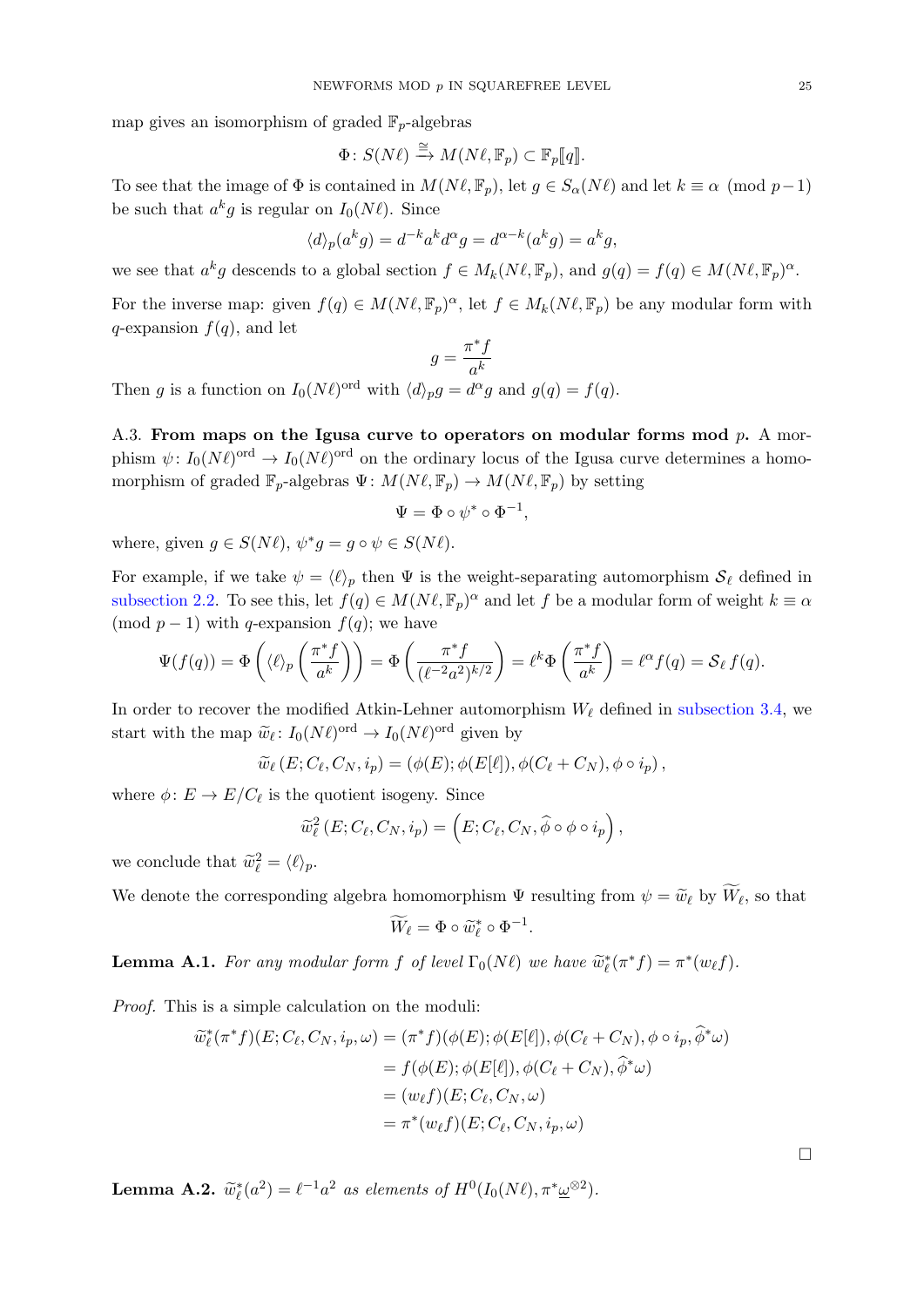*Proof.* We temporarily pass to  $\Gamma_1(N\ell)$ -structures and work with the corresponding Igusa covering  $\pi: I_1(N\ell) \to X_1(N\ell)_{\mathbb{F}_p}$  of degree  $p-1$ . This setting has the advantage that we obtain a  $(p-1)$ -st root  $a_1$  of the Hasse invariant A, as a canonical section of the line bundle  $\pi^*\underline{\omega}$ , as detailed in [\[9,](#page-26-10) Proposition 5.2]. Given a choice of  $\ell$ -th root of unity  $\zeta$ , [9, Section 6] defines an automorphism  $w_{\zeta}$  of  $X_1(N\ell)$  by giving a modular recipe

$$
w_{\zeta}(E;\beta_{\ell},\alpha_{N})=(\phi(E);\phi(\beta_{\ell}),\phi(\alpha_{N})),
$$

where  $\phi(\alpha_N) = \phi \circ \alpha_N : \mu_N \hookrightarrow \phi(E)[N]$ . The definition of  $\phi(\beta_\ell)$  is more intricate, and involves the choice of  $\ell$ -th root of unity  $\zeta$ . If  $e: E[\ell] \times E[\ell] \to \mu_{\ell}$  denote the Weil pairing, there is a unique  $P_\beta \in E[\ell]/\beta_\ell(\mu_\ell) = \phi(E[\ell])$  such that

$$
e(\beta_{\ell}(z), P_{\beta}) = z \quad \text{for all } z \in \mu_{\ell}.
$$

Let  $\phi(\beta_\ell): \mu_\ell \to \phi(E)[\ell]$  be defined by  $\phi(\beta_\ell)(\zeta) = \phi(P_\beta)$ . Note that  $\phi(\beta_\ell)(\mu_\ell) = \phi(E[\ell]).$ 

We can adapt this into an automorphism  $\widetilde{w}_{\zeta}$  of  $I_1(N\ell)^\text{ord}$  by setting

$$
\widetilde{w}_{\zeta}(E; \beta_{\ell}, \alpha_N, i_p) = (\phi(E); \phi(\beta_{\ell}), \phi(\alpha_N), \phi(i_p))
$$

where  $\phi(i_p) = \phi \circ i_p : \mu_p \hookrightarrow \phi(E)[p].$ 

We illustrate the various spaces and maps in the following cube diagram whose commutativity is readily checked via calculations similar to that in [Lemma A.1,](#page-24-0) using the moduli interpretation of the covering maps  $\eta \colon I_1(N\ell) \to I_0(N\ell)$ :

$$
\eta(E; \beta_{\ell}, \alpha_N, i_p) = (E; \beta_{\ell}(\mu_{\ell}), \alpha_N(\mu_N), i_p)
$$

and similarly for  $\eta: X_1(N\ell) \to X_0(N\ell)$ .



Our immediate interest is in the back face of the cube, so we spell out its commutativity:

$$
\eta \circ \widetilde{w}_{\zeta}(E; \beta_{\ell}, \alpha_{N}, i_{p}) = (\phi(E); \phi(\beta_{\ell})(\mu_{\ell}), \phi(\alpha_{N})(\mu_{N}), \phi(i_{p})) \widetilde{w}_{\ell} \circ \eta(E; \beta_{\ell}, \alpha_{N}, i_{p}) = (\phi(E); \phi(E[\ell]), \phi(\beta_{\ell}(\mu_{\ell}) + \alpha_{N}(\mu_{N})), \phi(i_{p})),
$$

where  $\phi: E \to E/\beta_{\ell}(\mu_{\ell})$  is the quotient isogeny. We observed above that  $\phi(\beta_{\ell})(\mu_{\ell}) = \phi(E[\ell])$ from the definition of  $\phi(\beta_\ell)$ ; it remains to see that  $\phi(\alpha_N)(\mu_N) = \phi(\beta_\ell(\mu_\ell) + \alpha_N(\mu_N))$ , which simply follows from  $\beta_{\ell}(\mu_{\ell})$  being killed by  $\phi$ .

So  $\widetilde{w}_{\ell} \circ \eta = \eta \circ \widetilde{w}_{\zeta}$ , which combined with the surjectivity of  $\eta$  and the following Lemma, yields the claim  $\widetilde{w}_{\ell}^*(a^2) = \ell^{-1}a^2$ . the claim  $\widetilde{w}_{\ell}^*(a^2) = \ell^{-1}a^2$ . The contract of the contract of the contract of the contract of the contract of the contract of the contract<br>The contract of the contract of the contract of the contract of the contract of the contract of the contract o

<span id="page-25-0"></span>**Lemma A.3.**  $\widetilde{w}_{\zeta}^*(a_1^2) = \ell^{-1}a_1^2$  as elements of  $H^0(I_1(N\ell), \pi^*\underline{\omega}^{\otimes 2})$ .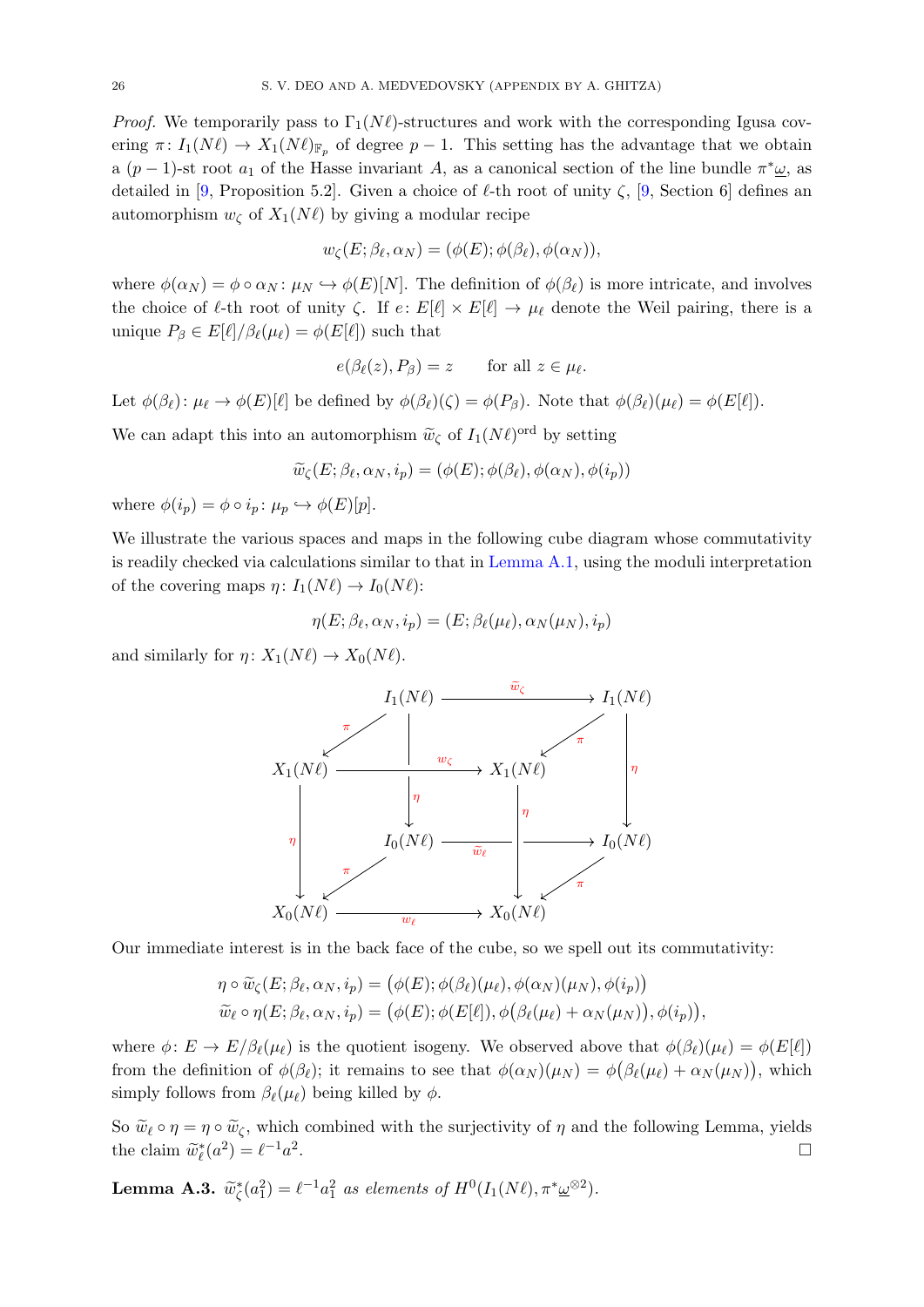*Proof.* Let  $g = \widetilde{w}_{\zeta}^*(a_1)$ , then

$$
g^{p-1} = \tilde{w}_{\zeta}^*(a_1^{p-1}) = \tilde{w}_{\zeta}^*(\pi^*A) = \pi^*(w_{\zeta}A).
$$

Passing to q-expansions and recalling that  $(w_{\zeta}A)(q) = \ell^{(p-1)/2}A(q^{\ell}) = \ell^{(p-1)/2}$ , we get that  $g(q)^{p-1} = \ell^{(p-1)/2}$ . The crucial point is that the q-expansion  $g(q)^{p-1}$  is a constant, which implies that  $g(q)$  itself is a constant, which we will call  $\gamma$  for short. The space  $H^0(I_1(N\ell), \pi^*\underline{\omega})$ has another element whose q-expansion is  $\gamma$ , namely  $\gamma a_1$ . So by the q-expansion principle, we conclude that  $\widetilde{w}_{\zeta}^*(a_1) = \gamma a_1$ . Upon iterating, we get

$$
\ell^{-1}a_1 = \langle \ell \rangle_p(a_1) = (\tilde{w}_{\zeta}^*)^2(a_1) = \tilde{w}_{\zeta}^*(\gamma a_1) = \gamma^2 a_1,
$$

so that  $\gamma^2 = \ell^{-1}$ . We conclude that

$$
\widetilde{w}_{\zeta}^*(a_1^2) = (\gamma a_1)^2 = \ell^{-1} a_1^2.
$$

Remark. The reader is perhaps wondering why we had to involve  $\Gamma_1$ -structures. It is indeed possible to apply the argument in [Lemma A.3](#page-25-0) directly to the trivializing section  $a^2$  on  $I_0(N\ell)$ , but that only allows us to conclude that  $\tilde{w}_\ell^*(a^2) = \pm \ell^{-1}a^2$ , and we are unable to rule out the possible negative sign when  $p \equiv 1 \pmod{4}$ . The  $\Gamma_1$  setting provides us with a square root of  $a_1^2$ , which strenghens the argument enough to rule out the unwanted  $-1$ . It is possible that working with the moduli stack  $\mathcal{X}_0(N\ell)$  instead of the coarse moduli space  $X_0(N\ell)$  could also provide the needed flexibility, without the artifice of changing level structures.

**Proposition A.4.** If f is a modular form of weight k and q-expansion  $f(q)$ , we have

$$
W_{\ell}f(q) = W_{\ell}f(q).
$$

Proof. This is just a matter of combining [Lemma A.1](#page-24-0) and [Lemma A.2:](#page-24-1)

$$
\widetilde{W}_{\ell}f(q) = \Phi\left(\widetilde{w}_{\ell}^{*}\left(\frac{\pi^{*}f}{a^{k}}\right)\right) = \Phi\left(\frac{\widetilde{w}_{\ell}^{*}(\pi^{*}f)}{\widetilde{w}_{\ell}^{*}(a^{k})}\right) = \Phi\left(\frac{\pi^{*}(w_{\ell}f)}{\ell^{-k/2}a^{k}}\right) = \ell^{k/2}w_{\ell}f(q) = W_{\ell}f(q).
$$

#### <span id="page-26-0"></span>**REFERENCES**

- <span id="page-26-1"></span>[1] Atkin, A. O. L., and Lehner, J., *Hecke operators on*  $\Gamma_0(m)$ , Math. Ann. 185 (1970), no. 3–4, 134–160.
- <span id="page-26-7"></span>[2] Bellaïche, J. and Khare, C., Level 1 Hecke algebras of modular forms modulo p, Compositio Math. 151 (2015), no. 3 , 397–415.
- <span id="page-26-9"></span>[3] Chenevier, G., The p-adic analytic space of pseudocharacters of a profinite group and pseudorepresentations over arbitrary rings, Proceedings of the LMS Durham Symposium, Automorphic Forms and Galois Representations (2011), 221–285.
- <span id="page-26-8"></span>[4] Deo, S. V., Structure of Hecke algebras of modular forms modulo p, Algebra & Number Theory, 11 (2017), no. 1, 1–38.
- <span id="page-26-2"></span>[5] Diamond, F., Congruence primes for cusp forms of weight  $k \geq 2$ , Courbes modulaires et courbes de Shimura (Orsay, 1987/1988), Astérisque 196–197 (1991), no. 6, 205–213.
- <span id="page-26-3"></span>[6] Diamond, F., and Im, J., Modular forms and modular curves, Seminar on Fermat's Last Theorem (Toronto, ON, 1993–1994), CMS Conf. Proc., 17, Amer. Math. Soc., Providence, RI, 1995, 39–133.
- <span id="page-26-5"></span>[7] Diamond, F., and Shurman, J., A First Course in Modular Forms, Graduate Texts in Mathematics, 228, Springer-Verlag, New York, 2005, xvi+436.
- <span id="page-26-4"></span>[8] Goren, E. Z., Lectures on Hilbert modular varieties and modular forms, CRM monograph series 14, American Math Society, Providence, RI, 2002, x+270.
- <span id="page-26-10"></span>[9] Gross, B. H., A tameness criterion for Galois representations associated to modular forms (mod p), Duke Math. Journal 61 (1990), no. 2, 445–517.
- <span id="page-26-11"></span>[10] Katz, N., and Mazur, B., Arithmetic moduli of elliptic curves, Annals of Mathematics Studies, 108, Princeton University Press, 1985, xiv+514.
- <span id="page-26-6"></span>[11] McGraw, W. J., and Ono, K., *Modular form congruences and Selmer groups*, J. London Math. Soc. (2), 67 (2003), no. 2, 302–318.